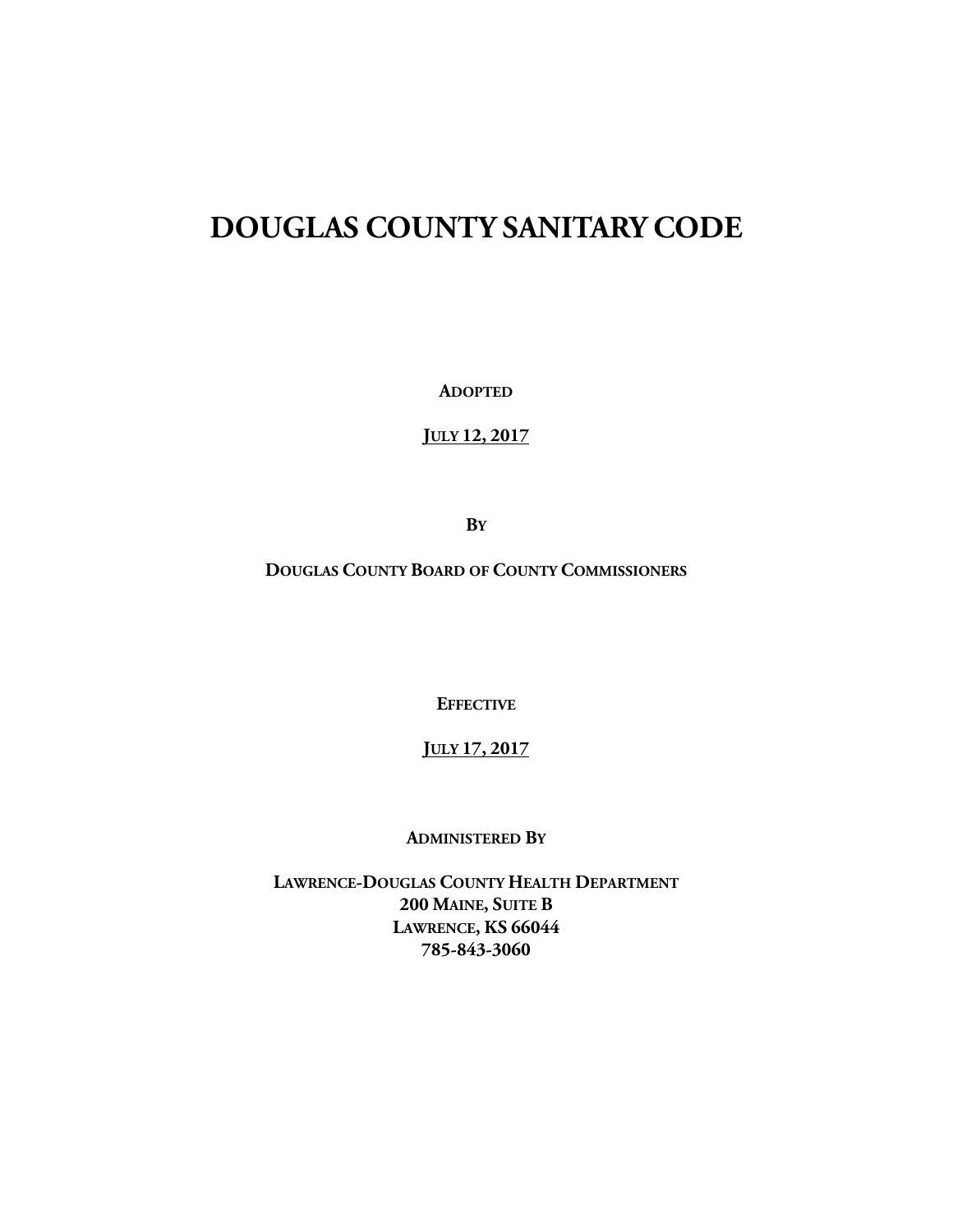# **SANITARY CODE**

## DOUGLAS COUNTY, KANSAS

# **TABLE OF CONTENTS**

## **CHAPTER 1 ADMINISTRATIVE PROCEDURES**

### SECTION 1 AUTHORITY AND POLICY

| $1-1.1$   |  |
|-----------|--|
| $1 - 1$ 2 |  |
| $1 - 1.3$ |  |
| $1 - 1.4$ |  |
| $1 - 1.5$ |  |

#### SECTION 2 DEFINITIONS

| $1-2.1$    |  |
|------------|--|
| $1 - 2.2$  |  |
| $1 - 2.3$  |  |
| $1 - 2.4$  |  |
| $1-2.5$    |  |
| $1-2.6$    |  |
| $1 - 2.7$  |  |
| $1-2.8$    |  |
| $1-2.9$    |  |
| $1 - 2.10$ |  |

## SECTION 3 ADMINISTRATIVE POWERS AND PROCEDURES

| $1 - 3.1$ |  |
|-----------|--|
| $1 - 3.2$ |  |
| $1 - 3.3$ |  |
| $1 - 3.4$ |  |
| $1 - 3.5$ |  |
| $1 - 3.6$ |  |
| $1 - 3.7$ |  |
|           |  |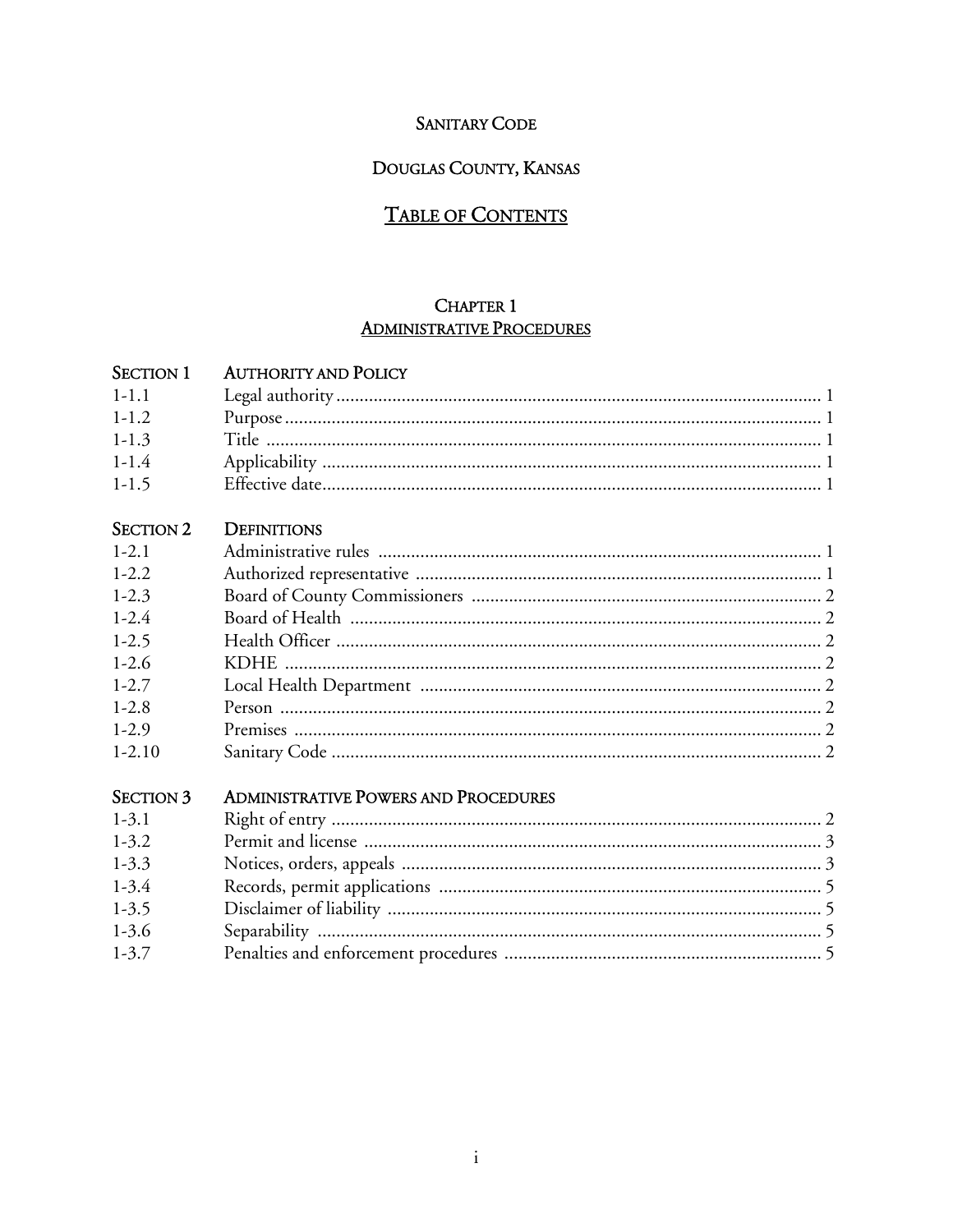# **CHAPTER 2** CONVENTIONAL, ALTERNATIVE, EXPERIMENTAL, AND INNOVATIVE **ON-SITE SEWAGE MANAGEMENT SYSTEMS**

| <b>SECTION 1</b> |                                                       |  |
|------------------|-------------------------------------------------------|--|
| <b>SECTION 2</b> |                                                       |  |
| <b>SECTION 3</b> |                                                       |  |
| <b>SECTION 4</b> |                                                       |  |
| <b>SECTION 5</b> | SEWAGE CONDUITS FOR ON-SITE SEWAGE MANAGEMENT SYSTEMS |  |
| $2 - 5.1$        |                                                       |  |
| $2 - 5.2$        |                                                       |  |
| $2 - 5.3$        |                                                       |  |
| $2 - 5.4$        |                                                       |  |
| $2 - 5.5$        |                                                       |  |
| $2 - 5.6$        |                                                       |  |
| <b>SECTION 6</b> | <b>ON-SITE SEWAGE MANAGEMENT SYSTEMS</b>              |  |
| $2 - 6.1$        |                                                       |  |
| $2 - 6.2$        |                                                       |  |
| $2 - 6.3$        | Area requirements                                     |  |
|                  | a.                                                    |  |
|                  | b.                                                    |  |
| $2 - 6.4$        | Data requirements                                     |  |
|                  | a.                                                    |  |
|                  | b.                                                    |  |
| $2 - 6.5$        | Field data requirements                               |  |
|                  | a.                                                    |  |
|                  | b.                                                    |  |
| <b>SECTION 7</b> | <b>SEPTIC TANKS</b>                                   |  |
| $2 - 7.1$        |                                                       |  |
| $2 - 7.2$        |                                                       |  |
| $2 - 7.3$        |                                                       |  |
| $2 - 7.4$        |                                                       |  |
| $2 - 7.5$        |                                                       |  |
| $2 - 7.6$        |                                                       |  |
| $2 - 7.7$        |                                                       |  |
| $2 - 7.8$        |                                                       |  |
| $2 - 7.9$        |                                                       |  |
| $2 - 7.10$       |                                                       |  |
| $2 - 7.11$       |                                                       |  |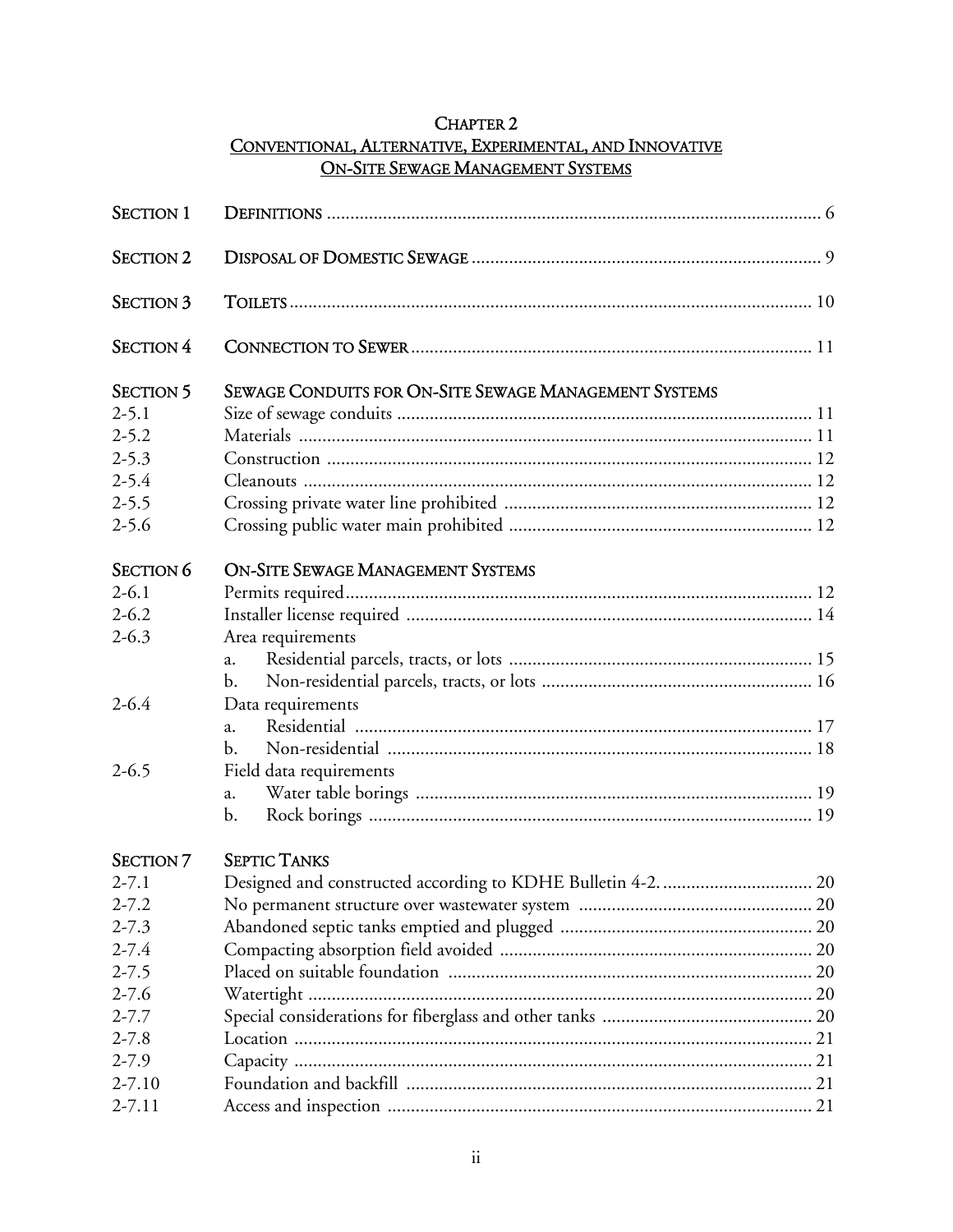| $2 - 7.12$        |                                                                                |  |
|-------------------|--------------------------------------------------------------------------------|--|
| $2 - 7.13$        |                                                                                |  |
| $2 - 7.14$        |                                                                                |  |
| $2 - 7.15$        |                                                                                |  |
|                   |                                                                                |  |
| <b>SECTION 8</b>  | <b>ABSORPTION FIELDS</b>                                                       |  |
| $2 - 8.1$         | Area computation                                                               |  |
|                   | Single family residential buildings<br>a.                                      |  |
|                   | 1)                                                                             |  |
|                   | 2)                                                                             |  |
|                   | $\mathbf{b}$ .                                                                 |  |
|                   | c.                                                                             |  |
|                   | d.                                                                             |  |
|                   | e.                                                                             |  |
| $2 - 8.2$         |                                                                                |  |
| $2 - 8.3$         |                                                                                |  |
| $2 - 8.4$         | General requirements for design and construction of absorption fields  25      |  |
| $2 - 8.5$         | General requirements for field layout methods                                  |  |
|                   | Sequential step-down or "overhead" conventional system  26<br>a.               |  |
|                   | b.                                                                             |  |
| $2 - 8.6$         | Additional requirements for absorption fields utilizing lateral rock 26        |  |
| $2 - 8.7$         | Additional requirements for absorption fields utilizing chamber systems 27     |  |
| $2 - 8.8$         | Alternative and experimental on-site sewage management systems                 |  |
|                   | a.                                                                             |  |
|                   | b.                                                                             |  |
|                   | Review and approval of alternative on-site sewage management systems  28<br>c. |  |
|                   | Experimental and innovative on-site sewage disposal systems  28<br>d.          |  |
|                   | e.                                                                             |  |
|                   | f.                                                                             |  |
| $2 - 8.9$         |                                                                                |  |
| $2 - 8.10$        |                                                                                |  |
|                   |                                                                                |  |
| <b>SECTION 9</b>  |                                                                                |  |
| <b>SECTION 10</b> | <b>OTHER</b>                                                                   |  |
| $2 - 10.1$        |                                                                                |  |
| $2 - 10.2$        |                                                                                |  |
| $2 - 10.3$        |                                                                                |  |
| $2 - 10.4$        |                                                                                |  |
| $2 - 10.5$        |                                                                                |  |
|                   |                                                                                |  |
| <b>SECTION 11</b> |                                                                                |  |
| TABLE 1           |                                                                                |  |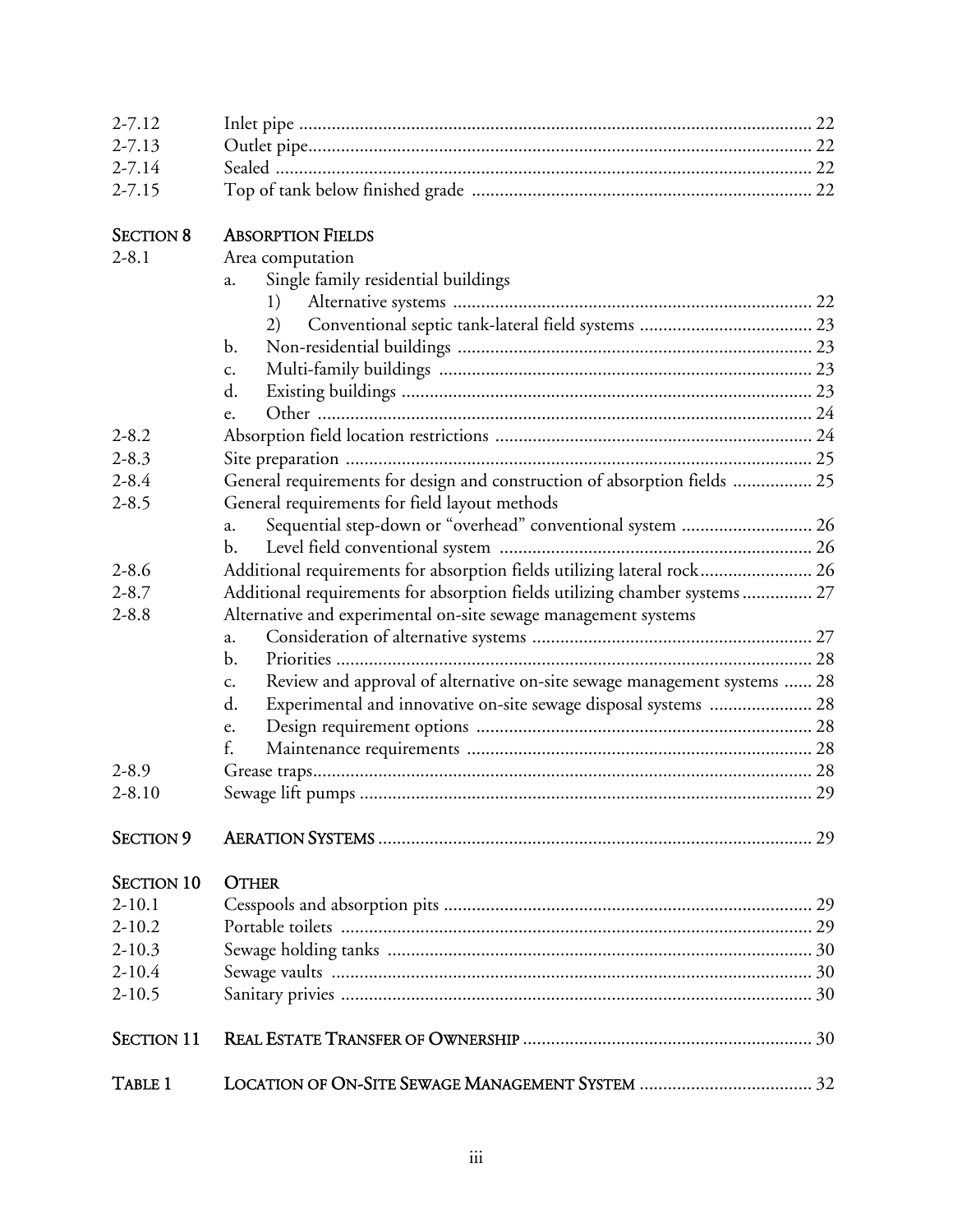# CHAPTER 3 SINGLE-FAMILY WASTE STABILIZATION PONDS (LAGOONS)

| <b>SECTION 1</b>  |                                                              |
|-------------------|--------------------------------------------------------------|
| <b>SECTION 2</b>  |                                                              |
| <b>SECTION 3</b>  | USE OF SINGLE-FAMILY WASTE STABILIZATION PONDS (LAGOONS)  37 |
| <b>SECTION 4</b>  |                                                              |
| <b>SECTION 5</b>  |                                                              |
| <b>SECTION 6</b>  |                                                              |
| <b>SECTION 7</b>  |                                                              |
| <b>SECTION 8</b>  |                                                              |
| <b>SECTION 9</b>  | CONNECTION TO SINGLE-FAMILY WASTE STABILIZATION POND  41     |
| <b>SECTION 10</b> |                                                              |
| <b>SECTION 11</b> | SINGLE-FAMILY WASTE STABILIZATION POND REQUIREMENTS  42      |
| <b>SECTION 12</b> |                                                              |
| <b>SECTION 13</b> | MINIMUM DESIGN AND CONSTRUCTION                              |
| $3 - 13.1$        |                                                              |
| $3 - 13.2$        |                                                              |
| $3 - 13.3$        |                                                              |
| $3-13.4$          |                                                              |
| $3 - 13.5$        |                                                              |
| $3 - 13.6$        |                                                              |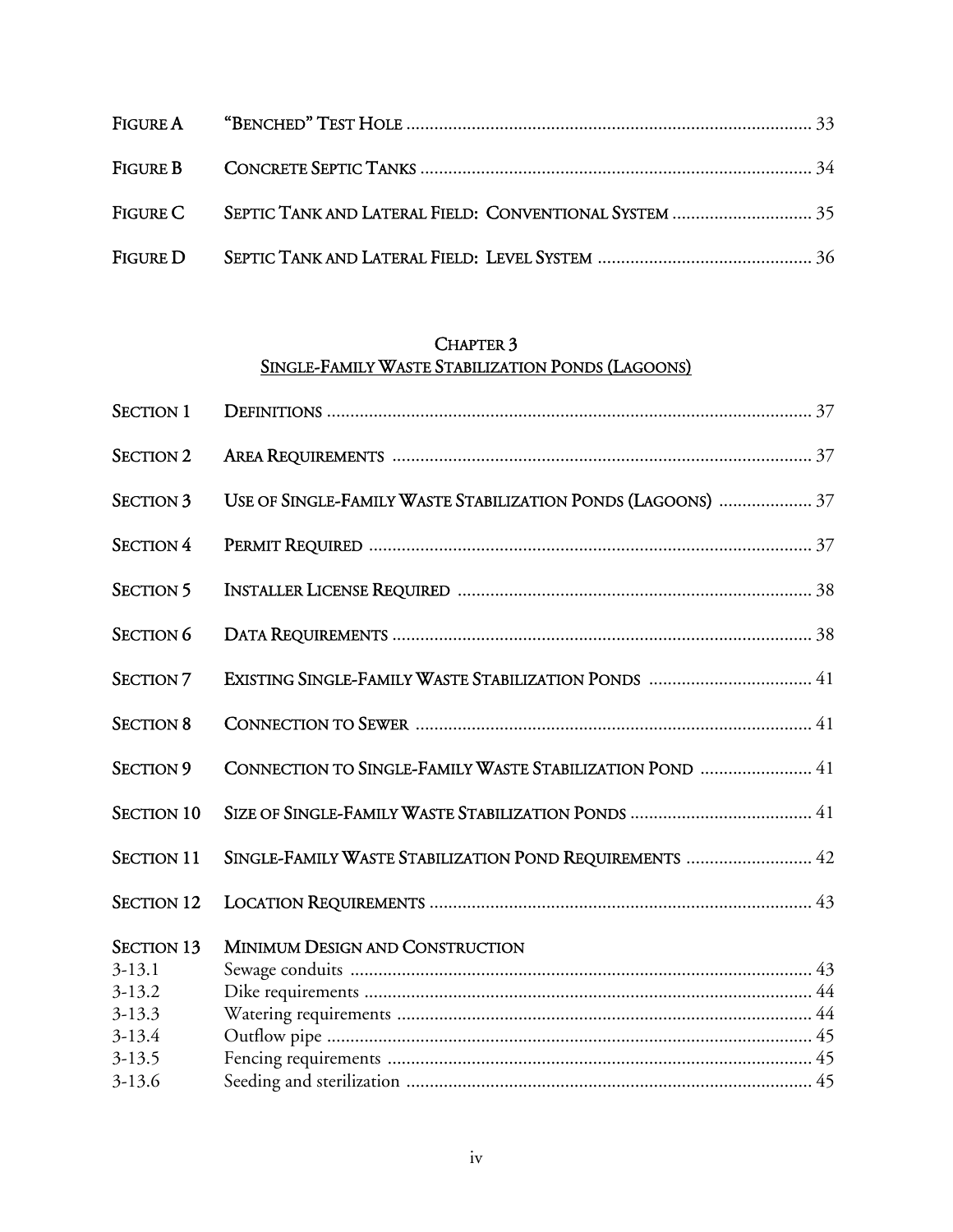| <b>SECTION 14</b> | <b>OPERATION AND MAINTENANCE DIRECTIONS</b>            |  |
|-------------------|--------------------------------------------------------|--|
| $3-14.1$          |                                                        |  |
| $3-14.2$          |                                                        |  |
| $3-14.3$          |                                                        |  |
| $3-14.4$          |                                                        |  |
| $3-14.5$          |                                                        |  |
| $3-14.6$          |                                                        |  |
| TABLE 1           | LOCATION OF SINGLE-FAMILY WASTE STABILIZATION POND  47 |  |
| <b>FIGURE A</b>   |                                                        |  |
|                   |                                                        |  |
| <b>FIGURE B</b>   |                                                        |  |
|                   |                                                        |  |
| <b>FIGURE C</b>   |                                                        |  |
|                   |                                                        |  |
| <b>FIGURE D</b>   |                                                        |  |
| <b>FIGURE E</b>   | FENCING: STANDARD BRACING FOR "N" STYLE CORNERS  52    |  |
| <b>FIGURE F</b>   | FENCING: STANDARD BRACING FOR "H" STYLE CORNERS  53    |  |
| <b>FIGURE G</b>   | FENCING: STANDARD HUNG GATE WITH "H" STYLE BRACING  54 |  |

## CHAPTER 4 WATER SUPPLIES

| <b>SECTION 1</b> |                                                                                |  |
|------------------|--------------------------------------------------------------------------------|--|
| <b>SECTION 2</b> | <b>WATER SUPPLY REQUIRED</b>                                                   |  |
| $4-2.1$          |                                                                                |  |
| $4 - 2.2$        | Water supply requirements for new septic system permit: lots less than 5 acres |  |
|                  | a.                                                                             |  |
|                  | b.                                                                             |  |
| $4 - 2.3$        | Water supply requirements for new septic system permit: lots 5 acres or more   |  |
|                  | a.                                                                             |  |
|                  | b.                                                                             |  |
|                  | $C_{\star}$                                                                    |  |
| <b>SECTION 3</b> | <b>PUBLIC WATER SUPPLIES</b>                                                   |  |
| $4 - 3.1$        |                                                                                |  |
| $4 - 3.2$        |                                                                                |  |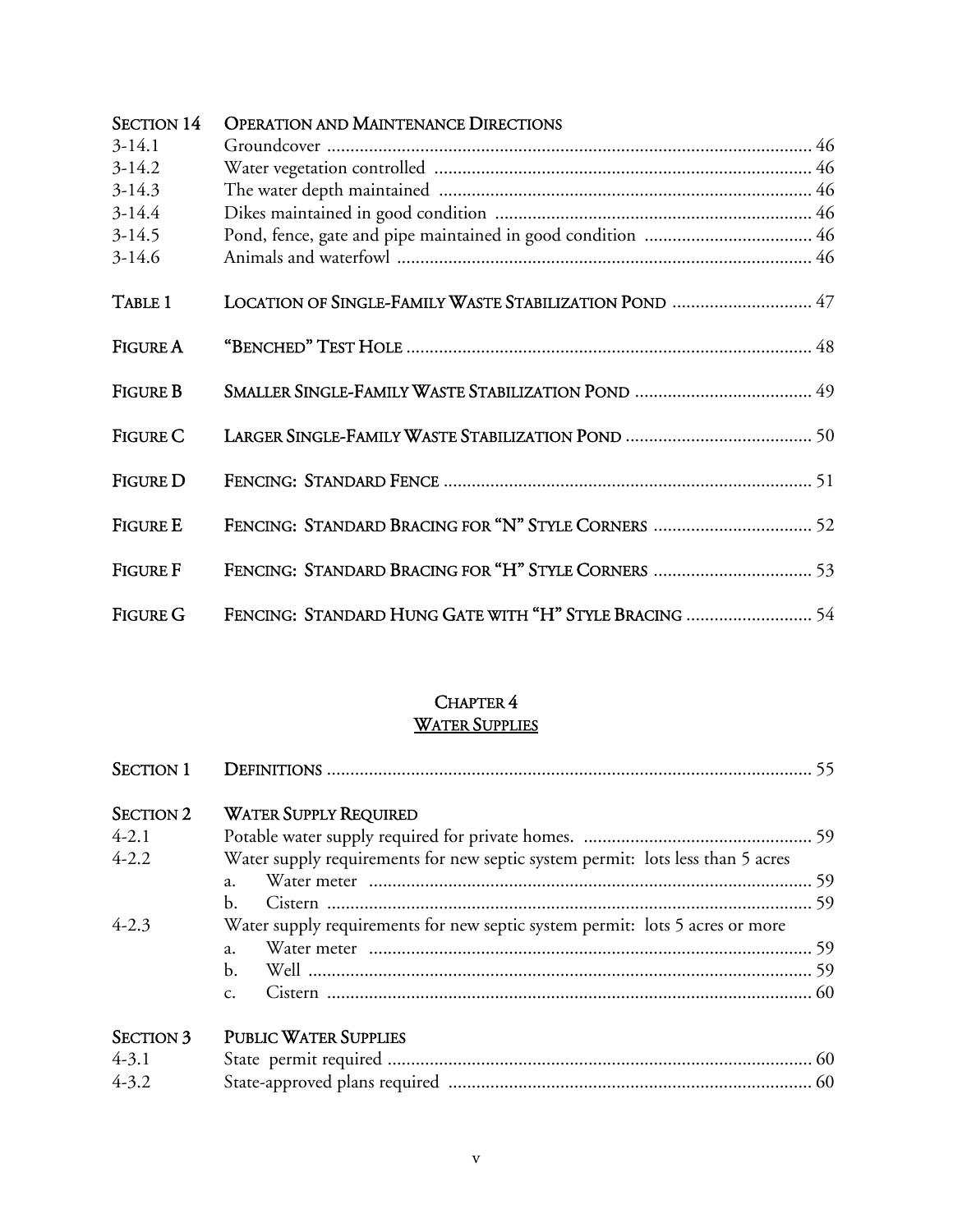| <b>SECTION 4</b>  | <b>NON-PUBLIC WATER SUPPLIES</b>                                         |  |
|-------------------|--------------------------------------------------------------------------|--|
| $4-4.1$           |                                                                          |  |
| $4 - 4.2$         |                                                                          |  |
| <b>SECTION 5</b>  | NON-PUBLIC WATER SUPPLIES WITH TWO (2) OR MORE SERVICE CONNECTIONS       |  |
| $4 - 5.1$         |                                                                          |  |
| $4 - 5.2$         |                                                                          |  |
| $4 - 5.3$         | Water samples and use of a non-public water supply with                  |  |
|                   |                                                                          |  |
| <b>SECTION 6</b>  | <b>CISTERNS</b>                                                          |  |
| $4 - 6.1$         |                                                                          |  |
| $4 - 6.2$         |                                                                          |  |
| $4 - 6.3$         | Minimum standards                                                        |  |
|                   | Constructed of monolithic concrete or "food grade" plastic  62<br>a.     |  |
|                   | b.                                                                       |  |
|                   | Filled with potable water delivered from a public water supply  62<br>c. |  |
| $4 - 6.4$         |                                                                          |  |
| <b>SECTION 7</b>  | NON-PUBLIC WATER WELLS: Health Department permit required  62            |  |
| <b>SECTION 8</b>  | MINIMUM STANDARDS FOR NON-PUBLIC WATER WELLS                             |  |
| $4 - 8.1$         |                                                                          |  |
| $4 - 8.2$         |                                                                          |  |
| $4 - 8.3$         |                                                                          |  |
| $4 - 8.4$         |                                                                          |  |
| $4 - 8.5$         |                                                                          |  |
| $4 - 8.6$         |                                                                          |  |
| $4 - 8.7$         |                                                                          |  |
| $4 - 8.8$         |                                                                          |  |
| $4 - 8.9$         |                                                                          |  |
| $4 - 8.10$        |                                                                          |  |
| $4 - 8.11$        |                                                                          |  |
| $4 - 8.12$        |                                                                          |  |
| $4 - 8.13$        |                                                                          |  |
| <b>SECTION 9</b>  |                                                                          |  |
| <b>SECTION 10</b> | <b>GENERAL OPERATING REQUIREMENTS</b>                                    |  |
| $4-10.1$          |                                                                          |  |
| $4 - 10.2$        |                                                                          |  |
| $4 - 10.3$        |                                                                          |  |
| $4-10.4$          |                                                                          |  |
| <b>SECTION 11</b> |                                                                          |  |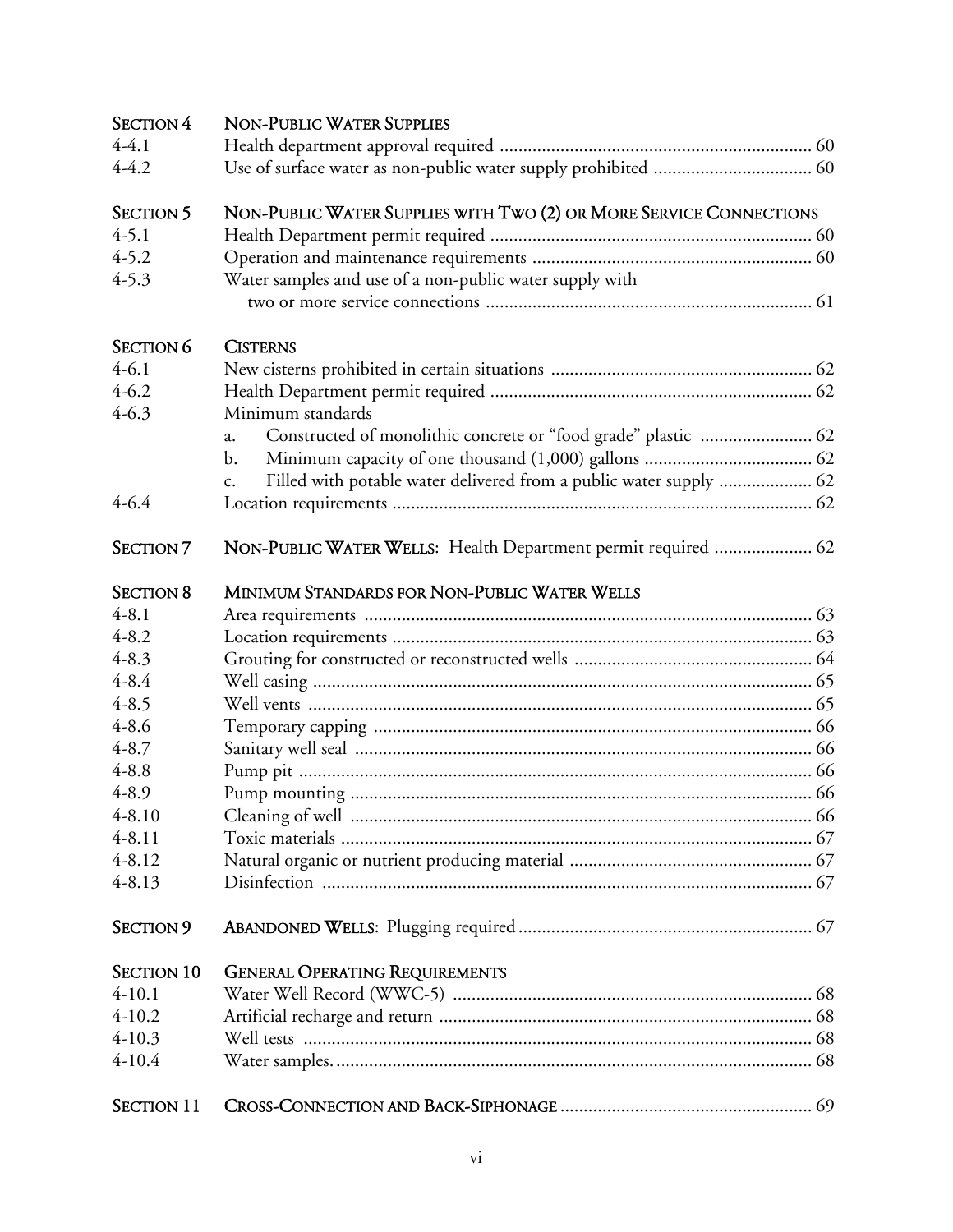## CHAPTER 5 SEPTAGE WASTE HAULERS

| SECTION 3 ADDITIONAL REQUIREMENTS FOR LAND APPLICATION OF SEPTAGE  74 |  |
|-----------------------------------------------------------------------|--|
|                                                                       |  |
|                                                                       |  |
|                                                                       |  |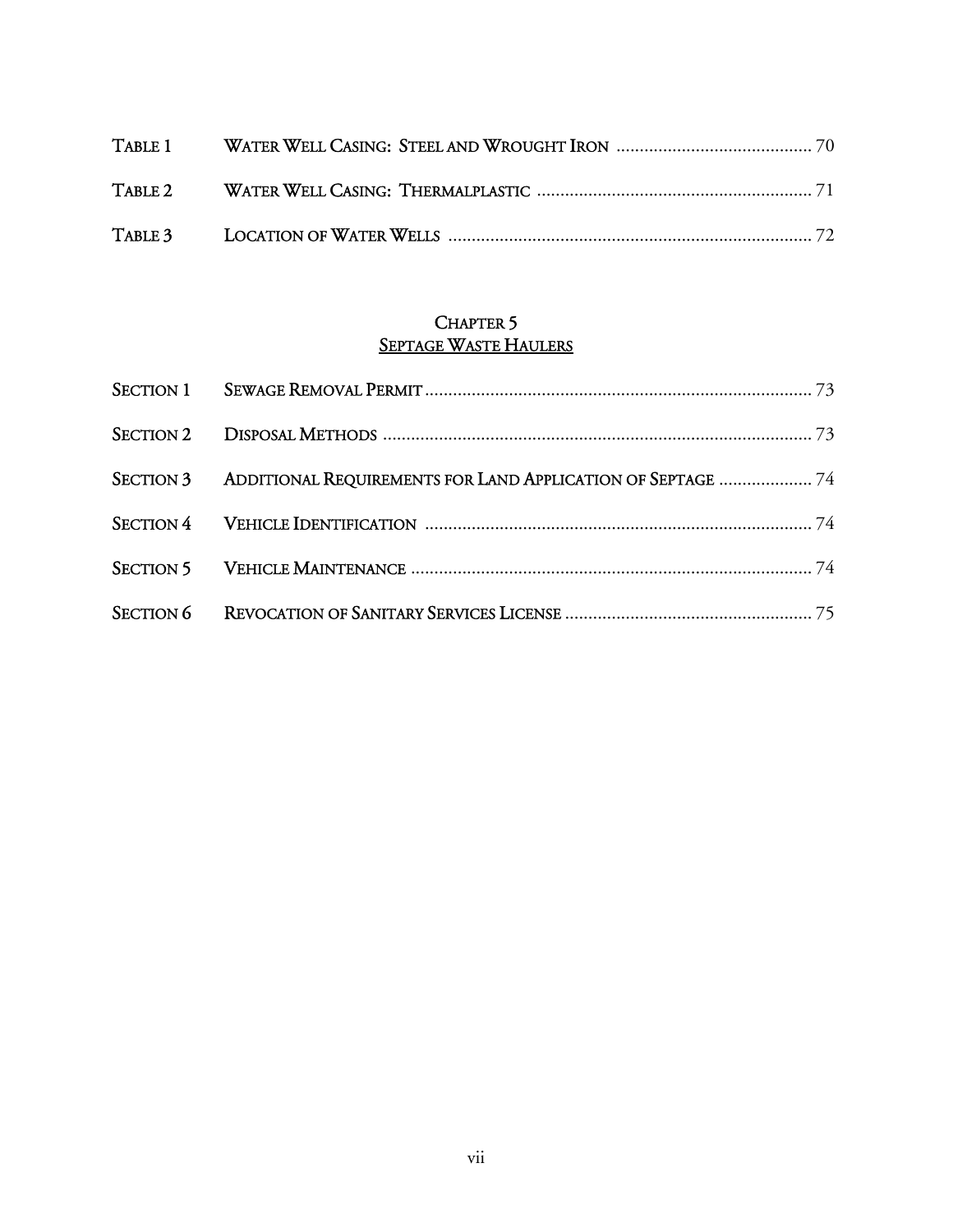## SANITARY CODE

## DOUGLAS COUNTY, KANSAS

### CHAPTER 1

#### ADMINISTRATIVE PROCEDURES

#### SECTION 1 AUTHORITY AND POLICY

- 1-1.1 Legal Authority. This code is adopted under the authority granted to the Board of County Commissioners by K.S.A. 19-3701 et. seq. as amended.
- 1-1.2 Purpose. The purpose and intent of this code is to set forth procedures and regulations that shall be followed and administered to promote and protect the health, safety, comfort and general welfare of the people of Douglas County, Kansas. The enforcement of this code will reduce and retard the development of environmental conditions that are hazardous or could potentially be hazardous to people's health and safety.
- 1-1.3 Title. This code shall be known and referred to as the Douglas County Sanitary Code.
- 1-1.4 Applicability. The standards shall not apply to incorporated cities or to any premises under one ownership which exceeds 650 acres in area and which is used only for agricultural purposes. For the purposes of these standards "agricultural purposes" means a purpose related to the production of livestock or crops.
- 1-1.5 Effective Date. This code shall take effect and be in force from and after its adoption by county resolution and publication of the resolution once in the official county newspaper.

## SECTION 2 DEFINITIONS

 The following words and phrases, when used in this code, shall have the meanings ascribed to them in this section, unless indicated otherwise.

- 1-2.1 Administrative Rules: those rules and regulations contained in Chapter 1 of this code which prescribe general procedures to be followed in the administration of the code adopted by the county.
- 1-2.2 Authorized Representative: any employee of the Lawrence-Douglas County Health Department who is designated by the Health Officer to administer this code.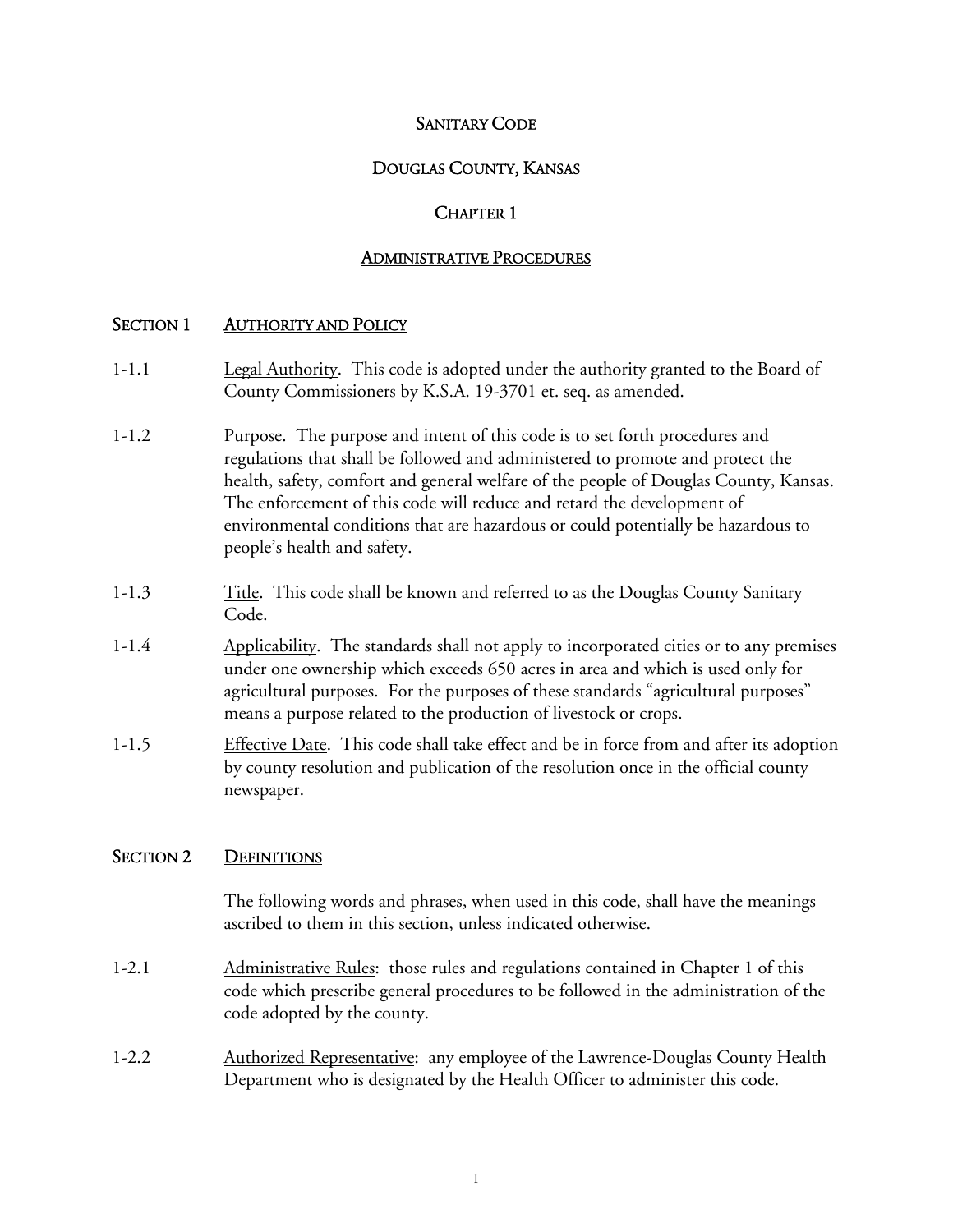| $1-2.3$    | Board of County Commissioners: the Board of County Commissioners of Douglas<br>County, Kansas.                                                                                                                                                                                                                                                                                                                                                                                                                              |  |  |
|------------|-----------------------------------------------------------------------------------------------------------------------------------------------------------------------------------------------------------------------------------------------------------------------------------------------------------------------------------------------------------------------------------------------------------------------------------------------------------------------------------------------------------------------------|--|--|
| $1-2.4$    | Board of Health: the Lawrence-Douglas County Health Board.                                                                                                                                                                                                                                                                                                                                                                                                                                                                  |  |  |
| $1-2.5$    | Health Officer: the legally appointed Health Officer of Douglas County or his/her<br>duly authorized representative.                                                                                                                                                                                                                                                                                                                                                                                                        |  |  |
| $1-2.6$    | KDHE: the Kansas Department of Health and Environment.                                                                                                                                                                                                                                                                                                                                                                                                                                                                      |  |  |
| $1-2.7$    | Local Health Department: the Lawrence-Douglas County Health Department; also<br>referred to herein as "Health Department".                                                                                                                                                                                                                                                                                                                                                                                                  |  |  |
| $1-2.8$    | Person: any individual, association, firm, partnership, corporation or government<br>entity.                                                                                                                                                                                                                                                                                                                                                                                                                                |  |  |
| $1-2.9$    | Premises: any one or more lots or tracts of land, including all buildings, structures,<br>or facilities located thereon.                                                                                                                                                                                                                                                                                                                                                                                                    |  |  |
| $1 - 2.10$ | Sanitary Code: rules, standards and regulations adopted by the county designed to<br>minimize or control those environments and environmental conditions that may<br>adversely affect the health and well being of the public. Such environments and<br>environmental conditions may include but are not restricted to: wastewater and<br>wastewater disposal; water supply; food and food handling. Whenever the term<br>"code" is used herein, such reference shall be to the Sanitary Code of Douglas<br>County, Kansas. |  |  |

#### SECTION 3 ADMINISTRATIVE POWERS AND PROCEDURES

1-3.1 Right of Entry. The Health Officer or his/her authorized representative may, at any reasonable time, enter upon, examine and/or survey all such premises, establishments and buildings as he/she shall deem necessary for the enforcement of this code. In the event that the owner or person lawfully in control of the premises refuses to consent to such entry, then, upon application by the Health Officer or his/her authorized representative, any court of competent jurisdiction shall issue an exparte order requiring the owner or person lawfully in control of the premises to permit entry upon the premises and permitting the Health Officer, when accompanied by the county sheriff, to enter forcibly upon the premises and conduct the examination and/or survey.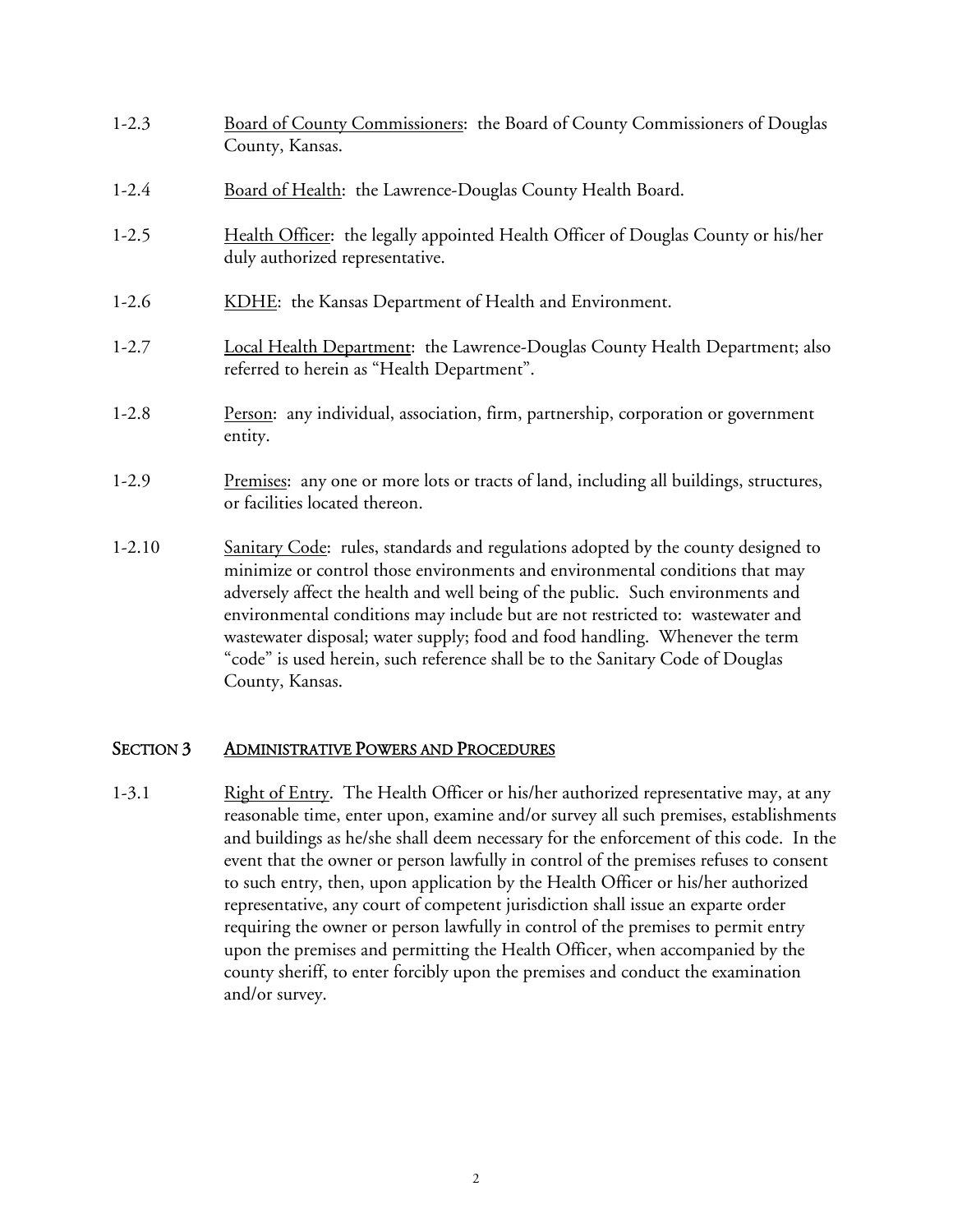#### 1-3.2 Permit and License.

- a. Applications for Permits and Licenses. All persons required by this code to obtain a permit or license shall make application for such permit or license to the Health Department on standard forms provided for that purpose.
- b. Issuance of Permit or License. After receipt of an application for a permit or license required by this code, the Health Officer shall begin such investigations and inspections as he/she shall deem necessary to determine whether the permit or license should be issued or denied, and shall issue or deny the permit or license within a reasonable period of time, depending upon information and data requested. If the permit or license is denied, the Health Officer shall send the applicant a written notice with the reasons for denial stated thereon.
- c. Permit Non-transferable. No permit or license required by this sanitary code shall be transferable, nor shall any fees required and paid therefore be refunded.
- d. Errors and Omissions.
	- 1) The issuance of a permit shall not prevent the Health Department from thereafter requiring the correction of errors in plans and specifications or from preventing construction activity being carried on thereunder when such activity would be in violation of this code or of any other code or resolution or from revoking any permit or license when issued in error.
	- 2) The Health Department may, in writing, suspend or revoke a permit issued under provisions of this code whenever the permit is issued in error or on the basis of incorrect information provided by the applicant.
- e. Standard Fees. For the purpose of defraying all or part of the costs of administration of this code, the Lawrence-Douglas County Health Board shall establish a schedule of fees for all permits and licenses required by the code, payable upon submission of the application for such permit or license.

#### 1-3.3 Notices, Orders, Appeals.

- a. Notice of Violations. Whenever the Health Officer determines that there has been, or is likely to be, a violation of any provisions of this code, he/she shall give notice of such alleged violation. The notice:
	- 1) Shall be in writing;
	- 2) Shall identify the code violation and the factual basis therefore;
	- 3) Shall specify necessary corrective action;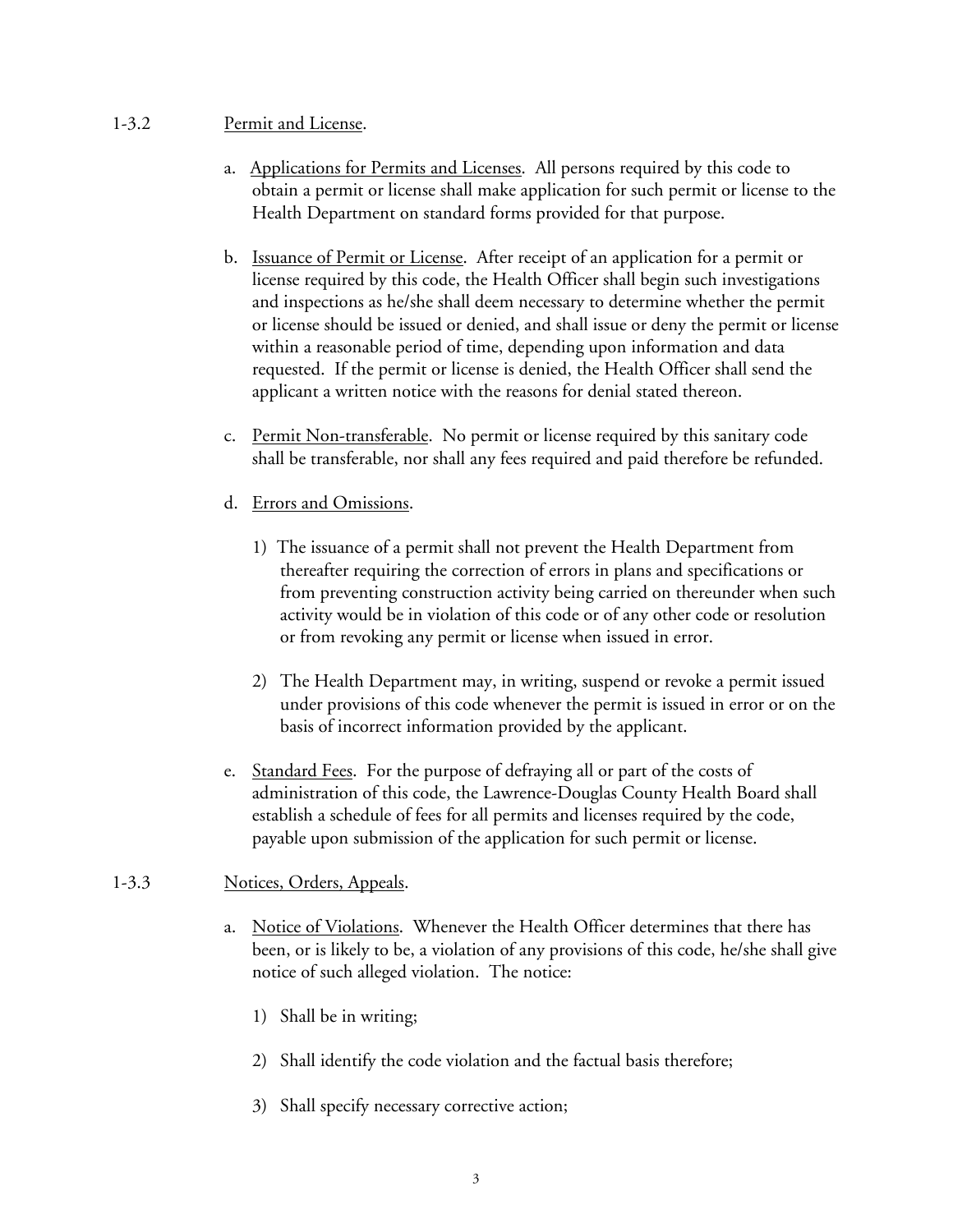- 4) Shall specify a reasonable period of time for performance of any corrective action and/or work required by the notice; and
- 5) Shall be properly served upon the owner or occupant of the premises; provided, that such notice shall be deemed properly served upon such owner or occupant when a copy thereof has been sent by registered or certified mail to the last known address of the owner or occupant as identified on the latest county tax rolls. If properly addressed and mailed, the failure of an owner or occupant to actually receive or sign for receipt of such notice shall not affect the validity of service of such notice.

The failure of the Health Officer to serve such a notice upon the owner or occupant shall not be a defense to any criminal prosecution for violation of any provision of this code.

b. Request and Hearing for Review of Notices and Decisions; Variances. Any person aggrieved by any notice or decision by the Health Officer under the provisions of this sanitary code, or aggrieved by the strict application of specific provisions hereof, may request, and shall be granted, a hearing on the matter before the Board of Health; provided that if such request is to review a notice or decision by the Health Officer, such person shall file the request with the Board of Health within ten working days after the date of issuance of the notice or decision. For good cause, the Board of Health may grant extensions to the ten day request period.

 Any request for hearing shall be in writing and set forth the grounds upon which the request is made. Upon receipt of such request, the Board of Health shall set a time and place for such hearing, and shall provide written notice thereof to the requestor. At such hearing, the requestor shall be given an opportunity to be heard and to show why such notice or decision should be modified or withdrawn, or why a variance or waiver of the strict application of specific provisions hereof should be granted.

 After such hearing, the Board of Health may sustain, modify, or withdraw the notice or decision. In addition, the Board of Health may grant a variance or waiver of the strict application of specific terms of this code in cases in which it is impossible or impractical to strictly comply with such terms and the variance or waiver will not undermine the health, safety, comfort and general welfare of the people of Douglas County, Kansas. The Board of Health shall notify the requestor of its decision in writing.

 The decision of a majority of the Board of Health on such appeals shall be final, with no right of appeal to the Board of County Commissioners. Any persons aggrieved by the final decision of the Board of Health may appeal such decision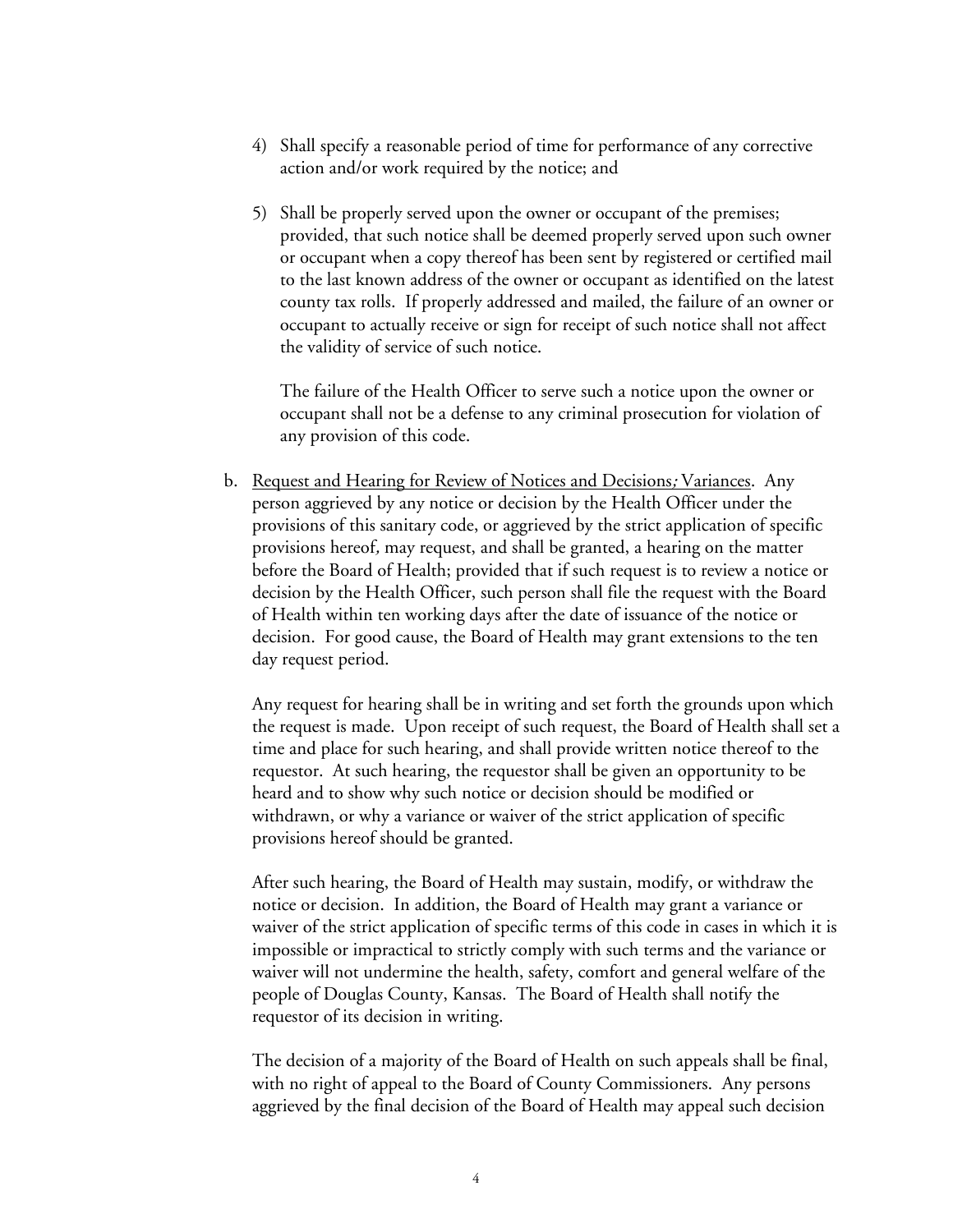to the district court in the same manner that final decisions of the Board of County Commissioners are appealed.

- c. Emergency Orders. Whenever the Health Officer finds that an emergency exists which requires immediate action to protect the public health, he/she may, without notice or hearing, issue an order reciting the existence of such an emergency and require that such action be taken as he/she may deem necessary to meet the emergency, including the suspension of the permit. Notwithstanding any other provisions of this code, such order shall be effective immediately and shall be enforceable in Douglas County District Court.
- 1-3.4 Records, Permit Applications. Applications for permits or licenses required by this code shall be filed with the Health Department.
- 1-3.5 Disclaimer of Liability. This code shall not be construed or interpreted as imposing upon the County or any city adopting this code its officials or employees (1) any liability or responsibility for damages to any property; or (2) any warranty that any system, installation or portion thereof that is constructed or repaired under permits and inspections required by this code will function properly. In addition any employee charged with the enforcement of this code, acting in good faith and without malice in the discharge of his or her duties, shall not thereby be personally liable and is hereby relieved from personal liability for damage that may occur to any person or property as a result of any act required by this code in the discharge of his or her duties.
- 1-3.6 Separability. No decision of a Court of competent jurisdiction declaring any section, subsection, paragraph, sentence, clause or phrase of this code invalid, shall affect the remaining portion of this code, which shall remain in full force and effect; and to this end the provisions of this code are hereby declared to be severable and shall be presumed to have been adopted knowing that the part of section declared invalid would be so declared.
- 1-3.7 Penalties and Enforcement Procedures. Any person who shall willfully violate any provision of this code, shall be subject to the penalties provided for such violation pursuant to K.S.A. 19-3707. Each day's violation shall constitute a separate fineable offense. In addition, the Health Department is hereby authorized to apply to the District Court for enforcement of this code.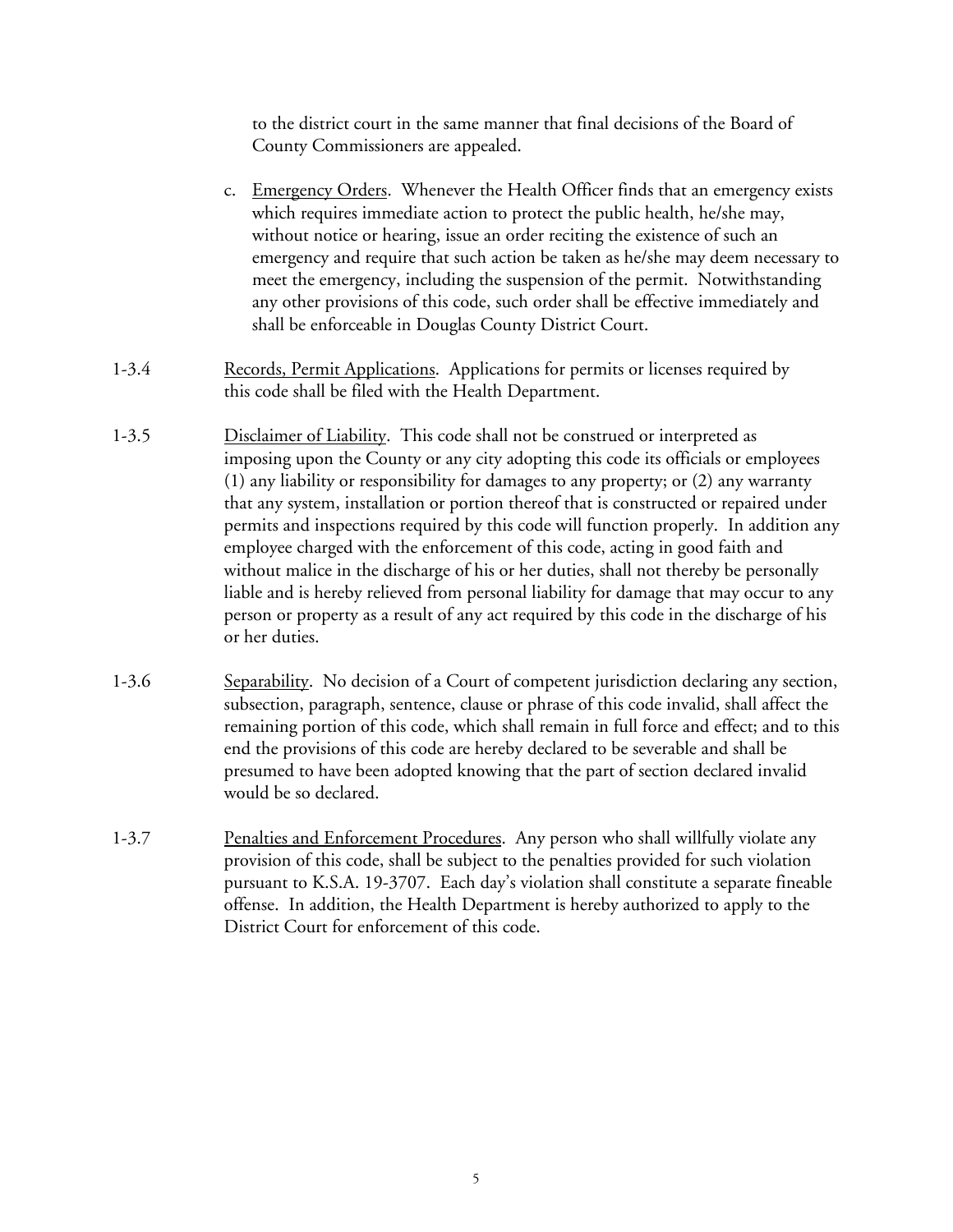#### SANITARY CODE

## DOUGLAS COUNTY, KANSAS

#### CHAPTER 2

## CONVENTIONAL, ALTERNATIVE, EXPERIMENTAL, AND INNOVATIVE ON-SITE SEWAGE MANAGEMENT SYSTEMS

#### SECTION 1 DEFINITIONS

 In addition to the definitions provided in Chapter 1 of this code, the words, terms and phrases listed below, for purposes of this Chapter 2, are defined as follows:

- 2-1.1 Absorption Field: a configuration of on-site trenches installed to absorb sewage effluent from a septic tank or other sewage solids removal device.
- 2-1.2 Absorption Pit: a pit or hole in which gravel is placed, which receives sewage effluent.
- 2-1.3 Absorption Trench: a trench that is laid to convey and distribute septic tank effluent.
- 2-1.4 Alternative On-Site Sewage Management System: any on-site sewage management system which has been approved by the Health Department, and has proven reliability and performance in field use, but which differs in design or operation from approved conventional septic tank and absorption-field systems.
- 2-1.5 Approval or Approved: accepted or acceptable by the Health Department in accordance with applicable specifications stated herein or with additional criteria accepted by the Department.
- 2-1.6 Available Sewer: any Public Sewer within 200 feet of a building which is permitted by the owner of the public sewer to be connected to the public sewer system.
- 2-1.7 Buildable Lot: any lot, parcel, or tract of land which has been determined by the Douglas County Zoning and Codes Department to meet all requirements necessary for issuance of a building permit.
- 2-1.8 Building Sewer: that part of the piping of a drainage system beyond the building which receives and conveys liquid wastes to a Public Sewer, private sewer, on-site sewage management system or other disposal system.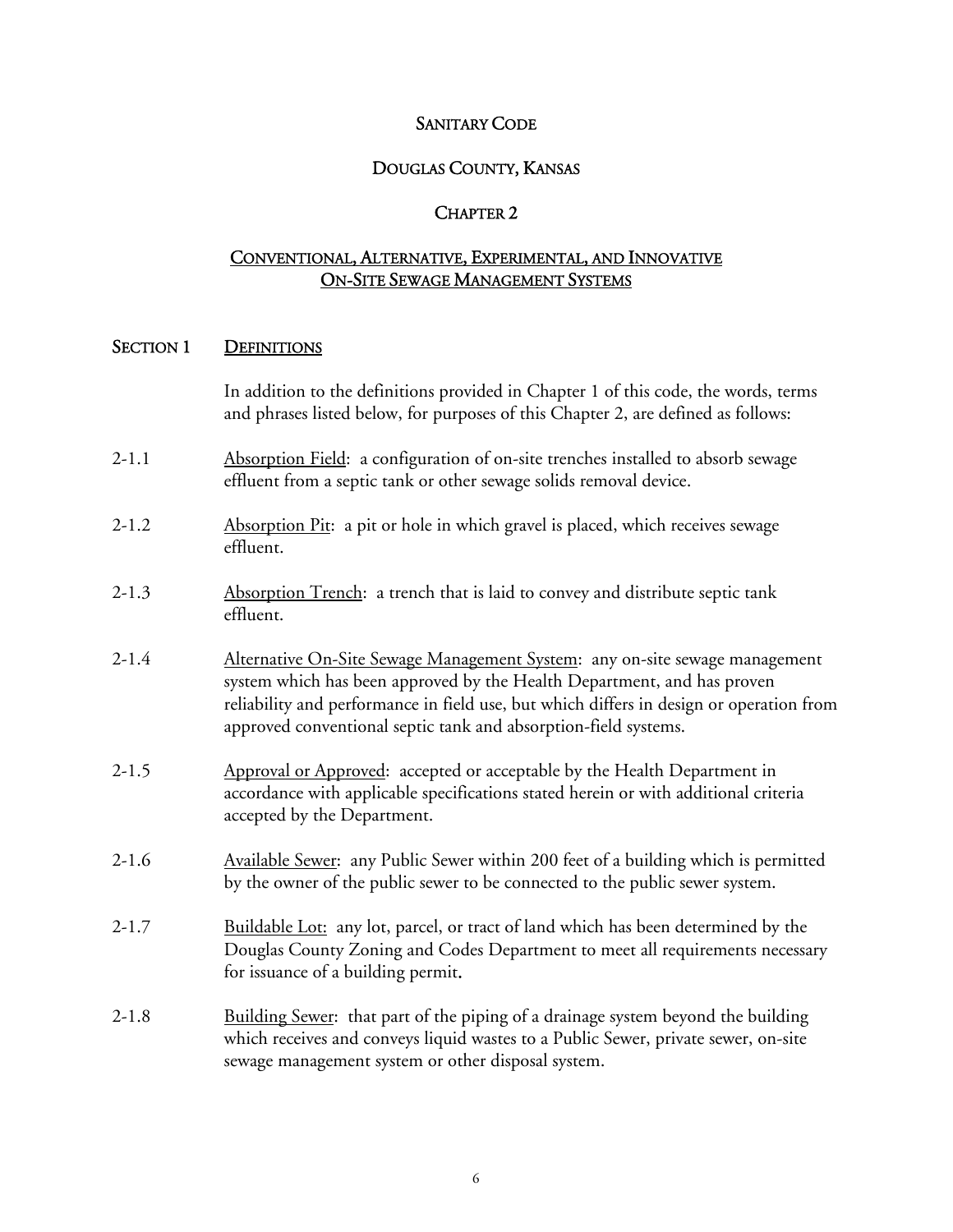| $2-1.9$    | Chamber System: an absorption field that utilizes vaulted plastic chambers rather<br>than gravel.                                                                                                                                                                                                                  |
|------------|--------------------------------------------------------------------------------------------------------------------------------------------------------------------------------------------------------------------------------------------------------------------------------------------------------------------|
| $2 - 1.10$ | Cistern: a container or receptacle utilized to contain potable water delivered from a<br>public water supply for household domestic uses. To be approved by the Health<br>Department, cisterns shall have a minimum capacity of 1,000 gallons and meet<br>minimum standards for material, design and construction. |
| $2 - 1.11$ | Composting Toilet: a biological composting unit used for the disposal of human<br>excreta.                                                                                                                                                                                                                         |
| $2 - 1.12$ | Conventional On-Site Sewage Management System: a system that includes a septic<br>tank, absorption field, and all other elements intended to be used for management<br>and disposal of sewage on-site.                                                                                                             |
| $2 - 1.13$ | Domestic Sewage: sewage originating primarily from kitchen, bathroom, and<br>laundry sources, including waste from food preparation, dishwashing, garbage-<br>grinding, toilets, baths, showers, and sinks.                                                                                                        |
| $2 - 1.14$ | Experimental or Innovative On-Site Sewage Management System: any on-site<br>sewage management system which has been approved by the Health Department and<br>is installed for testing and observation.                                                                                                             |
| $2 - 1.15$ | Floodplain: Land which is subject to inundation as a result of flooding having a one<br>percent (1%) chance of occurrence every one hundred (100) years in any given year<br>and identified on the Flood Insurance Rate Maps for Douglas County, Kansas                                                            |
| $2 - 1.16$ | Grade: the ratio of vertical drop of pipe invert, trench bottom, or ground surface to<br>the horizontal distance transversed.                                                                                                                                                                                      |
| $2 - 1.17$ | Grease Trap: a device that captures grease in sewage and from which the grease may<br>be removed for proper disposal.                                                                                                                                                                                              |
| $2 - 1.18$ | Health Department: the Lawrence-Douglas County Health Department.                                                                                                                                                                                                                                                  |
| $2 - 1.19$ | Industrial or Commercial Wastes: any wastes produced as a by-product of any<br>industrial or commercial process or operation, other than domestic sewage.                                                                                                                                                          |
| $2 - 1.20$ | Installer License: an annual license issued by the Health Department authorizing an<br>individual to install, construct, repair, or alter conventional on-site sewage<br>management systems in Douglas County, Kansas.                                                                                             |
| $2 - 1.21$ | KDHE: the Kansas Department of Health and Environment.                                                                                                                                                                                                                                                             |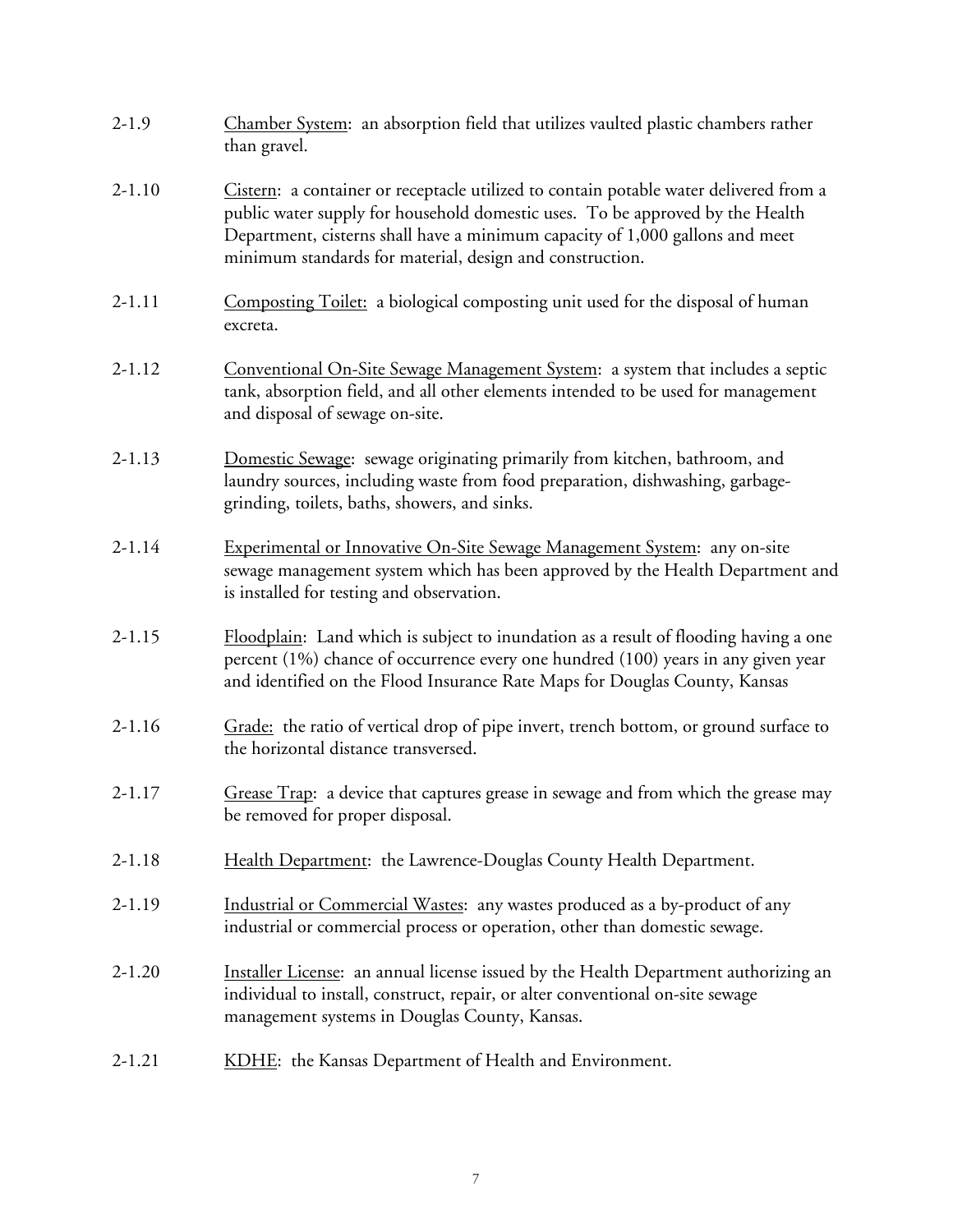| $2 - 1.22$ | Lagoon or Sewage Lagoon: an artificial pond designed to exclude surface water and<br>receive raw sewage through a submerged sewer for biological decomposition.                                                                                                                                                                                                                      |
|------------|--------------------------------------------------------------------------------------------------------------------------------------------------------------------------------------------------------------------------------------------------------------------------------------------------------------------------------------------------------------------------------------|
| $2 - 1.23$ | Lateral Rock: washed gravel or washed crushed stone ranging in size from three-<br>fourths (3/4) inch to two (2) inches in diameter (p. 12, KDHE Bulletin 4-2, or as<br>amended).                                                                                                                                                                                                    |
| $2 - 1.24$ | Lot: the smallest basic portion of a subdivision or other tract of land, normally<br>intended to be developed and transferred individually.                                                                                                                                                                                                                                          |
| $2 - 1.25$ | Multi-Family Building: any building intended to be occupied as living quarters by<br>more than one family.                                                                                                                                                                                                                                                                           |
| $2 - 1.26$ | Non-Public Water Supply: all water supplies for domestic uses that do not meet the<br>definition of Public Water Supply.                                                                                                                                                                                                                                                             |
| $2 - 1.27$ | Non-Residential Building: any building intended to be utilized for business,<br>religious, or commercial purposes, which is not intended to be occupied by one or<br>more persons as living quarters.                                                                                                                                                                                |
| $2 - 1.28$ | On-Site Sewage Management System: a conventional, alternative, experimental, or<br>innovative sewage disposal system which serves a single family residential building or<br>a single non-residential building.                                                                                                                                                                      |
| $2 - 1.29$ | Package Plant: an approved watertight structure installed underground to receive,<br>agitate and aerate sewage from a building sewer, effecting separation and organic<br>decomposition of sewage solids and discharging effluent to an absorption field.                                                                                                                            |
| $2 - 1.30$ | Pit Privy: an enclosed structure having a seat with one or more holes over an earthen<br>pit, serving as an outdoor toilet, which is not connected to a water supply or an<br>absorption field.                                                                                                                                                                                      |
| $2 - 1.31$ | Public Water Supply: a system for delivery to the public of piped water for human<br>consumption that has at least ten (10) service connections or regularly serves at least<br>twenty-five (25) individuals daily at least sixty (60) days out of the year. This term<br>includes any source, treatment, storage, or distribution facilities used in connection<br>with the system. |
| $2 - 1.32$ | <b>Public Sewer:</b> any public or community sewerage system for collection, treatment<br>and disposal, including sewers, treatment plants, pumping stations, force mains and<br>all other elements owned, operated or managed by a public entity (including agents<br>thereof) and serving more than one residential premises.                                                      |
| $2 - 1.33$ | <b>PVC:</b> polyvinyl chloride.                                                                                                                                                                                                                                                                                                                                                      |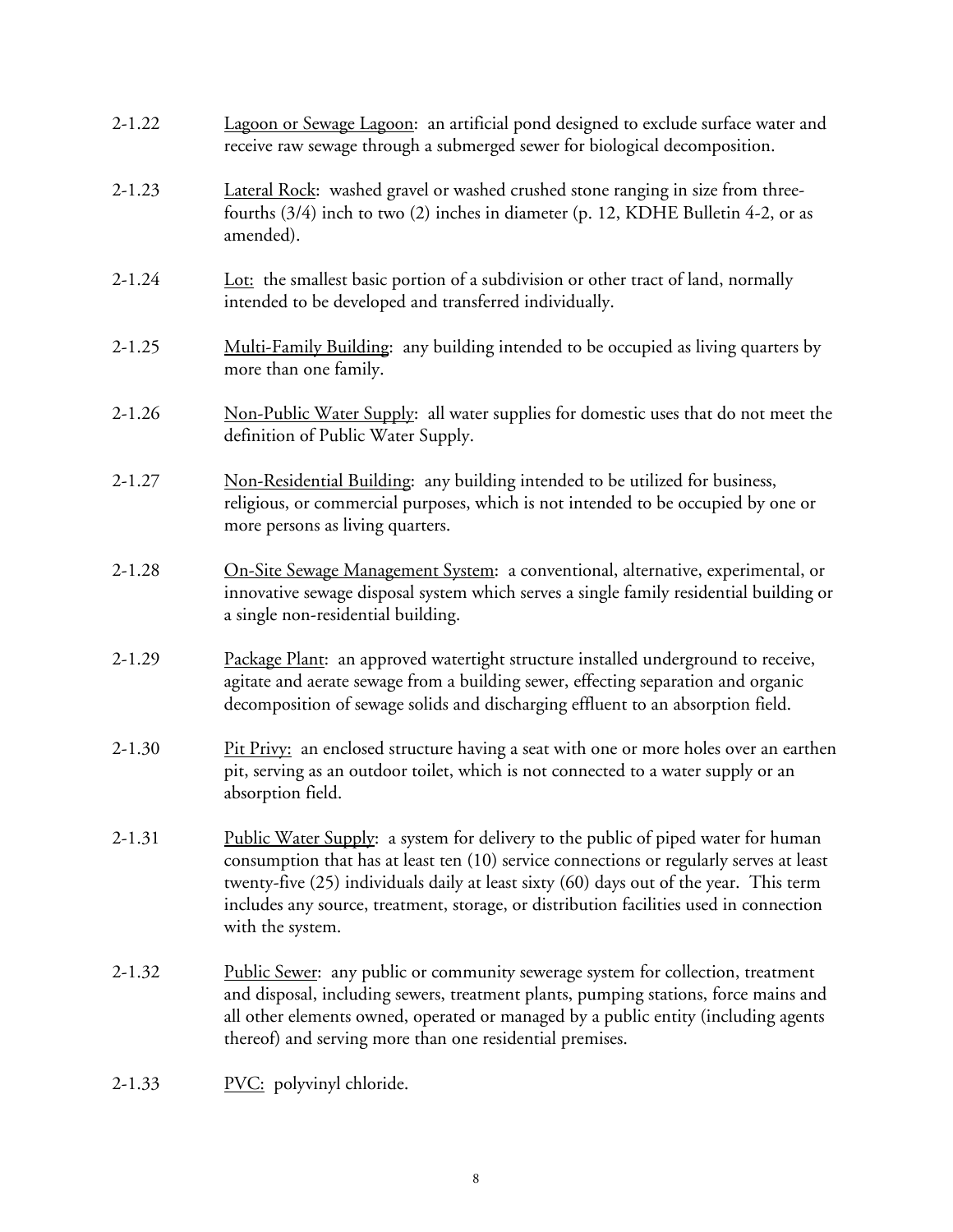| $2 - 1.34$ | Sanitary Privy: a covered facility with a water-tight vault designed to receive, store<br>and provide treatment for periodic removal of non-water carried wastes from the<br>human body.                                                          |
|------------|---------------------------------------------------------------------------------------------------------------------------------------------------------------------------------------------------------------------------------------------------|
| $2 - 1.35$ | Septic Tank: an approved watertight structure installed underground to receive<br>domestic sewage from a building sewer, effecting separation and organic<br>decomposition of sewage solids and discharging effluent to an absorption field.      |
| $2 - 1.36$ | Sewage Holding Tank: a watertight receptacle used to contain domestic sewage<br>discharged from a building which has a water supply and does not discharge to an<br>conventional On-Site Sewage Management System or Public Sewer.                |
| $2 - 1.37$ | Sewage Vault: a watertight receptacle used to contain sewage generated from a<br>building which does not have a water supply and does not discharge to an<br>conventional On-Site Sewage Management System or Public Sewer.                       |
| $2 - 1.38$ | Single Family Residential Building: any building intended to be occupied by one<br>family as living quarters.                                                                                                                                     |
| $2 - 1.39$ | Subdivision Regulations: the Lawrence-Douglas County Subdivision Regulations.                                                                                                                                                                     |
| $2 - 1.40$ | Toilet: a sanitary fixture meeting Health Department and plumbing code<br>requirements for receipt and conveyance of human body wastes.                                                                                                           |
| $2 - 1.41$ | Water Supply Main: any water line, including the water meter, which is owned by a<br>public water supply.                                                                                                                                         |
| $2 - 1.42$ | Water Well: any excavation that is drilled, cored, bored, washed, driven, dug, jetted,<br>or otherwise constructed when the intended use of such excavation is for the<br>location, diversion, artificial recharge or acquisition of groundwater. |

## SECTION 2 DISPOSAL OF DOMESTIC SEWAGE

- 2-2.1 No person shall urinate or defecate in a public place other than in a toilet or other disposal receptacle approved by the Health Department. Flush toilets must be connected to a public sewer, an approved on-site sewage management system, or an approved sewage lagoon. Privies must meet requirements of the Health Department as to design and installation in lieu of a flush toilet and must be specifically approved by the Health Department.
- 2-2.2 All sinks, lavatories, garbage disposals, dishwashers, clothes washing machines, shower baths, bathtubs, basins and similar plumbing fixtures or appliances shall be connected to a public sewer, an approved on-site sewage management system, or an approved sewage lagoon.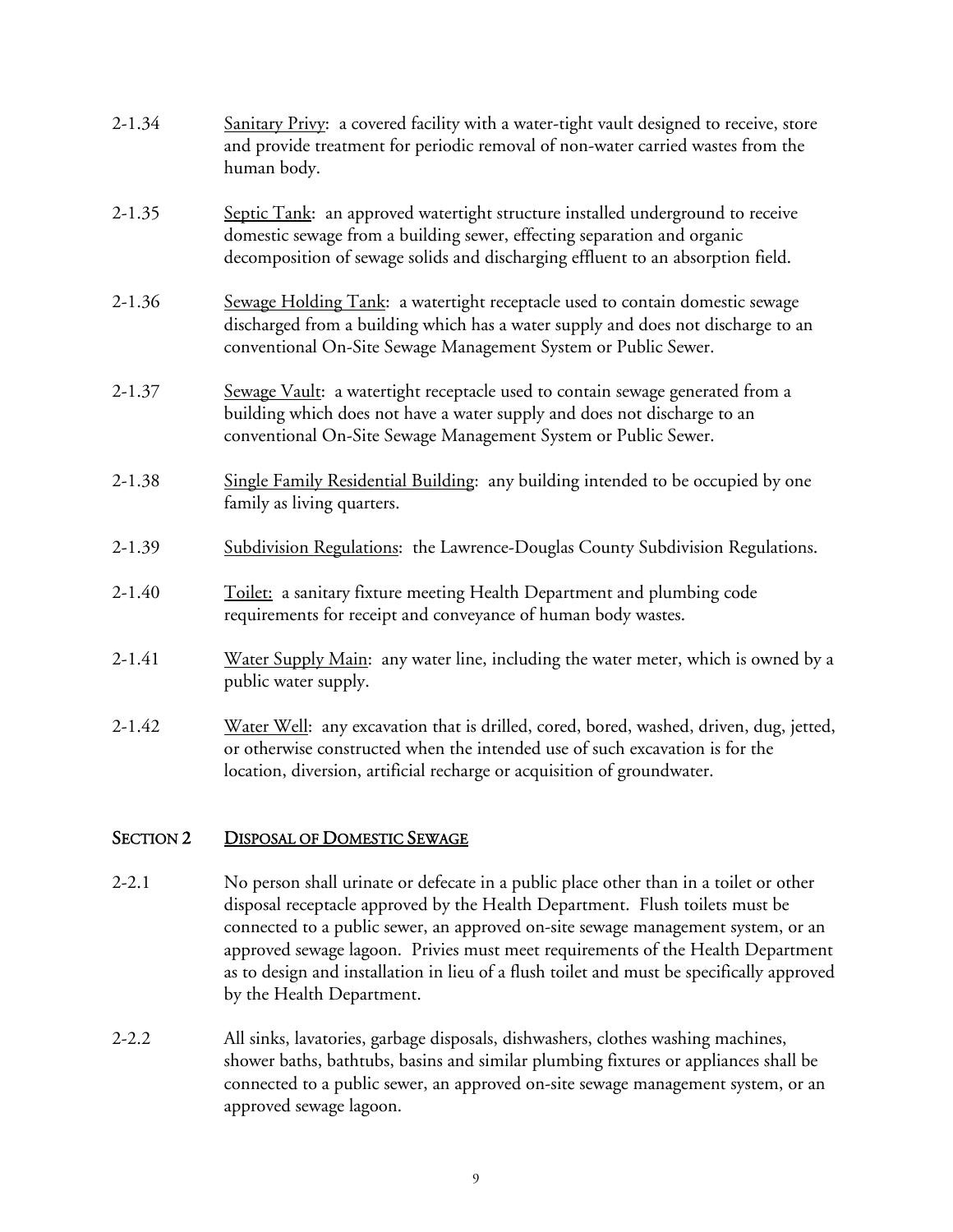- 2-2.3 Foundation drain water or other non-sewage or surface water must not go into the septic tank or on-site sewage management system. Only domestic sewage shall be permitted to discharge to an approved on-site sewage management system.
- 2-2.4 No household, industrial or commercial wastes shall be discharged into any watercourse, impoundment, storm sewer or public thoroughfare. The discharge of sewage into cesspools, absorption pits, abandoned wells, cisterns, streams, or upon the surface of the ground shall be prohibited. In no case shall treated or untreated sewage, or the effluent from a septic tank or on-site sewage management system, be permitted to drain directly or indirectly into a ditch or stream, nor shall it be allowed to surface or run or drain across any adjacent land.
- 2-2.5 In the event that a failure of an on-site sewage management system occurs and it is determined by the Health Department that the system cannot be repaired, then either connection to a public sewer shall be made or a new approved on-site sewage management system shall be installed.
- 2-2.6 Where no public sewer is available or where conventional on-site sewage management is not possible, experimental, innovative, or alternative systems may be considered for approval by the Health Department.
- 2-2.7 On-site sewage management systems shall be maintained in sanitary condition by regular maintenance and/or repair.
- 2-2.8 No two or more residential and/or non-residential buildings shall be connected to the same on-site sewage management system without written approval from the Health Department or KDHE.
- 2-2.9 All onsite wastewater systems shall be designed, constructed and operated in accordance with standards set forth in KDHE Bulletin 4-2 "Minimum Standards for Design and Construction of Onsite Wastewater Systems" published March, 1997, as amended, by KDHE and Kansas State University Agricultural Experiment Station and Cooperative Extension Service. KDHE Bulletin 4-2 is hereby adopted by reference and is included herein as an Appendix to this Code.

## SECTION 3 TOILETS

- 2-3.1 Every newly constructed residential building shall be provided with at least one flush toilet in accordance with the provisions of this regulation.
- 2-3.2 Flush toilets shall at all times be provided with sufficient water and pressure to provide adequate flushing.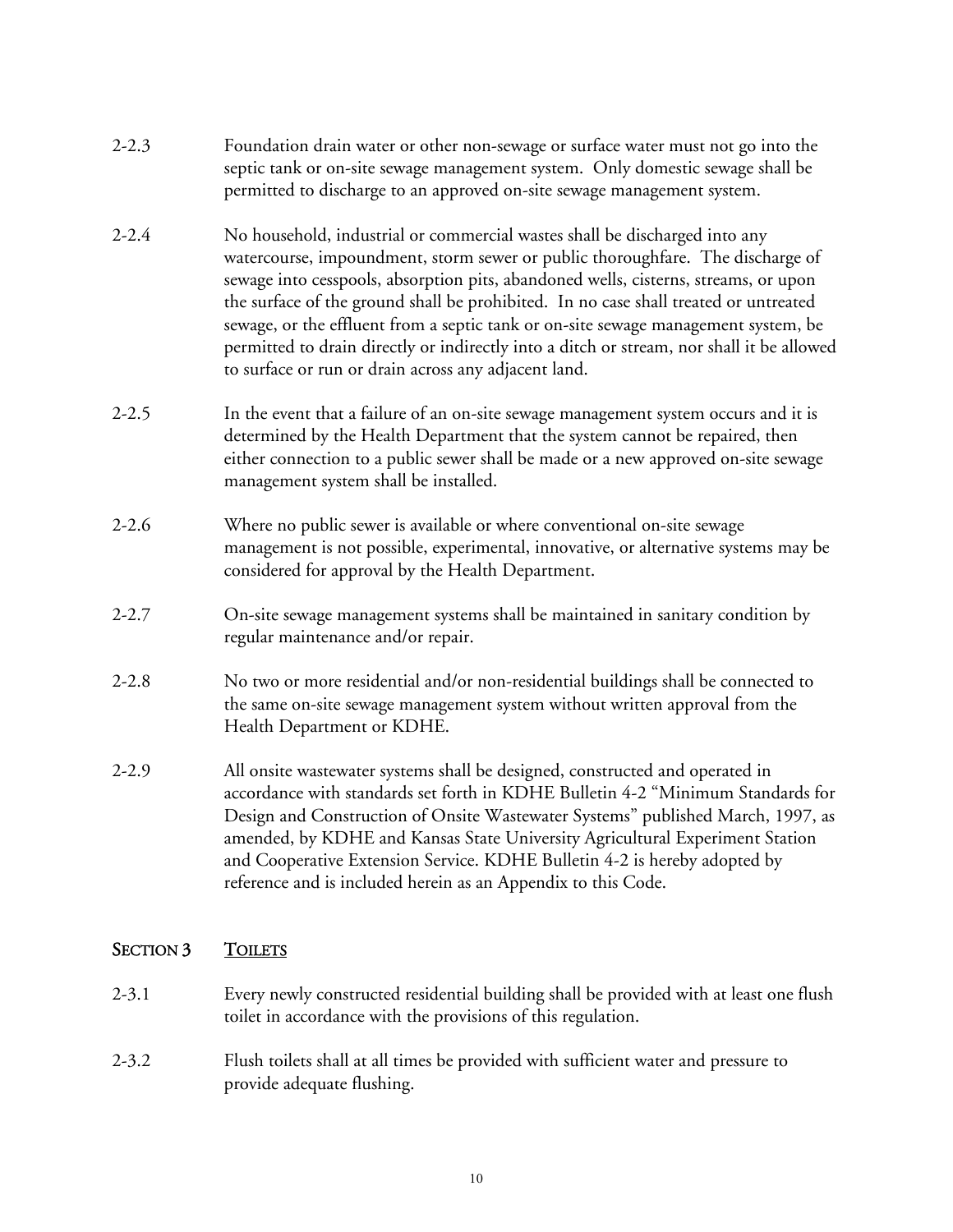2-3.3 Composting toilets or electrically incinerating toilets may be approved by the Health Department on an individual basis only if the use of such devices does not create a public health nuisance.

## SECTION 4 CONNECTION TO SEWER

- 2-4.1 The owner, lessee or agent thereof of any building, residence or other facility designed or used for human occupancy or congregation, shall provide on the premises a system to dispose of the sewage generated within the building, residence or other facility.
- 2-4.2 If a public sewer is available and a new building is being constructed then the building sewer shall be connected to the available sewage system.
- 2-4.3 A public sewer shall be considered available if it is within two hundred (200) feet of the building, and connection to the sewerage system is permitted by the owner of the available public sewage system.
- 2-4.4 When a public sewer has become available to premises served by an on-site sewage management system and failure of the on-site sewage management system occurs, the owner, lessee or agent shall be required to connect properties affected to the available public sewer system within 30 days.

#### SECTION 5 SEWAGE CONDUITS FOR ON-SITE SEWAGE MANAGEMENT SYSTEMS

- 2-5.1 Size of sewage conduits. Sewage conduits connecting component parts of on-site sewage management systems shall be a minimum of four (4) inches in diameter.
- 2-5.2 Materials. All pipe and fittings used in sewage conduits and/or in absorption fields shall meet nationally-recognized standards for their designated use, such as standards published by the American Society for Testing and Materials or the National Sanitation Foundation, and shall have been approved by the Health Department for use in on-site sewage management systems. Sewage conduits under driveways or similar areas of load or impact shall be of material capable of withstanding maximum anticipated loads.

 All perforated sewer pipe shall be constructed of PVC and shall be marked to indicate it meets or exceeds a three thousand (3,000) pound "crush test" rating. All non-perforated sewer pipe shall be constructed of PVC. All non-perforated sewer pipe from the building to the septic tank, and the first ten (10) feet exiting the septic tank, shall be marked to indicate it meets or exceeds a Schedule 40 pipe or heavier (p. 8, KDHE Bulletin 4-2, or as amended). All non-perforated sewer pipe beyond that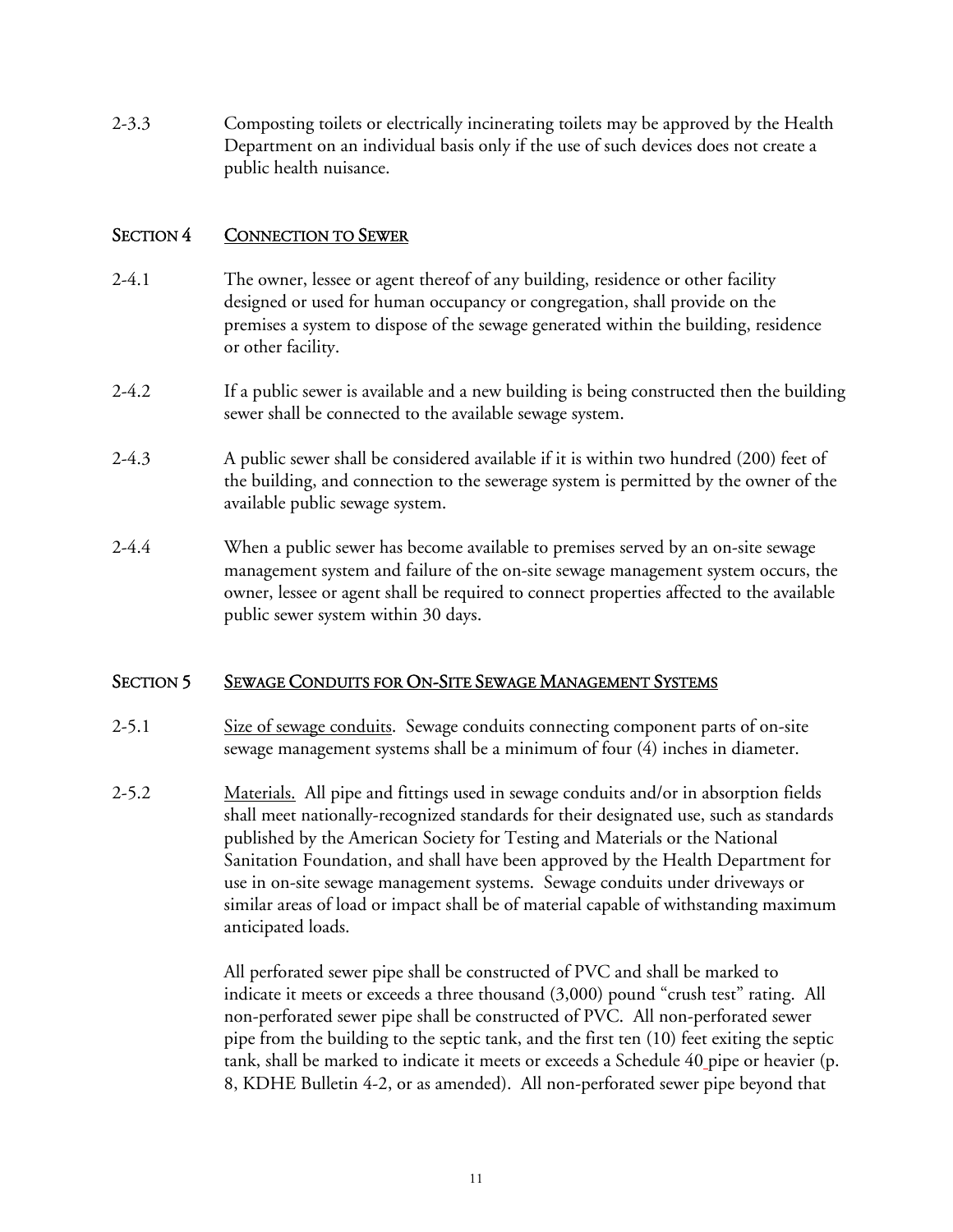|           | point shall be marked to indicate it meets or exceeds an SDR-35 or three thousand<br>five hundred (3,500) pound "crush test" rating.                                                                                                                                                                                                                                                                                                            |
|-----------|-------------------------------------------------------------------------------------------------------------------------------------------------------------------------------------------------------------------------------------------------------------------------------------------------------------------------------------------------------------------------------------------------------------------------------------------------|
| $2 - 5.3$ | Construction. Sewage conduits (other than perforated pipe used in absorption fields)<br>shall be installed with sealed, watertight, root-resistant joints and shall be laid on a<br>firm foundation. This shall not be subject to settling, and shall be installed at a grade<br>not less than one-eighth (1/8) inch per foot. All pipe from the structure to the<br>absorption field shall be laid "bells up" if bell-and-spigot pipe is used. |
| $2 - 5.4$ | Cleanouts. Cleanouts shall be placed outside the building at the junction of the<br>building drain and building sewer and at intervals not to exceed one hundred (100)<br>feet between the building and septic tank.                                                                                                                                                                                                                            |
| $2 - 5.5$ | The building sewer shall not cross above or below any private water line and shall be a<br>minimum horizontal distance of ten (10) feet from a private water line (p. 4, KDHE<br>Bulletin 4-2, or as amended), unless the building was constructed prior to October 10,<br>1997. The building sewer shall be covered by a minimum of twelve (12) inches of soil.                                                                                |
| $2 - 5.6$ | The building sewer shall not cross above or below any public water main and shall be a<br>minimum horizontal distance of twenty five $(25)$ feet from any public water line or<br>water meter (p. 4, KDHE Bulletin 4-2, or as amended), unless written approval is<br>granted by the public water supplier.                                                                                                                                     |

# SECTION 6 ON-SITE SEWAGE MANAGEMENT SYSTEMS

## 2-6.1 Permits Required

- a. No person shall be issued a building permit without having first obtained from the Health Department a permit to construct an on-site sewage management system. A fee shall be charged by the Health Department for the on-site sewage management system permit.
- b. No person shall construct, repair or alter an on-site sewage management system without obtaining a construction permit for such purpose from the Health Department. No permit for the construction, repair or alteration of an on-site sewage management system shall be issued until the Health Department has inspected and approved the site and the proposed location and design of the on-site sewage management system. A fee shall be charged by the Health Department for the service.

 No on-site sewage management system constructed, altered or repaired may be covered totally or in part until it has been inspected and approved by the Health Department. The system may be inspected by the Health Department at any stage of construction. Permits for the construction, repair, or alteration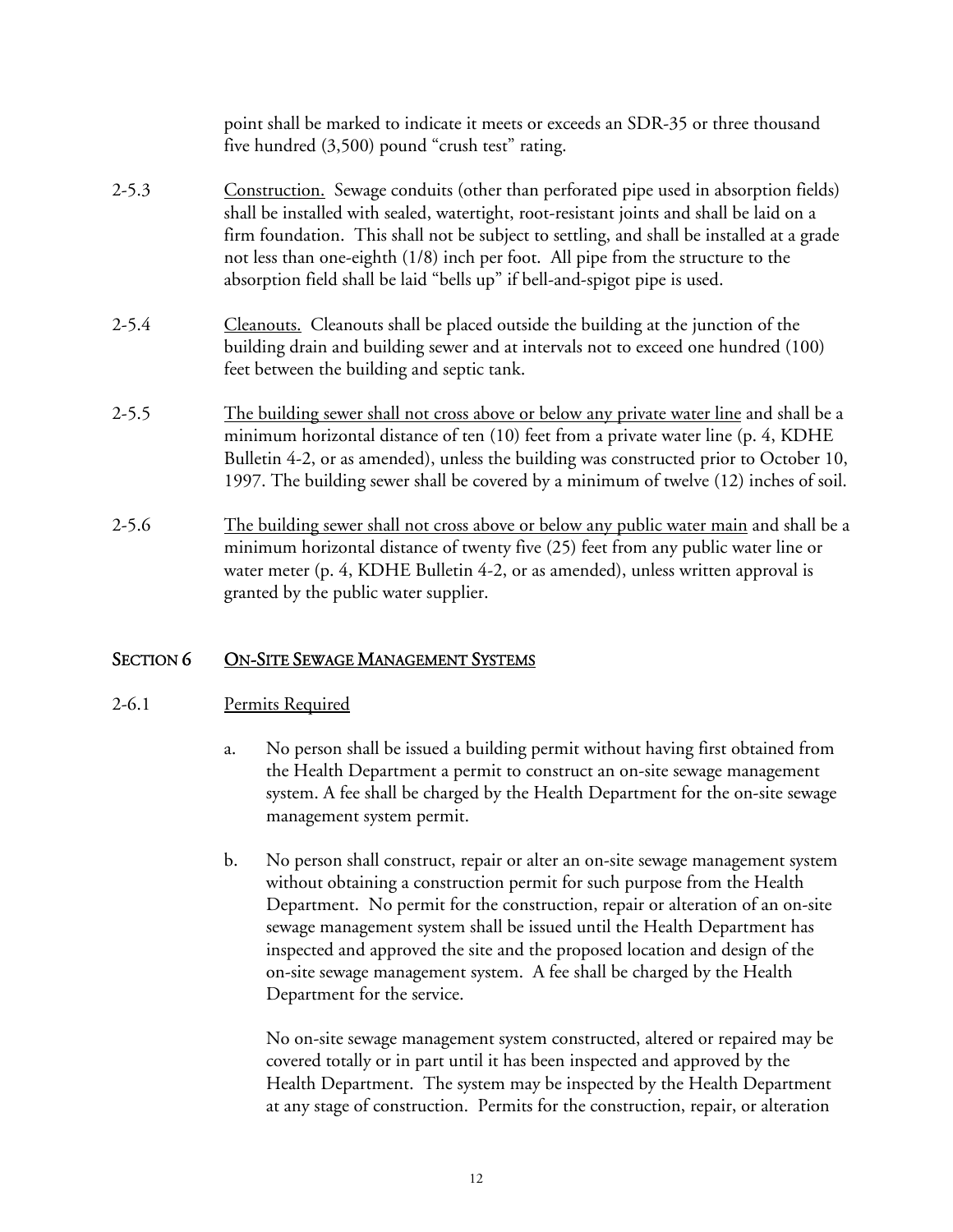of an on-site sewage management system shall be valid for two years from the date issued.

- c. All applicants, or agents for the applicants, will be required to sign an application form to acknowledge the on-site sewage management system must be inspected and installed according to the approved plan and requirements of the Douglas County Sanitary Code.
- d. No house or structure shall be occupied or used until a final inspection shows the on-site sewage management system has been approved by the Health Department.
- e. An owner or agent for the owner may request an on-site review by the Health Department of a lot without obtaining a permit to construct the system. A fee shall be charged for this consultation service.
- f. No portion of an on-site sewage management system shall be located within the floodplain for any land divisions after January 1, 2007 [Subdivision Regulation 20-811 (d) (2) (iii), p. 57, or as amended].
- g. For individual lots, tracts, or parcels which contain three (3) or more adjoining acres but less than five (5) adjoining acres, no permit for the construction of a new on-site sewage management system shall be issued after the effective date of this Sanitary Code before a water supply is approved by the Health Department. Approval of the water supply shall include one of the following requirements:
	- 1) A letter of confirmation has been issued by the appropriate public water supply district that a water meter has been purchased for the property. [Subdivision Regulation 20-811 (e) (1) p. 58, or as amended].
	- 2) A permit has been issued by the Health Department for a private cistern to be constructed. Cisterns shall not be installed on lots, tracts, or parcels divided on or after January 1, 2007, within the City of Lawrence Urban Growth Area (a public water supply is required). [Subdivision Regulation 20-811 (e) (1) p.58, or as amended].
- h. For individual lots, tracts, or parcels which contain five (5) or more adjoining acres, no permit for the construction of a new on-site sewage management system shall be issued after the effective date of this Sanitary Code before the water supply is approved by the Health Department. Approval of the water supply shall include one of the following requirements: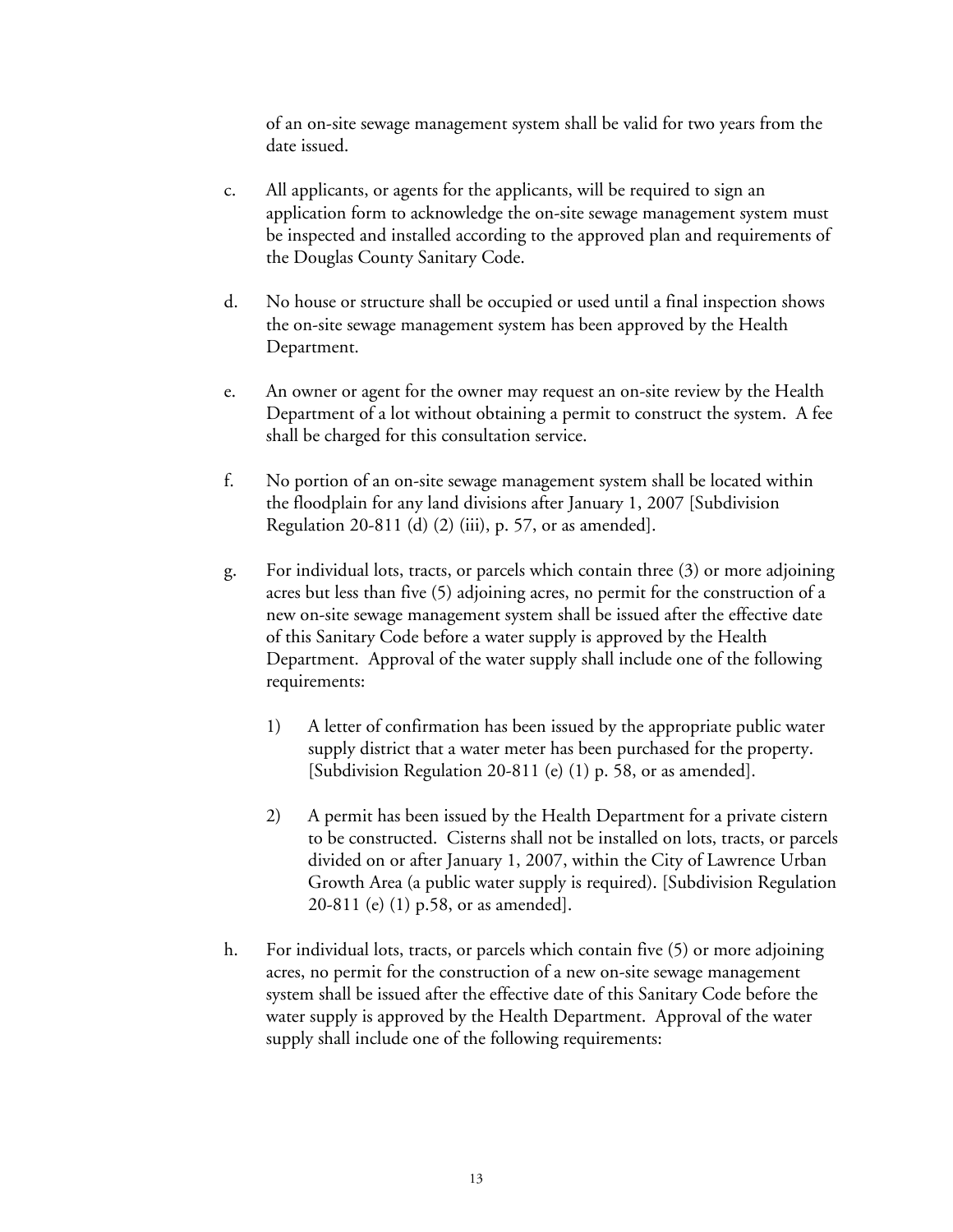- 1) A letter of confirmation has been issued by the appropriate public water supply district that a water meter has been purchased for the property. [Subdivision Regulation 20-811 (e) (1) p. 58, or as amended].
- 2) A permit has been issued by the Health Department for a private water well to be constructed. Lots, tracts, or parcels divided after January 1, 2007, and are located within the City of Lawrence Urban Growth Area, shall use private water wells for irrigation purposes only and the wells shall not be connected to a residential or commercial building (a public water supply is required) [Subdivision Regulation 20-811 (e) (1) p. 58, or as amended].
- 3) A permit has been issued by the Health Department for a private cistern to be constructed. Cisterns shall not be installed on lots, tracts, or parcels divided on or after January 1, 2007, within the City of Lawrence Urban Growth Area. [Subdivision Regulation 20-811 (e) (1) p. 58, or as amended].

### 2-6.2 Installer License Required

- a. No person shall install, construct, repair, or alter an on-site sewage management system without having first obtained an annual installer license from the Health Department. An annual fee shall be charged by the Health Department for the license.
- b. An installer license may be issued to a commercial contractor or homeowner. A homeowner shall install, repair, or alter an on-site sewage management system located on his/her property only.
- c. A licensed installer shall be on site at all times when an on-site sewage management system is being installed, constructed, repaired, or altered.
- d. The licensed commercial contractor shall be responsible for informing the property owner regarding recommended maintenance of an on-site sewage management system that the contractor installs, repairs, or alters.
- e. No person shall receive an installer license from the Health Department without having first passed a written examination. A minimum of seventy (70) percent of the answers on the written examination shall be answered correctly to receive the installer's license.
- f. Written examinations may be taken at any time during the calendar year. Any person wishing to take a written examination may do so by making an appointment with the Health Department. There will be a test fee for taking the examination.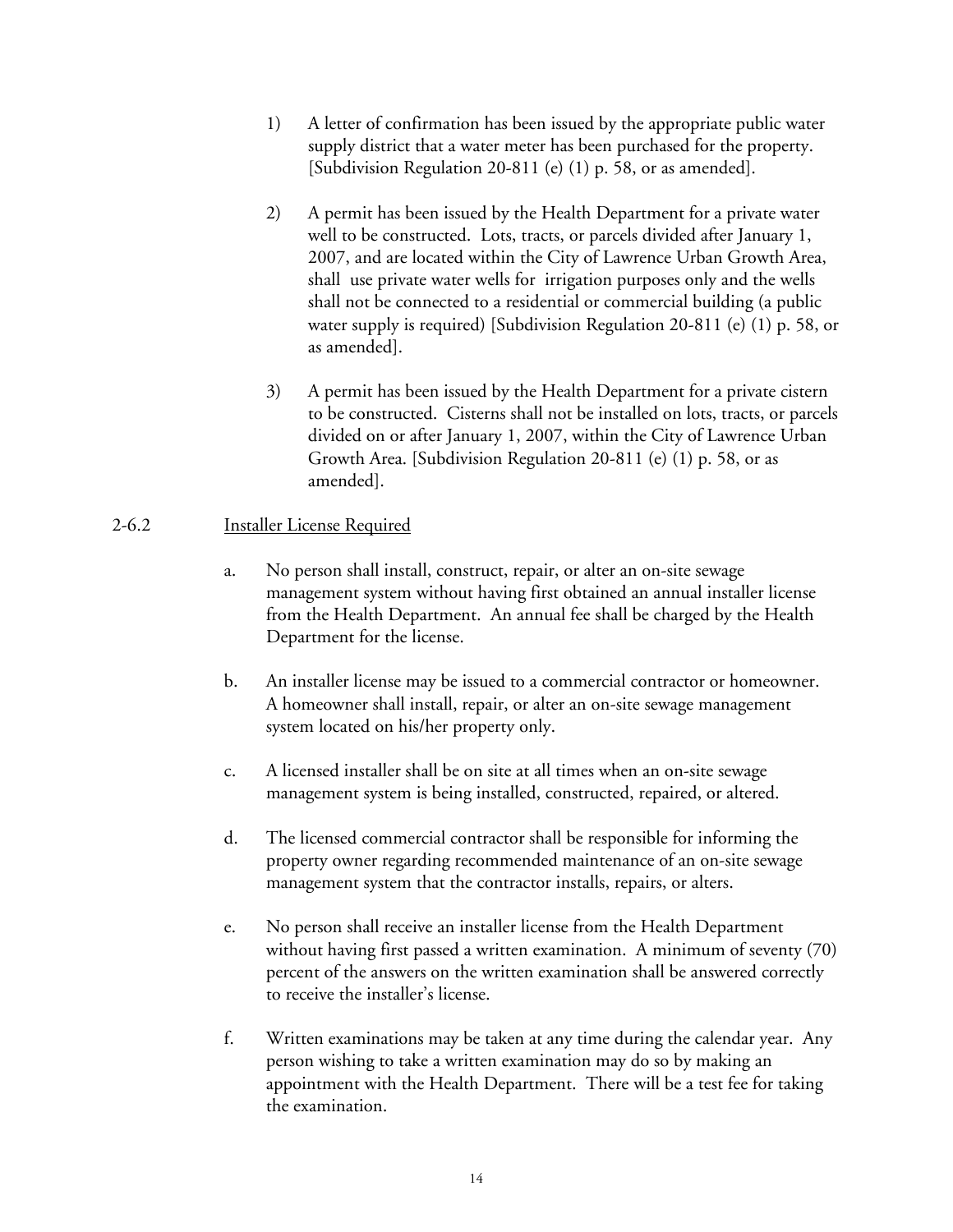- g. Annual licenses shall expire on December 31 of the calendar year in which they are issued. The annual license fee shall be the same for any fraction of the year as for the entire year.
- h. Installer License Revocation. A license may be revoked for continued failure to comply with the requirements of this Sanitary Code.

#### 2-6.3 Area Requirements

- a. Residential Parcels, Tracts, or Lots. For the unincorporated areas of Douglas County, Kansas, an individual on-site sewage management system shall not be constructed upon any parcel, tract, or lot of less than:
	- 1) Three (3) adjoining acres when a public water supply or cistern is provided. Any land divided after January 1, 2007, which is located within the floodplain shall not be counted in calculating lot area for the purpose of meeting minimum lot area requirements for on-site sewage management systems [Subdivision Regulation 20-811 (d) (2) (ii), p. 57, or as amended]. Cisterns shall not be installed on lots, tracts, or parcels divided on or after January 1, 2007, within the City of Lawrence Urban Growth Area [Subdivision Regulation 20-811 (e) (1), p.58, or as amended].
	- 2) Five (5) adjoining acres when a water well is provided. Any land divided after January 1, 2007, which is located within the floodplain shall not be counted in calculating lot area for the purpose of meeting minimum lot area requirements for on-site sewage management system use [Subdivision Regulation 20-811 (d) (2) (i), p.57, or as amended].

New private water wells constructed after the effective date of this Sanitary Code, which are located within the City of Lawrence Urban Growth Area, shall be installed for irrigation purposes only, and shall not be connected to any residential or commercial building [Subdivision Regulation 20-811 (e) (1), p. 58, or as amended].

- 3) The exemptions to this requirement are when:
	- a) A division of property which is less than the above stated minimums has occurred and has been filed with the Douglas County Register of Deeds prior to October 10, 1997.
	- b) A property is exempt under Section 21-4.07 of the Douglas County Zoning Regulations.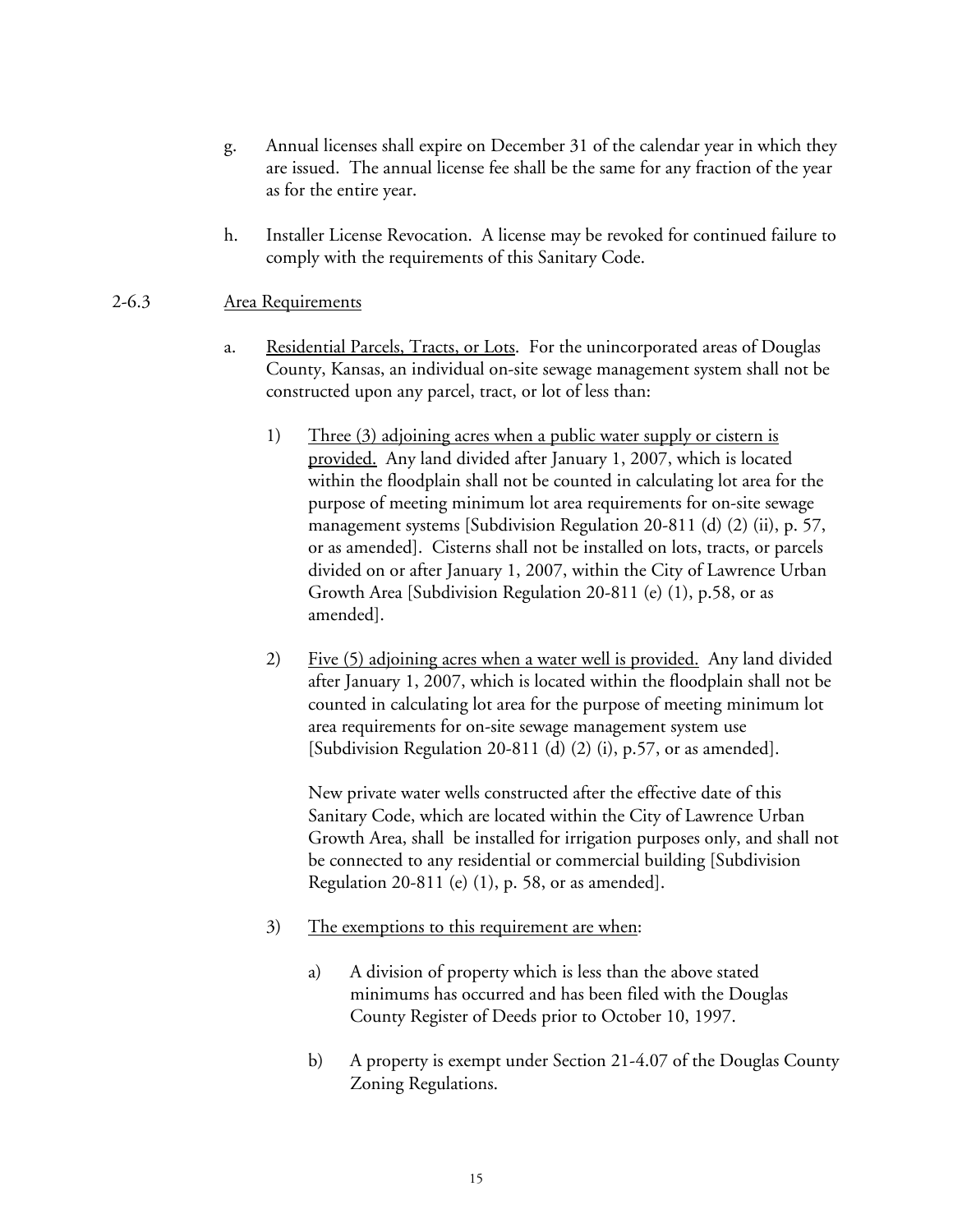- c) Any lands divided prior to January 1, 2007, shall not be required to meet the floodplain requirements [Subdivision Regulation 20-801  $(d)(2)(ii)$ , p. 7, or as amended].
- b. Non-Residential Parcels, Tracts, or Lots. For the unincorporated areas of Douglas County, Kansas, an individual on-site sewage management system shall not be constructed upon any parcel, tract, or lot of less than:
	- 1) Three (3) adjoining acres when a public water supply or cistern is provided. Any land divided after January 1, 2007, which is located within the floodplain shall not be counted in calculating lot area for the purpose of meeting minimum lot area requirements for on-site sewage management systems [Subdivision Regulation 20-811 (d) (2) (ii), p. 57, or as amended]. Cisterns shall not be installed on lots, tracts, or parcels divided on or after January 1, 2007, within the City of Lawrence Urban Growth Area [Subdivision Regulation 20-811 (e) (1), p. 58, or as amended].
	- 2) Five (5) adjoining acres when a water well is provided. Any land divided after January 1, 2007, which is located within the floodplain, shall not be counted in calculating lot area for the purpose of meeting minimum lot area requirements for on-site sewage management system use [Subdivision Regulation 20-811 (d) (2) (i), p. 57, or as amended].

 New private water wells constructed after the effective date of this Sanitary Code, which are located within the City of Lawrence Urban Growth Area, shall be installed for irrigation purposes only, and shall not be connected to any residential or commercial building [Subdivision Regulation 20-811 (e) (1), p. 58, or as amended].

- 3) The exemptions to this requirement are when:
	- a) A division of property which is less than the above stated minimums has occurred and has been filed with the Douglas County Register of Deeds prior to October 10, 1997.
	- b) A property is exempt under Section 21-4.07 of the Douglas County Zoning Regulations.
	- c) Any lands divided prior to January 1, 2007, shall not be required to meet the floodplain requirements [Subdivision Regulation 20-801  $(d)(2)(ii)$ , p. 7, or as amended].
- 4) Reserve area for absorption field required. A reserve area for a future secondary absorption field shall be required for all new non-residential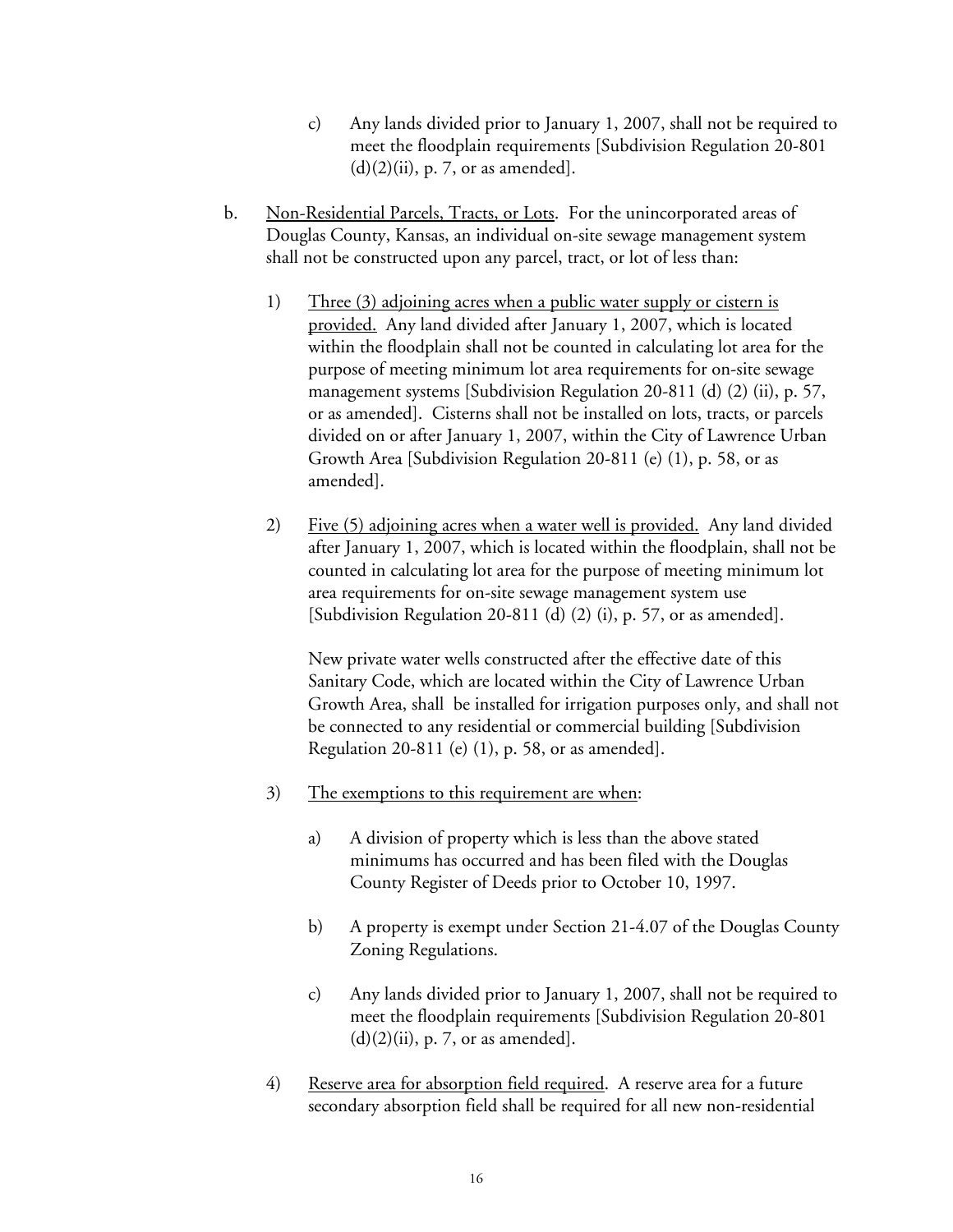building sites constructed after the effective date of this Sanitary Code. The reserve area shall be the same size as the area required for the primary absorption field.

#### 2-6.4 Data Requirements

- a. Residential. The following shall be submitted to and accepted by the Health Department before issuance of a permit to construct an on-site sewage management system:
	- 1) An application form including the following:
		- a) Name, address and phone number of applicant and owner.
		- b) Location of building site, including legal description with section, township and range.
		- c) Number of bedrooms in the home.
	- 2) A drawing of the lot or site, showing:
		- a) Overall dimensions of the lot.
		- b) Location of buildings, driveways and geographical features near the proposed absorption field.
		- c) Location and type of all water supplies, and location of all water service lines.
		- d) Layout of entire on-site sewage management system, including septic tank, absorption field, interconnecting lines, and / or any other components.
		- e) Location of foundation footing or any other non-sewage drain(s).
		- f) An arrow indicating North direction.
	- 3) Other supportive data or information required by the Health Department.
	- 4) A letter from the Douglas County Zoning and Codes Department which states that the lot, tract or parcel is a Buildable Lot.
	- 5) For lands divided after January 1, 2007, a copy of a Certificate of Survey which clearly displays what acreage, if any, is included within the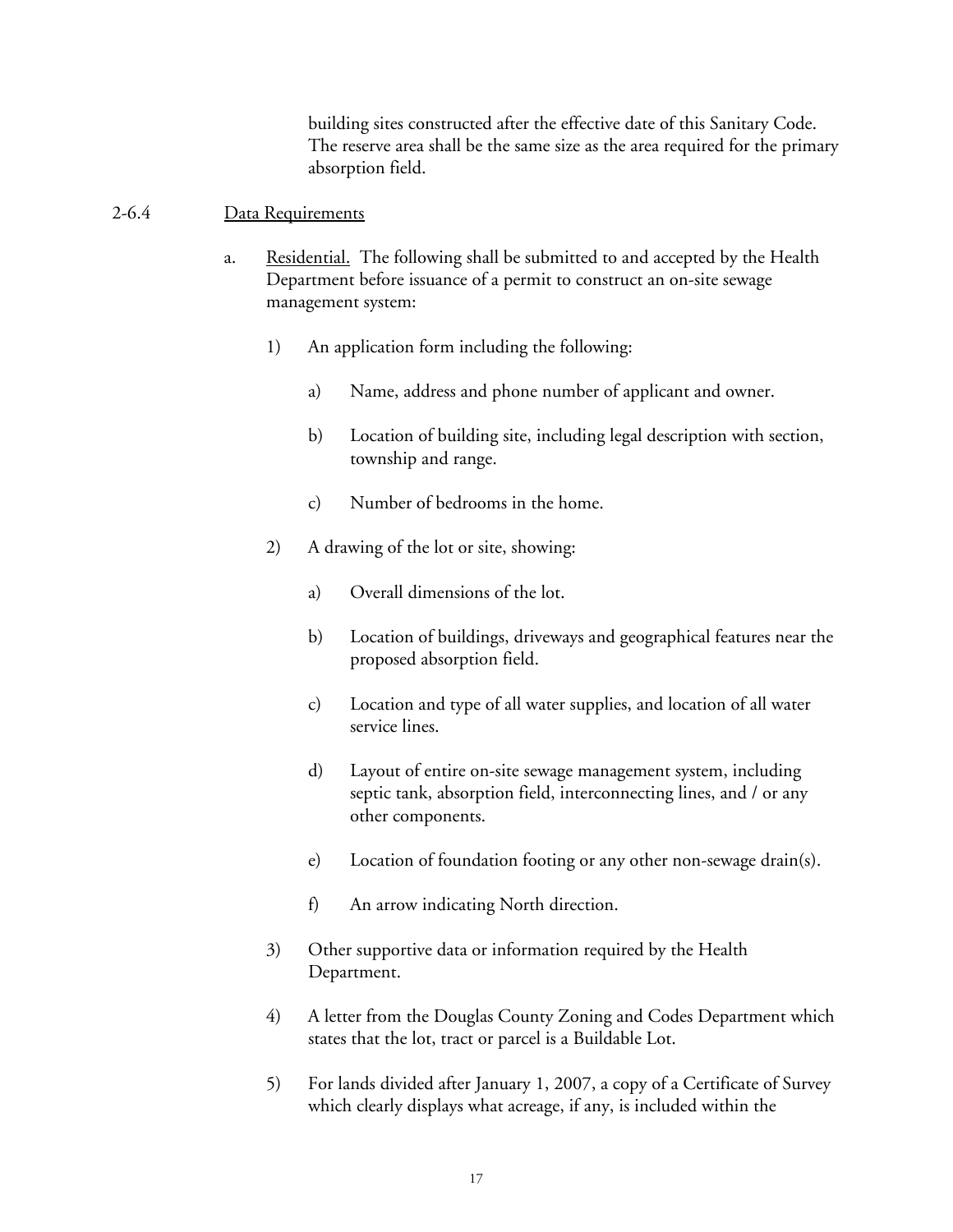floodplain and what acreage, if any, is included outside the floodplain [Subdivision Regulation 20-811 (d) (2) (i) & (ii), p. 57, or as amended].

- b. Non-Residential. The following data shall be submitted to and accepted by the Health Department prior to issuance of a permit to construct an on-site sewage management system:
	- 1) An application form including the following:
		- a) Name, address and phone number of applicant and owner.
		- b) Location of building site, including legal description with section, township and range.
	- 2) A site plan of the entire property under development showing:
		- a) Overall dimensions of the lot, area in square feet.
		- b) Location of buildings, structures, driveways, parking, access roads, loading areas, receptacle locations, buffers, public and private easements and any geographical features near the proposed on-site sewage management system.
		- c) Location and type of all water supplies and location of all water service lines.
		- d) Layout of entire on-site sewage management system, including septic tank, absorption field, interconnecting lines, and/or any other components.
		- e) Location of foundation footing or any other non-sewage drain(s)
		- f) An arrow indicating North direction.
	- 3) Other supportive data or information required by the Health Department, including but not limited to size of building, type of establishment, anticipated water usage and peak daily sewage flow, whether the sanitary facilities are for private and/or public use, an estimate of the maximum number of customers, employees, etc., all water-using equipment or appliances, the specific use of the facilities including identification of any industrial or commercial wastes that may be discharged from the building, existing and proposed topography, and proposed drainage.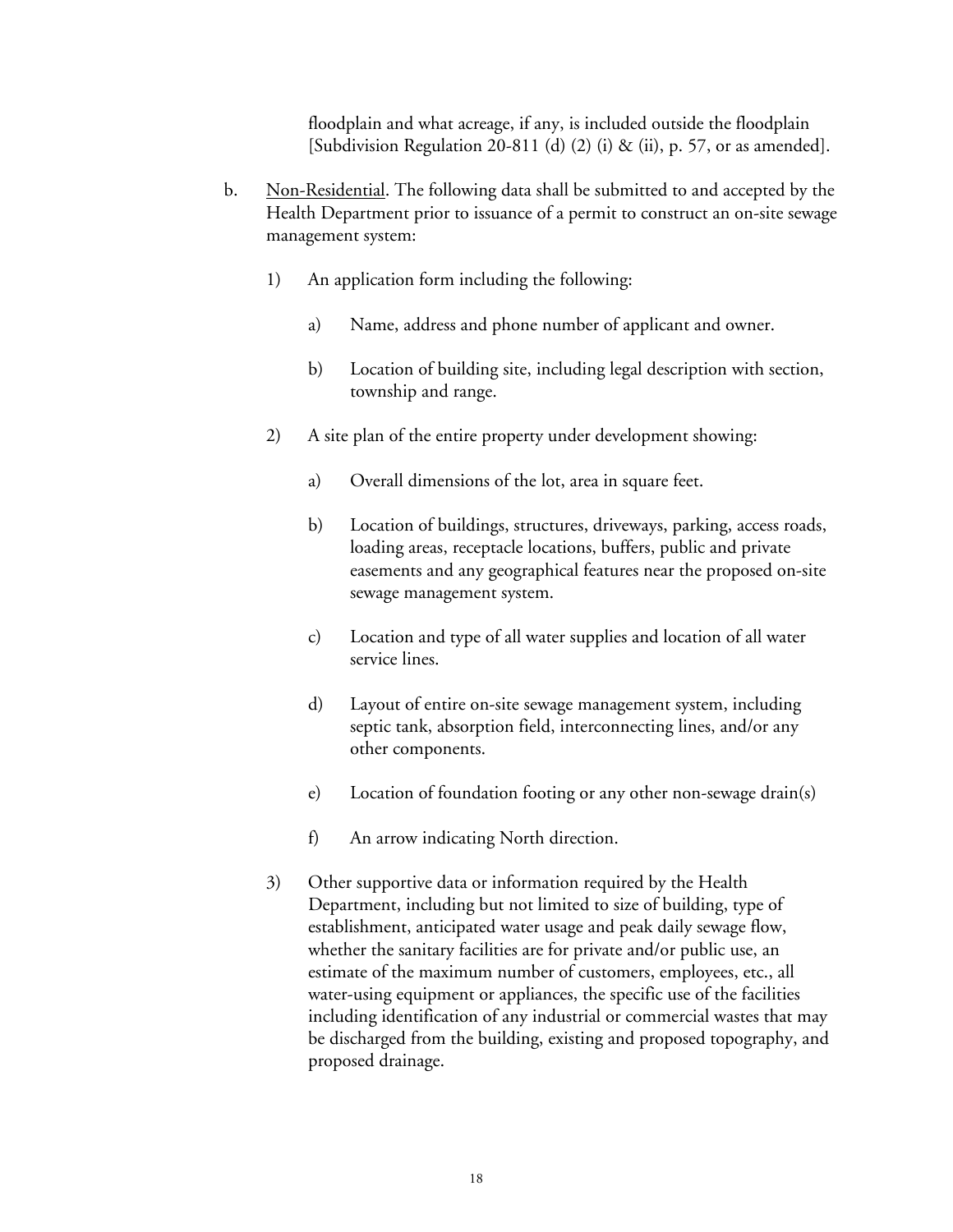- 4) A letter from the Douglas County Zoning and Codes Department which states that the lot, tract or parcel is a Buildable Lot.
- 5) For lands divided on or after January 1, 2007, a copy of a Certificate of Survey which clearly displays what acreage, if any, is included within the floodplain and what acreage, if any, is included outside the floodplain [Subdivision Regulation 20-811 (d) (2) (i) & (ii), p. 57, or as amended].

#### 2-6.5 Field Data Requirements

- a. Water Table Borings. Borings to determine groundwater elevation in low areas may be required by the Health Department. Borings shall be made to a minimum depth of seven (7) feet. Water table elevations shall not be recorded until sufficient time has elapsed for stabilization of groundwater (such stabilization in clay soils may require several hours or overnight). Location, identification number and depth to water table shall be recorded on the plat or site plan which may indicate topography, if required. Other records of water table elevation, including seasonal peaks, may be submitted or required.
- b. Rock Borings. Where surface outcroppings or subsurface rock or hard-pan exist or are suspected, a sufficient number of borings to a minimum depth of four (4) feet may be required by the Health Department to determine if such conditions may interfere with installation, performance or repair of the proposed on-site sewage management system. Boring locations and data shall be recorded by number on the plat or site plan which may indicate topography, if required.
- c. Evidence of the presence of water in the borings shall negate the use of conventional on-site sewage management systems in that area. Innovative or alternative systems may be reviewed on an individual basis. Evidence of rock in the borings may negate the use of a conventional on-site sewage management system in that area.
- d. Soil or groundwater test holes for an on-site sewage management system shall be required, reviewed, and approved by the Director of the Health Department [Subdivision Regulation 20-808 (d) (5) (ii), p. 35, or as amended]. Soil analysis and other field tests may be required. The number, depth and location shall be determined by the Health Department. If test holes are left unattended, they shall be "benched" for safety reasons (see Figure A).
- e. The location of the house must be staked or flagged and the absorption field area must be staked or flagged.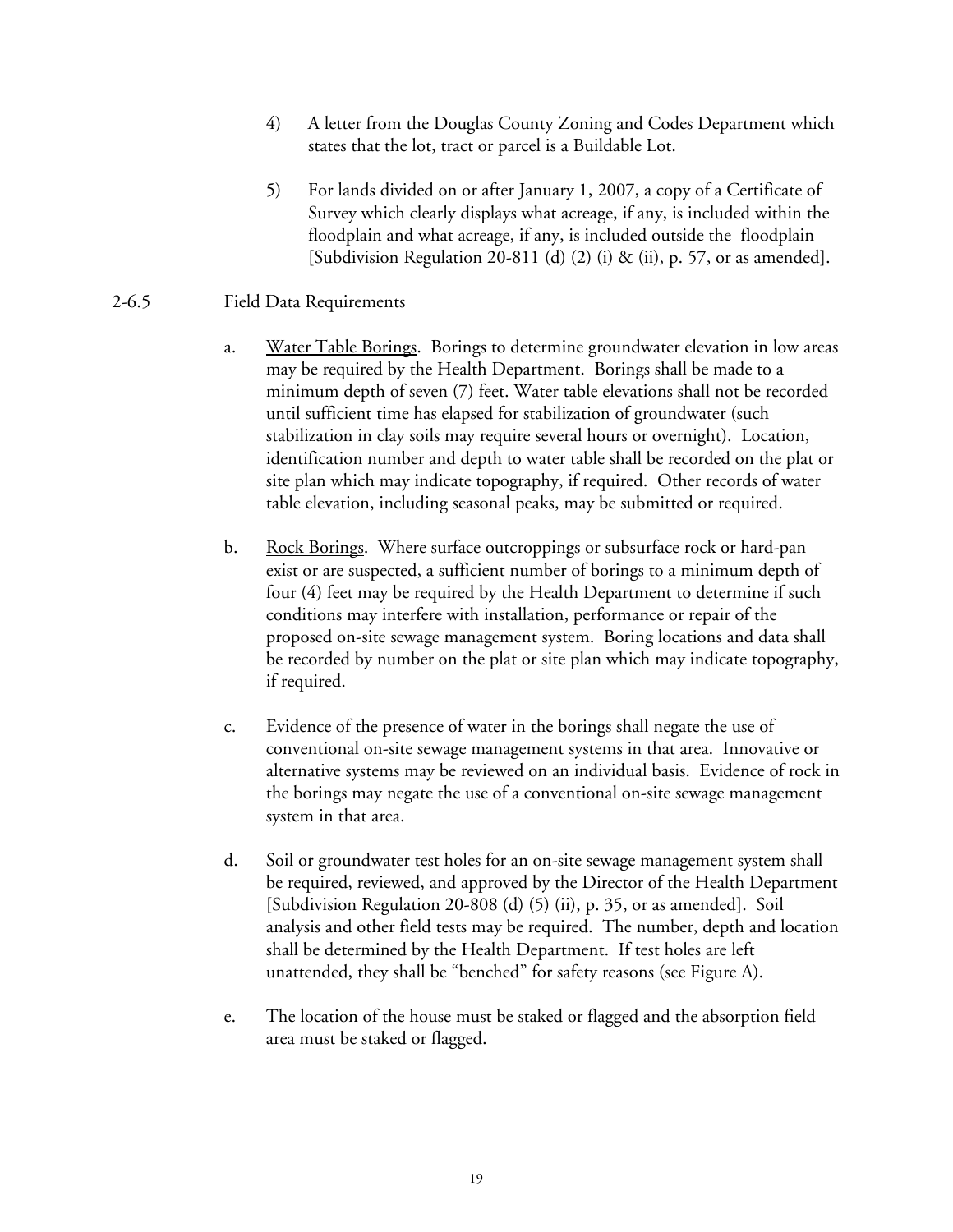# SECTION 7 SEPTIC TANKS

| $2 - 7.1$ |    | All septic tanks shall be designed and constructed according to the specifications set<br>forth by the Kansas Department of Health and Environment's Bulletin 4-2.                                                                                                             |  |  |  |
|-----------|----|--------------------------------------------------------------------------------------------------------------------------------------------------------------------------------------------------------------------------------------------------------------------------------|--|--|--|
| $2 - 7.2$ |    | There shall be no permanent structure (patio, building, driveway, etc.) over the tank,<br>lateral or other part of an on-site wastewater system (p. 6, KDHE Bulletin 4-2, or as<br>amended).                                                                                   |  |  |  |
| $2 - 7.3$ |    | All abandoned or unused septic tanks, cesspools, seepage pits, or other holes that<br>have received wastewater shall be emptied and plugged following procedures<br>described in K-State Research and Extension bulletin MF-2246 (p. 6, KDHE<br>Bulletin 4-2, or as amended).  |  |  |  |
| $2 - 7.4$ |    | Compacting of the absorption field during placement of the septic tank shall be<br>avoided (p. 9, Bulletin 4-2, or as amended).                                                                                                                                                |  |  |  |
| $2 - 7.5$ |    | Where natural soil is not suitable, tanks shall be placed on a bed of at least four (4)<br>inches of sand, pea gravel, or crushed non-corrosive granular material. Material shall<br>be no larger than two (2) inches in diameter (p. 9, KDHE Bulletin 4-2, or as<br>amended). |  |  |  |
| $2 - 7.6$ |    | Septic tanks shall be watertight (p. 7, KDHE Bulletin 4-2, or as amended).                                                                                                                                                                                                     |  |  |  |
| $2 - 7.7$ |    | Special considerations for fiberglass, fiberglass-reinforced polyester, and polyethylene<br>tanks (p. 9, KDHE Bulletin 4-2, or as amended):                                                                                                                                    |  |  |  |
|           | a. | All tanks shall be sold and delivered by the manufacturer completely assembled.                                                                                                                                                                                                |  |  |  |
|           | b. | Tanks shall be structurally sound and support external forces as specified above<br>when empty and internal forces when full. Tanks shall not deform or creep<br>resulting in deflection more than 5 percent in shape as a result of loads<br>imposed.                         |  |  |  |
|           | c. | Tanks and all below grade fittings and connections shall be water tight.                                                                                                                                                                                                       |  |  |  |
|           | d. | Tanks shall be placed on a bed of at least four (4") inches of sand, pea gravel, or<br>crushed non-corrosive granular material. Material shall be no larger than two<br>(2") in diameter (p. 9, Bulletin 4-2, or as amended).                                                  |  |  |  |
|           | e. | Plastic tanks shall not be used in high or seasonally high water tables (p. 10,<br>KDHE Bulletin 4-2, or as amended).                                                                                                                                                          |  |  |  |
|           |    |                                                                                                                                                                                                                                                                                |  |  |  |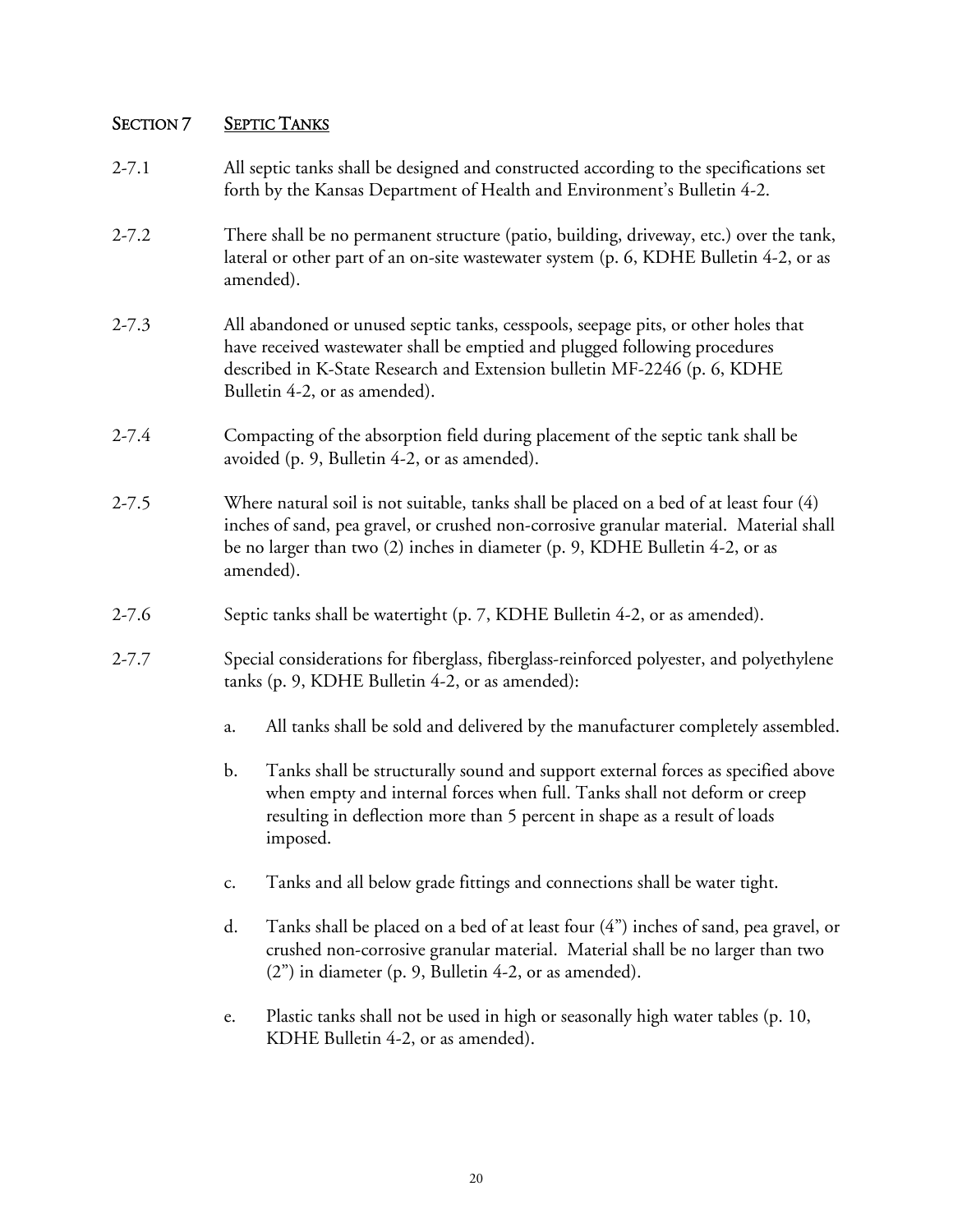- f. Fiberglass or plastic septic tanks shall be installed according to the manufacturer's specifications to ensure that the installation will not void the manufacturer's warranty.
- 2-7.8 Location. The septic tank shall be located as set forth in Table 1. No septic tank shall be installed after the effective date of this Sanitary Code within:
	- a. Ten (10) feet of any house or other building.
	- b. Twenty-five (25) feet of any public water main, water meter (p. 4, KDHE Bulletin 4-2, or as amended), or in-ground swimming pool.
	- c. Fifty (50) feet of any private water well, cistern, surface water course, creek bank, stream, pond, river, or lake (p. 4, KDHE Bulletin 4-2, or as amended).
	- d. One hundred (100) feet of any public water supply well or suction line (p. 4, KDHE Bulletin 4-2, or as amended).
	- e. Any floodplain, unless the lot, parcel or tract of land was divided prior to January 1, 2007 [Subdivision Regulation 20-811 (d) (2) (iii) p. 57, or as amended].
	- f. The Health Department, after site inspection, may stipulate greater separation than cited herein, due to adverse on-site conditions including location of a well on-site or nearby, site configuration or structural placement, sub-surface soil characteristics, and/or groundwater interference.
- 2-7.9 Capacity. The minimum liquid capacity of septic tanks shall be sized as follows (p. 6, Table 7, KDHE Bulletin 4-2, or as amended):

| 1 to 3 bedrooms: | 1,000 gallons   |
|------------------|-----------------|
| 4 bedrooms:      | 1,200 gallons   |
| 5 bedrooms:      | $1,500$ gallons |

- 2-7.10 Foundation and Backfill. Septic tanks shall be constructed or installed level on a foundation that will prevent settling. Where natural soil is not suitable, tanks shall be placed on a bed of at least four (4) inches of sand, pea gravel, or crushed noncorrosive granular material. Material shall be no larger than two (2) inches in diameter (p. 9, KDHE Bulletin 4-2, or as amended). Backfill shall be free of voids, stumps, broken masonry or other such materials. The lid of the tank shall be covered with earth.
- 2-7.11 Access and Inspection. Septic tanks shall have an access manhole with twenty (20) inches minimum dimension for each compartment that shall extend to the surface of the ground. When any opening larger than eight (8) inches extends to the surface,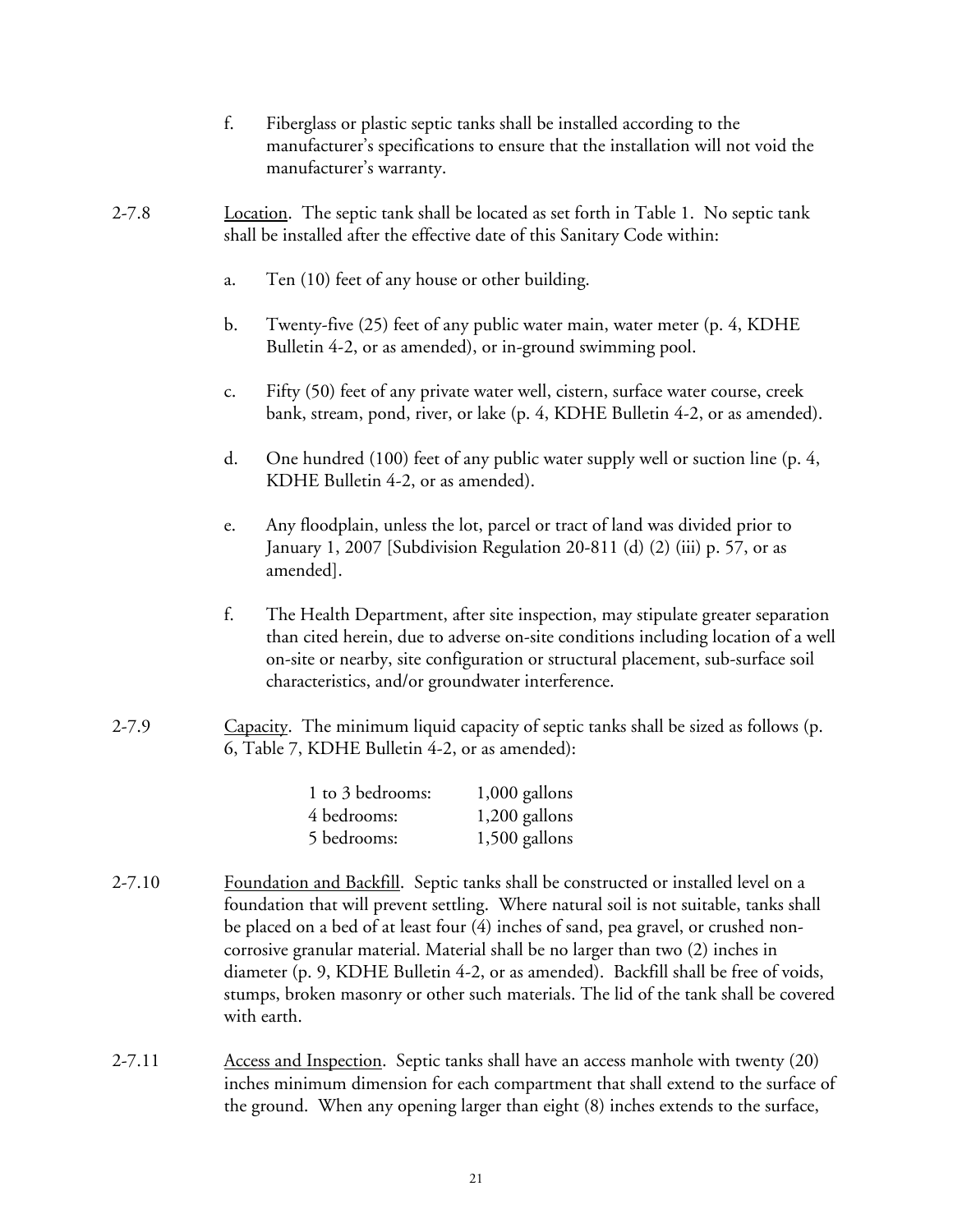|            | that opening shall be child and tamper-resistant. Ways to accomplish this include<br>lids weighing at least sixty-five (65) pounds, locks, or anchors that are not removable<br>without special tools (p. 8, KDHE Bulletin 4-2, or as amended).                                                                                                                |
|------------|----------------------------------------------------------------------------------------------------------------------------------------------------------------------------------------------------------------------------------------------------------------------------------------------------------------------------------------------------------------|
| $2 - 7.12$ | Inlet Pipe. The inlet invert should be located at least three (3) inches above the<br>liquid level in the tank. A vented inlet tee shall be used to divert the incoming<br>sewage downward. It shall extend at least twelve (12) inches below the liquid level,<br>but the penetration must not be greater than that provided by the outlet device.            |
| $2 - 7.13$ | Outlet Pipe. The outlet device shall extend eighteen (18) inches below the liquid<br>surface. A vented outlet tee shall be provided.                                                                                                                                                                                                                           |
| $2 - 7.14$ | Sealed. A watertight seal shall be made around the inlet and outlet pipes with a<br>rubber gasket or bonding compound that will adhere both to the concrete septic tank<br>and the exterior surfaces of the inlet and outlet pipes. The lid shall be sealed to the<br>walls of the tank. Any holes in the tank shall be sealed so that the tank is watertight. |
| $2 - 7.15$ | The top of the septic tank shall be a maximum of twelve (12) inches from the<br>finished grade (KDHE Bulletin 4-2, p. 7, or as amended).                                                                                                                                                                                                                       |
| $2 - 7.16$ | Septic tanks are illustrated in Figure B.                                                                                                                                                                                                                                                                                                                      |

#### SECTION 8 ABSORPTION FIELDS

- 2-8.1 Area Computation. The following criteria shall be used to determine the amount of absorption field required:
	- a. Single Family Residential Buildings
		- 1) Alternative systems. Alternative systems which have been approved by the Health Department shall be required if either or both of the following conditions are present:
			- a) Heavy clay: the soil type in the absorption site is a heavy clay of the Leanna, Wabash, or Woodson series (as determined by the USDA Soil Survey of Douglas County), with or without slope; or
			- b) Slowly permeable soil with level surface area: the soil type in the absorption site is of any slowly permeable soil series (0.2 inches per hour or less, as determined by the USDA Soil Survey of Douglas County) and the undisturbed absorption site has a level surface area.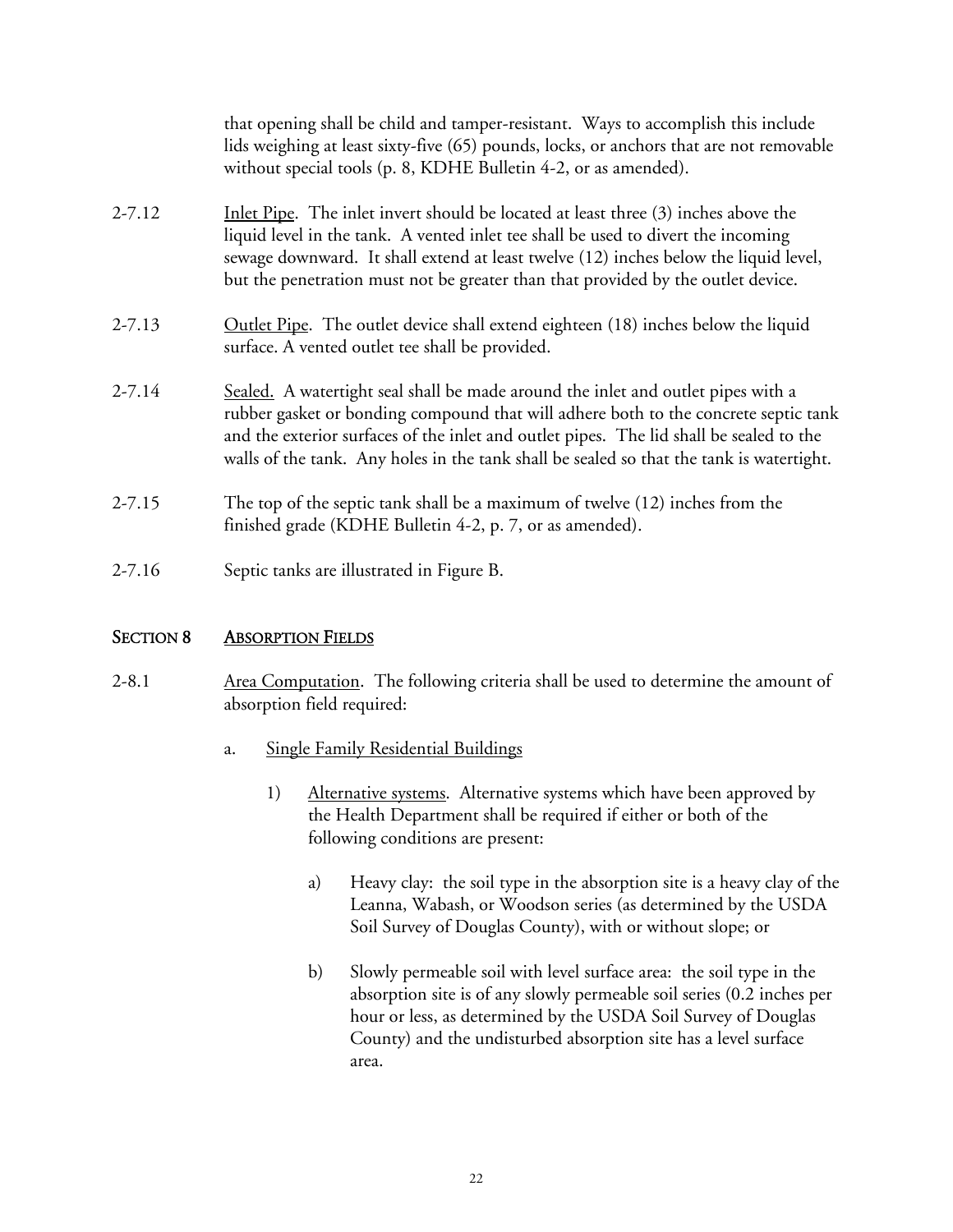- 2) Conventional Septic Tank-Lateral Field Systems
	- a) Conventional sequential step-down septic tank-lateral field systems may be utilized in sloping, slowly permeable soils except Leanna, Wabash, or Woodson series (as determined by the USDA Soil Survey of Douglas County). The absorption field in those conditions shall be sized as follows:

| Number of bedrooms               |       |       | 3 or more |
|----------------------------------|-------|-------|-----------|
| Square feet of absorption trench | 1,200 | 2,300 | 2.500     |
| Linear feet of 3' wide trench    | 400   | 767   | 834       |

b) Conventional septic tank-lateral field systems may be utilized in sloping or level moderately to rapidly permeable soils (as determined by the USDA Soil Survey of Douglas County). The absorption field in those conditions shall be sized as follows:

| Number of bedrooms               |     |       | 3 or more |
|----------------------------------|-----|-------|-----------|
| Square feet of absorption trench | 800 | 1.500 | 1.800     |
| Linear feet of 3' wide trench    | 267 | 500   | 600       |

- b. Non-Residential Buildings. Requirements for the size of absorption field shall be determined by the Health Department. Professional manuals such as the EPA Design Manual, International Plumbing Code, or the Uniform Plumbing Code may be referred to for guidance to help determine adequate sizing. When expected non-farm water usage exceeds ten thousand (10,000) gallons per month, the owner(s) of the establishment shall construct a dual absorption field system according to Health Department regulations, or construct a commercial lagoon system according to KDHE regulations.
- c. Multi-Family Buildings. Requirements for the size of absorption fields which will serve multi-family buildings (i.e., group boarding homes, foster care homes, etc.) shall follow the same sizing requirements as for a single-family residence. When expected non-farm water usage exceeds ten thousand (10,000) gallons per month, the owner(s) of the establishment shall construct a dual absorption field system according to Health Department regulations, or construct a commercial lagoon system according to KDHE regulations.
- d. Existing Buildings. Absorption fields constructed or repaired which serve existing buildings shall follow the same absorption field sizing requirements as newly constructed buildings whenever possible. When site or area constraints will not allow adequate area to accomplish sizing requirements for new construction, then absorption fields shall be sized as large as physically possible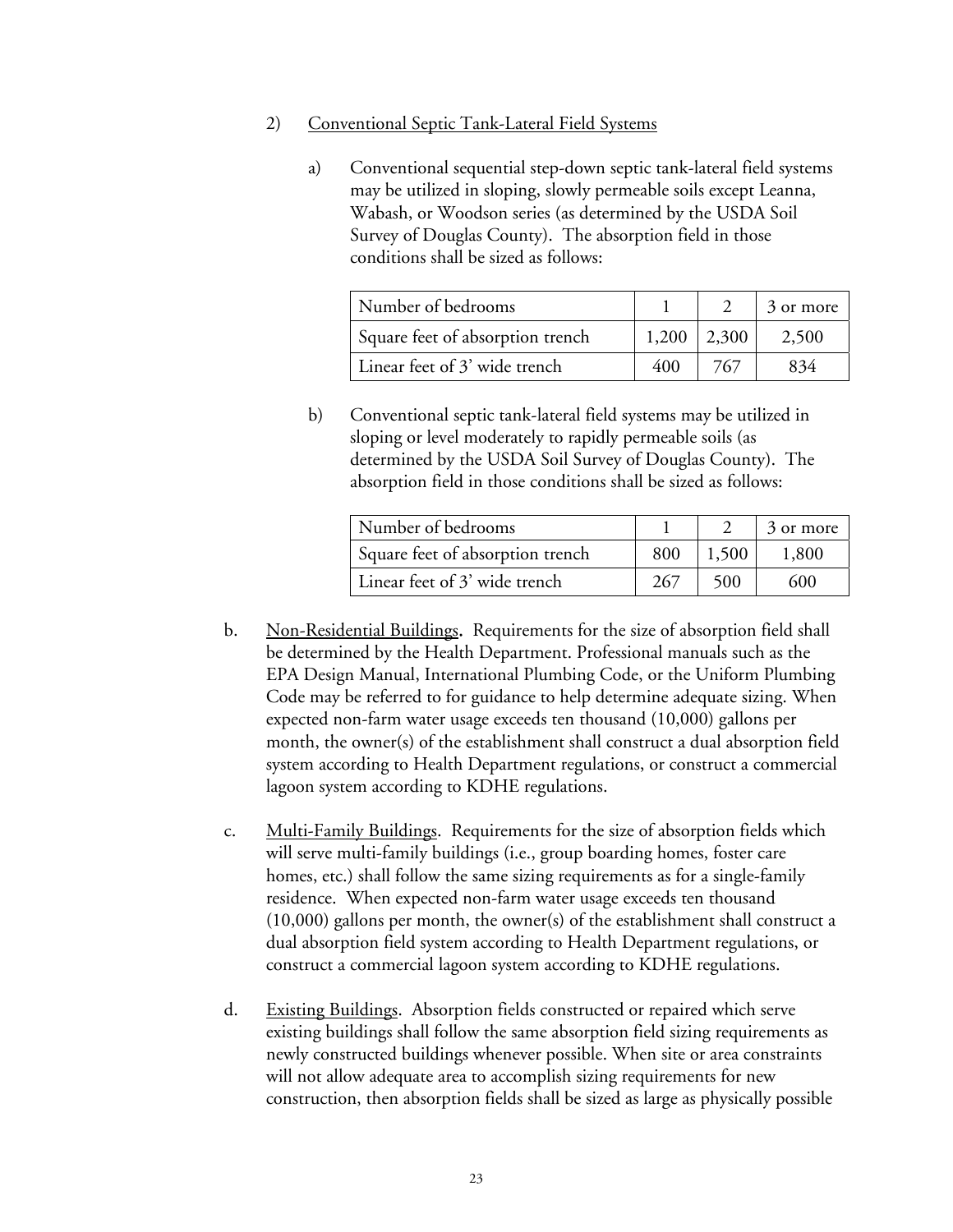to meet the same requirements as that of new construction. All other requirements for septic tank and absorption field construction and installation shall be required as stated within these regulations.

- e. Other. The absorption field size shall be determined by the Health Department based on the anticipated loading, water use, and sewage produced. A minimum of two hundred (200) lineal feet of absorption trench shall be required.
- 2-8.2 Absorption Field Location Restrictions. Unless otherwise approved by the Health Department, the absorption field shall be located as set forth in Table 1. Unless otherwise approved by the Health Department, no part of an absorption field installed after the effective date of this Sanitary Code shall be located within:
	- a. Ten (10) feet of any private water line, septic tank, foundation drain, buried utility line, driveway, property line, or drop-off.
	- b. Twenty-five (25) feet of any house or other building, water meter (p. 4, KDHE Bulletin 4-2, or as amended), or public water main.
	- c. Fifty (50) feet of any cistern, in-ground swimming pool, surface water course, creek bank, stream, river, pond, or lake (p. 4, KDHE Bulletin 4-2, or as amended).
	- d. One hundred (100) feet of any water well.
	- e. Absorption fields constructed upon lands divided after January 1, 2007, shall not be installed in the floodplain [Subdivision Regulation 20-811 (d) (2) (iii), p. 57, or as amended], nor where groundwater or adverse geological formations may interfere with the absorption of treated sewage or result in the contamination of groundwater by sewage.
	- f. The Health Department may require that a licensed surveyor stake or flag the floodplain [Subdivision Regulation 20-811 (d) (2) (iii), p. 57, or as amended] in areas where it is difficult to determine floodplain locations.
	- g. Absorption fields shall not be installed in areas subject to excessive surface water, ponding, or runoff, including but not limited to storm water and discharge from building gutters.
	- h. No absorption field, or any portion thereof, shall be placed within any fill material unless such fill material is specifically approved in writing by the Health Department prior to installation of the absorption field. Installation of any absorption field within fill material not approved by the Health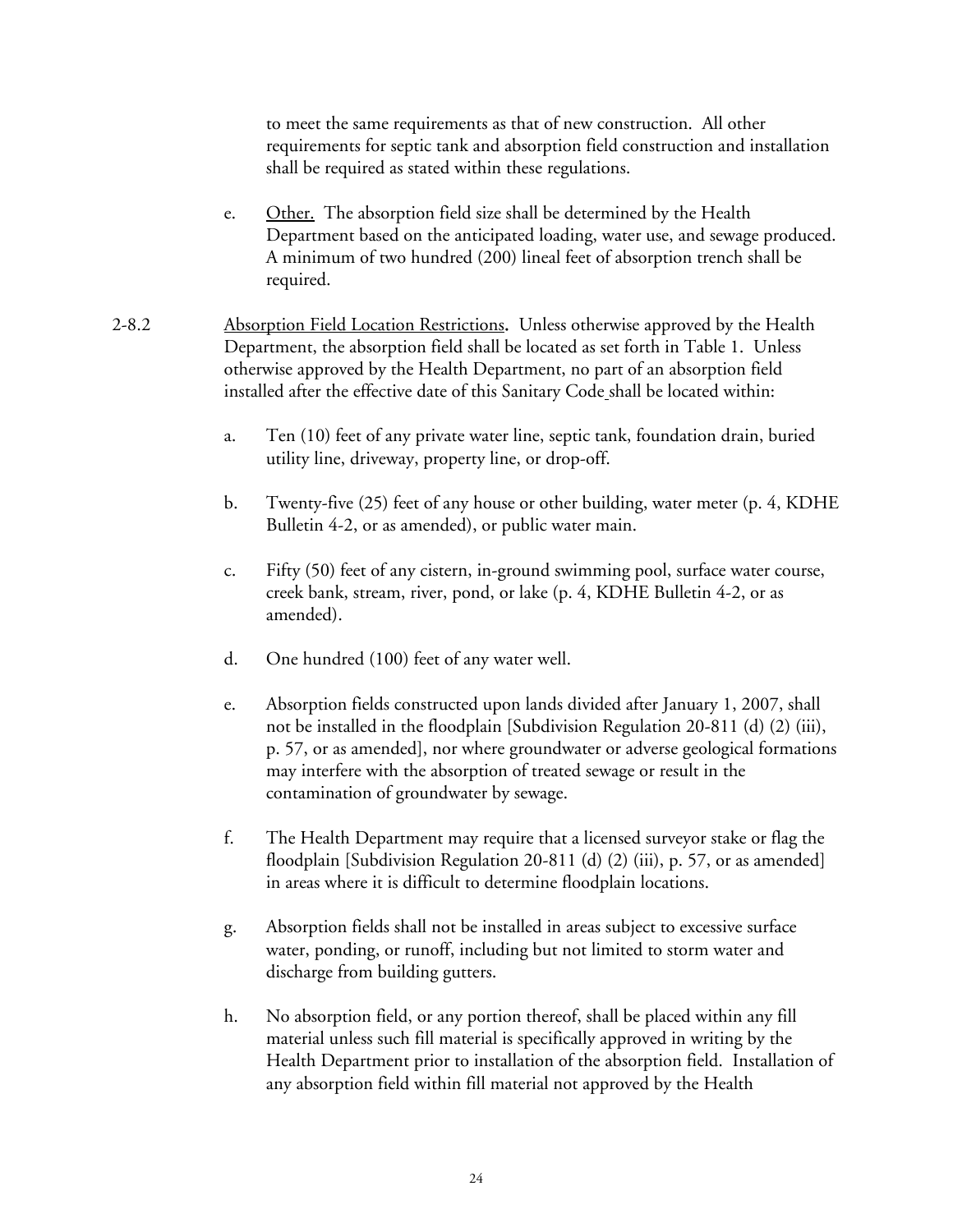Department may be cause for revocation of the on-site sewage management system construction permit.

i. The Health Department, after site inspection, may require variations of these distances due to adverse conditions relative to topography, subsurface soil characteristics, and/or groundwater sources. No part of the absorption field shall be covered by buildings or pavement or be used for vehicular traffic or parking.

### 2-8.3 Site Preparation

 The area in which the on-site sewage management system is proposed to be constructed shall not have any of the original topsoil removed from the area without specific written approval from the Health Department. Removal of topsoil from the area may be cause for revocation of the on-site sewage management system construction permit.

### 2-8.4 General Requirements for Design and Construction of Absorption Fields

- a. An absorption trench shall not exceed one hundred (100) feet in length from where it is fed unless specific approval is given by the Health Department.
- b. Absorption trenches shall be between twenty-seven (27) inches and thirty-nine (39) inches in depth.
- c. The trench shall be thirty-six (36) inches wide, unless otherwise specifically approved by the Health Department.
- d. Installation of absorption trenches must be along contour lines that the level trenches of uniform depth can be constructed unless otherwise specifically approved by the Health Department.
- e. There shall be a minimum of twelve (12) inches of earth cover over the lateral rock or chamber system and a maximum of twenty-four (24) inches of earth cover over the lateral rock or chamber system.
- f. Excavation for absorption trenches in wet clay soils and smearing of trench walls and bottoms shall be avoided since reduced permeability may result and approvals may be voided thereby.
- g. The ground surface of the absorption field area shall be so graded as to prevent the accumulation of surface water and to minimize the flow of surface water over the absorption field. Test holes, diverter ditches or flow control devices will be required under some circumstances. It may be necessary to prepare the ground for the absorption field, such as by removal of rocks, trees, or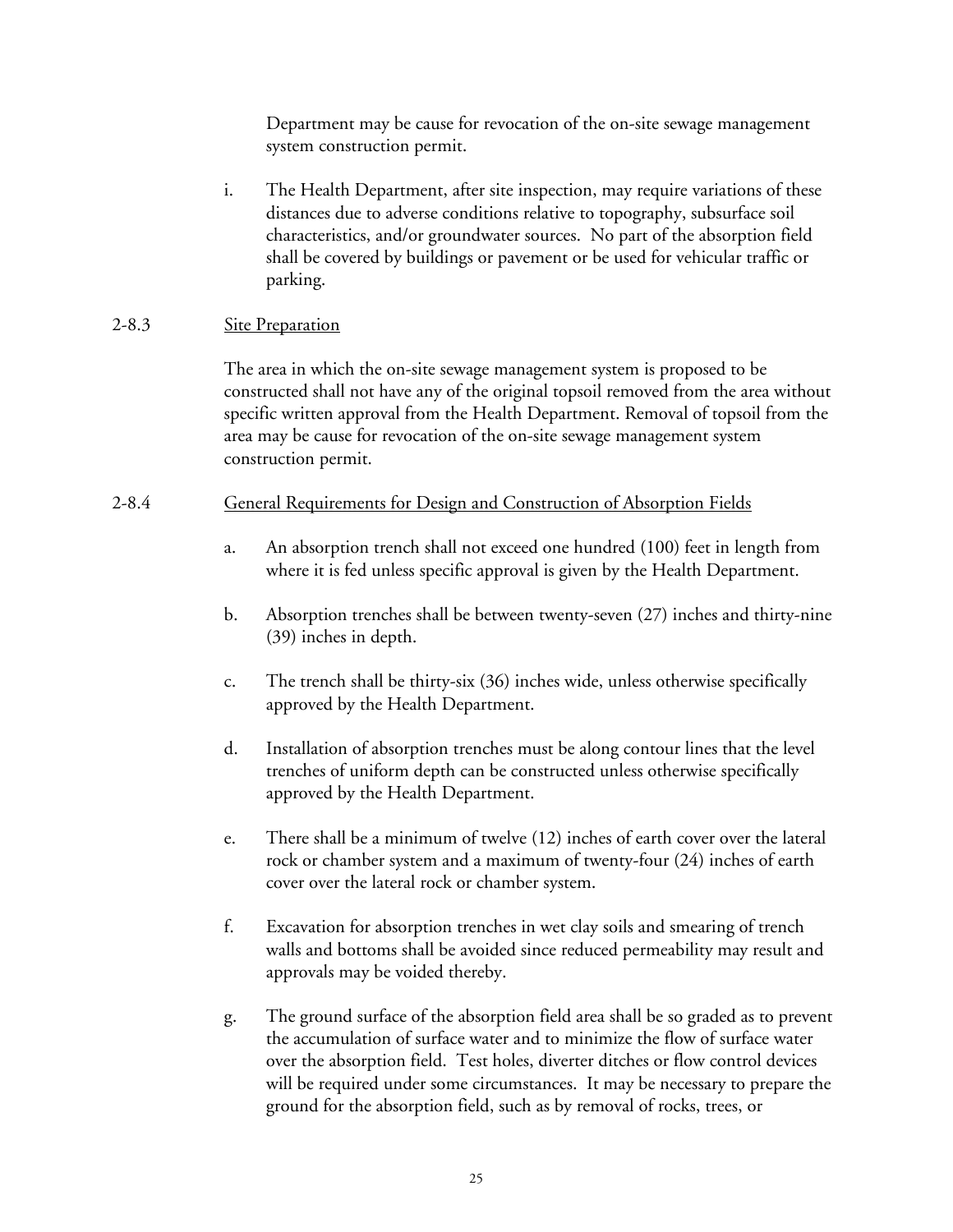replacement of soil. The Health Department may require that the preparation work for the absorption field be inspected and approved prior to the installation of the absorption field.

- h. There shall be a minimum of four (4) feet between the bottom of the absorption trench and any groundwater table.
- i. There shall be a minimum distance of fifteen (15) feet between absorption trench sidewalls, or eighteen (18) feet between trench centers, unless specifically approved by the Health Department.

## 2-8.5 General Requirements for Field Layout Methods

- a. Sequential Step-Down or "Overhead" Conventional System. This method is well suited to terrain with a slope. In this system, effluent is not distributed equally to all the absorption trenches. Instead, the trenches are filled sequentially, and diversion to the next trench does not occur until the fluid level in the preceding trench reaches slightly above the top of the rock fill or chamber system.
	- 1) The overhead distribution line must be connected toward the center of each absorption trench, unless specifically approved by the Health Department.
	- 2) The overhead distribution line must be set on a firm foundation of undisturbed earth or compacted earth or sand. Gravel shall not be placed beneath the overhead line.
	- 3) The sequential system is illustrated in Figure C.
- b. Level Field Conventional System. On flat terrain the level field method may be used. When this method is used, all distribution trenches shall be installed level and at the same elevation, shall not exceed one hundred (100) feet in length, and shall be connected at the ends to form a continuous system. A standard tee fitting shall be used to distribute treated sewage. A standard tee fitting shall be used to effect a juncture of the ends of any three distribution lines. The level field method is illustrated in Figure D.

## 2-8.6 Additional Requirements for Absorption Fields Utilizing Lateral Rock

The following requirements are in addition to all other requirements noted within these regulations.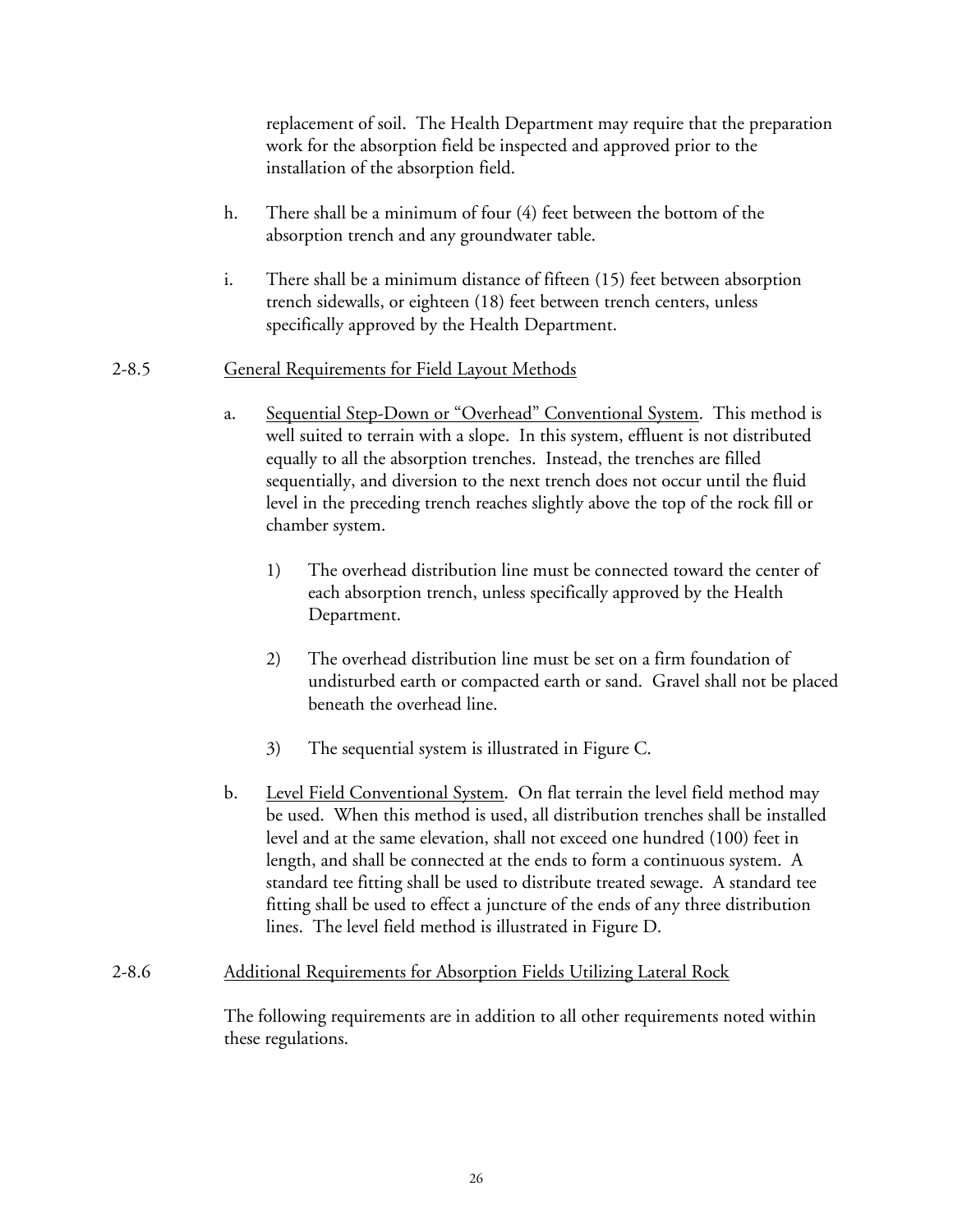- a. A fifteen (15) inch depth of three-fourths (3/4) to two (2) inch (p. 12, KDHE Bulletin 4-2, or as amended) washed lateral rock (i.e., aggregate) shall be provided in the bottom of the trench (as detailed in "c" below).
- b. Perforated pipe shall be laid in the center of the lateral rock. Perforations shall be oriented toward the bottom of the trench.
- c. Lateral rock shall be placed under the perforated pipe to a minimum depth of six (6) inches and shall extend the full length of the trench. Five (5) inches of lateral rock shall cover the perforated pipe.
- d. A continuous layer of permeable material shall be placed over the lateral rock before backfilling with the earth cover. The permeable material shall be four (4) to six (6) inches of hay or straw, or another material approved by the Health Department.

#### 2-8.7 Additional Requirements for Absorption Fields Utilizing Chamber Systems

The following requirements are in addition to all other requirements noted within these regulations.

- a. Inspection ports may be required by the Health Department for monitoring purposes.
- b. The end plates of each chamber trench shall be constructed of plastic, made by the manufacturer of the chamber system, and shall be securely fastened to the chambers with screws.
- c. All chamber systems shall be required to have washed lateral rock, hay, straw, or filter fabric placed between the excavated trench and the outside sidewalls of the chamber units to prevent infiltration of soil into the chamber units.
- d. The overhead distribution pipe shall be fed into the top of the chamber (unless otherwise specifically approved by the Health Department) with a standard PVC tee fitting. The PVC tee shall extend downward midway into the depth of the chamber.

#### 2-8.8 Alternative and Experimental On-Site Sewage Management Systems

a. Consideration of Alternative Systems. Where appropriate, and after thorough assessment of alternatives, the Health Department will consider alternative onsite sewage management systems and/or site modifications for conventional or alternative systems in areas of marginal suitability.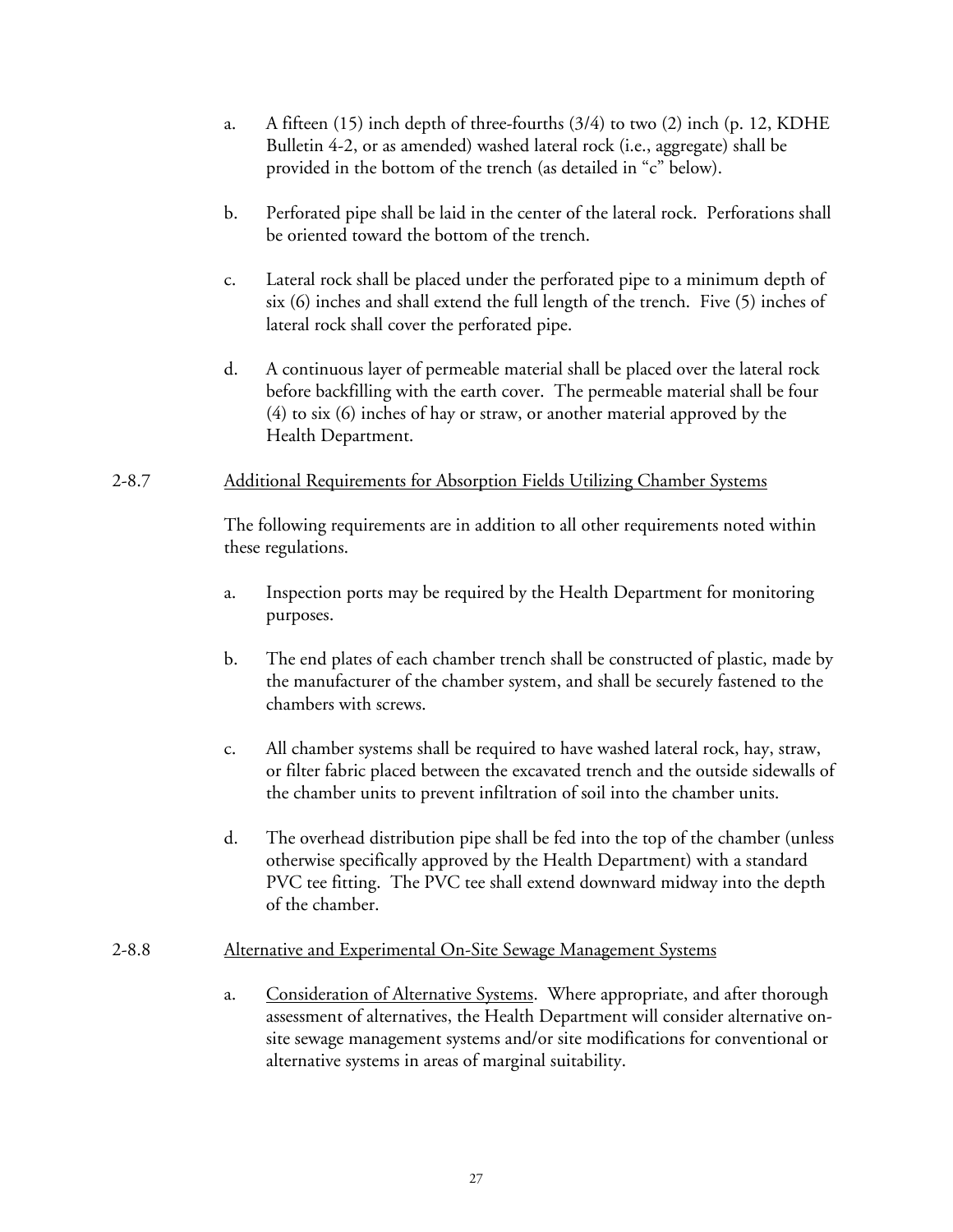- b. Priorities. Priority consideration will be given to those proposals for alternative sewage disposal systems whose implementation may resolve existing sewage management problems.
- c. Review and Approval of Alternative On-Site Sewage Management Systems. Those desiring to install an alternative on-site sewage management system may be required to submit the following information to the Health Department:
	- 1) Plans and specifications including type and location of site modifications, along with any engineering, laboratory, or field data required.
	- 2) Provisions for a backup system, including reservation of undisturbed space.
	- 3) Any additional information required for complete understanding and decision formulation by the Health Department.

If the proposal for the system is approved, those making application will be informed by the Health Department of responsibilities for maintenance and of any monitoring procedures deemed appropriate by the Health Department. Reduction of water usage by installation of water-conserving fixtures and devices may be required.

- d. Experimental and Innovative on-site sewage disposal systems. The Health Department may consider proposals for the use of experimental and innovative on-site sewage management systems for testing and observation.
- e. The Health Department may require the alternative, experimental and innovative on-site sewage disposal systems to be designed by a professional engineer and may ask for review of the proposal by KDHE.
- f. Maintenance Requirements. Any owners and/or operators of any alternative or experimental on-site sewage management systems permitted after the effective date of this Sanitary Code shall maintain a contract for, at a minimum, the annual inspection of the system and pertinent components and prescribed maintenance with a licensed installer, licensed maintenance technician, or representative of the manufacturer of the system. A copy of the inspection report, along with a report of any corrective actions taken as prescribed by the inspection report, shall be filed with the Health Department within sixty (60) calendar days of the date of inspection.

#### 2-8.9 Grease Traps

a. Grease Trap Requirement. Grease traps are neither necessary nor recommended for on-site sewage management systems serving residences, but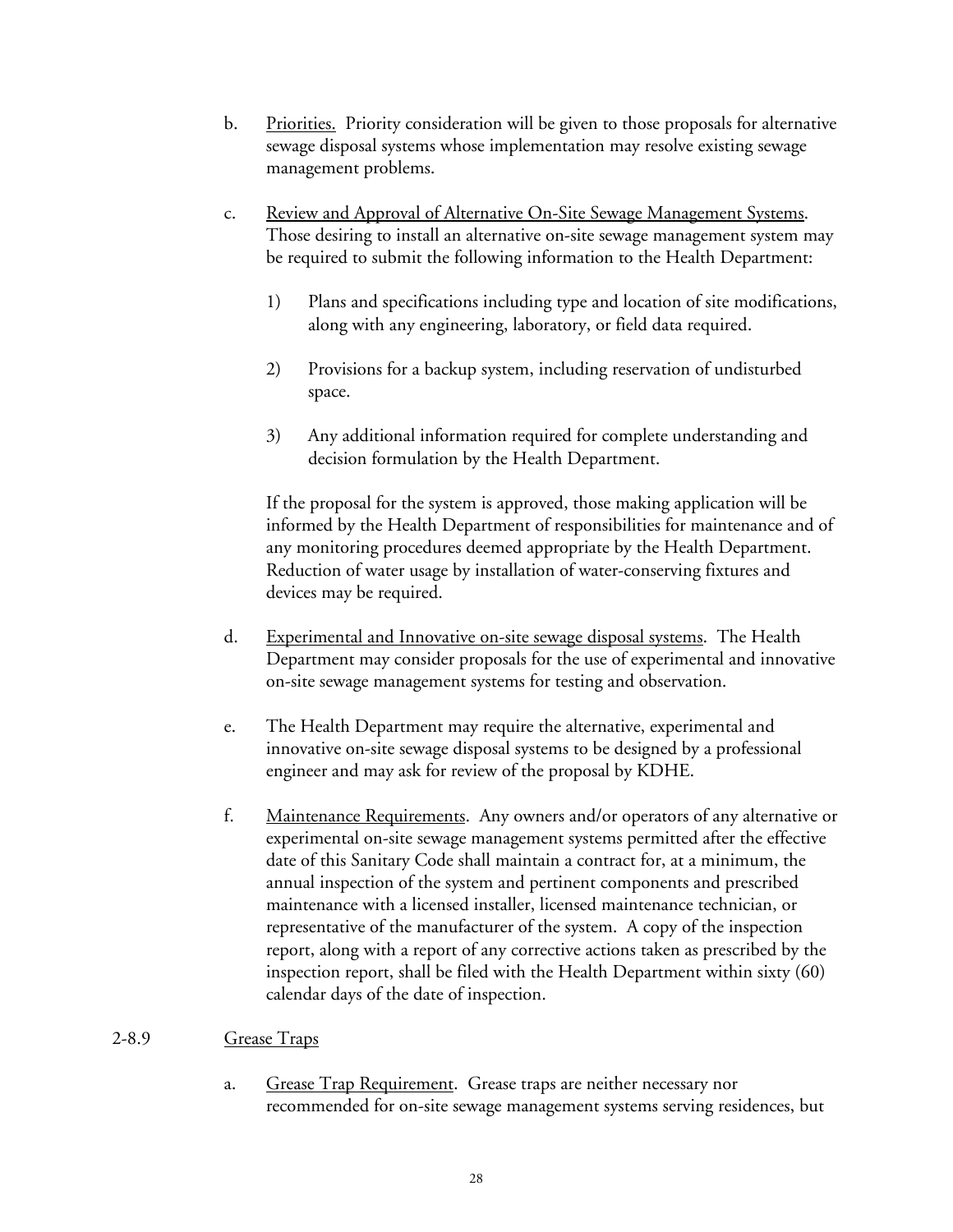shall be required for those serving commercial or industrial establishments where it is determined by the Health Department that introduction of grease into the on-site system might adversely affect it. On-site sewage management systems serving commercial or industrial establishments shall be permitted by the Kansas Department of Health and Environment.

- b. Grease Trap Design. Grease trap plans and specifications shall be submitted to the Health Department for approval. No human waste shall pass through the grease trap. No grease trap shall have less than one hundred twenty-five (125) gallons capacity and effluent shall be directed to the septic tank.
- c. Construction. Grease traps shall be located, installed and constructed so that they will reduce the temperature of kitchen wastes to permit congealing of grease. Easy access for cleaning and grease removal shall be provided.

#### 2-8.10 Sewage Lift Pumps

In the event that the sewage generated from a building or residence cannot be plumbed to an absorption field or sanitary sewer by gravity, then a sewage lift pump with the necessary appurtenances as determined by the Health Department may be required. The pump chamber must be sealed, odor proof and watertight.

#### SECTION 9 AERATION SYSTEMS

2-9.1 The use of preassembled aeration systems, usually referred to as "package plants," may be approved by the Health Department. When used individually in a residential installation, their volume shall be equal to or greater than that required of a septic tank. The effluent shall be discharged to an absorption field as required for septic tanks. Their flow-through ability must not be affected by a power failure.

#### SECTION 10 OTHER

- 2-10.1 Cesspools and Absorption Pits. Cesspools and absorption pits shall be prohibited for new or permanent installations.
- 2-10.2 Portable Toilets. Portable toilets equipped with holding or storage tanks, chemical or otherwise, shall be prohibited except on a temporary basis as determined acceptable by the Health Department. Portable holding tanks serving camping, recreation vehicles, and boats are acceptable.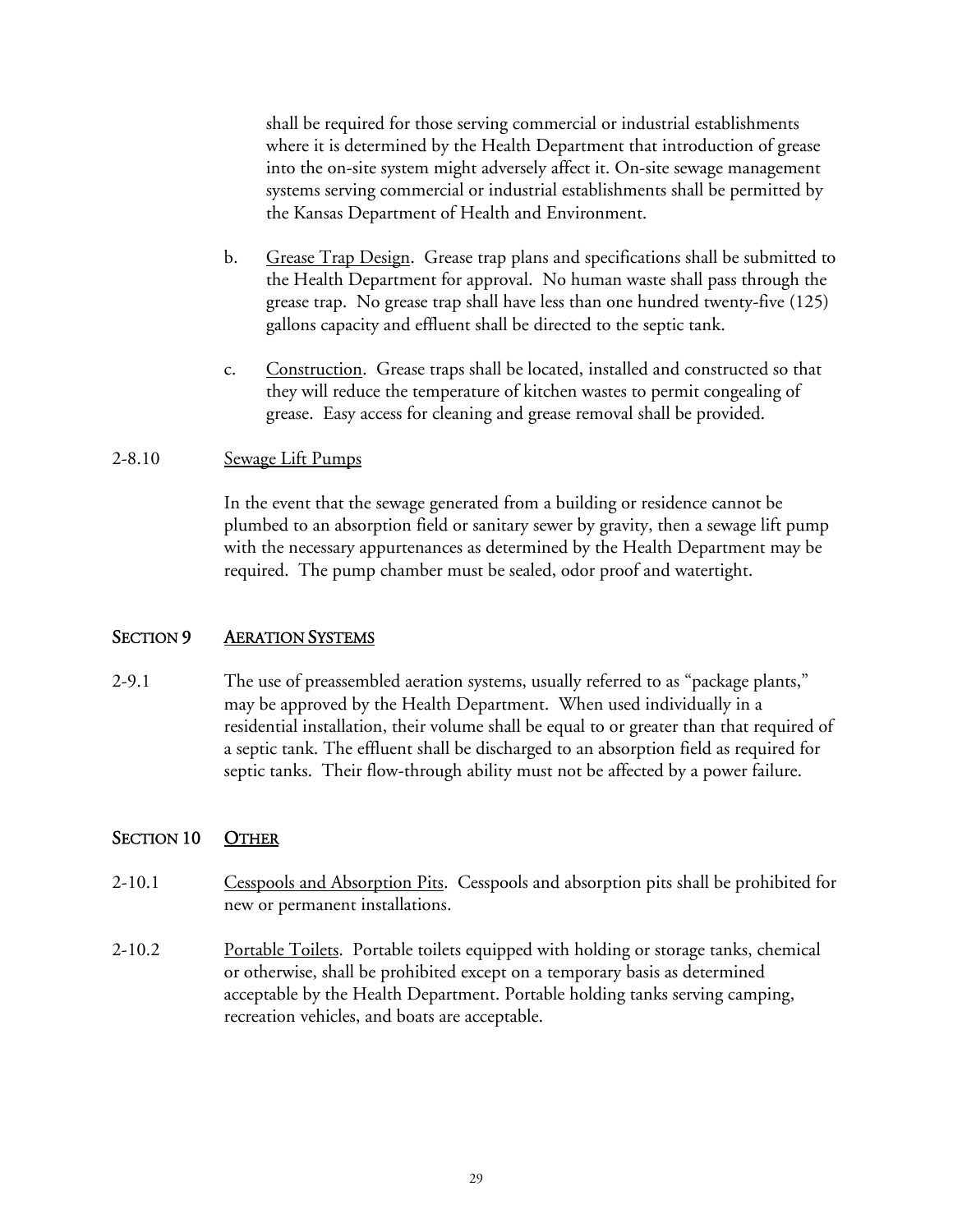#### 2-10.3 Sewage Holding Tanks.

- a. Sewage holding tanks shall not be permitted for any newly constructed building after the effective date of this Sanitary Code. Holding tanks shall be permitted only for existing buildings on a case-by-case basis when a health hazard has been determined by the Health Department, and only when it is not possible or feasible to utilize any other type of on-site sewage management system, or connect to any public sewer. A written permit for the use of any sewage holding tank shall be required by the Health Department. The Health Department retains the right to revoke any said written permit at any time.
- b. All sewage holding tanks shall be pumped out by septage waste haulers who have been licensed by the Health Department. The Health Department shall require that the licensed septage waste hauler report in writing to the Health Department each time a sewage holding tank has been pumped out.
- c. All sewage holding tanks shall be a minimum of one thousand five hundred (1,500) gallon capacity, and shall be equipped with an alarm system which alerts the owner and/or operator before the sewage holding tank causes overflow of septage onto the surface of the ground, or backup of septage into the building it serves.

#### 2-10.4 Sewage Vaults

 Sewage vaults shall be permitted by the Health Department on a case-by-case basis. Sewage vaults may be permitted for camping or recreational areas. All sewage vaults shall be a minimum of one thousand (1,000) gallon capacity and shall be pumped out by septage waste haulers who have been licensed by the Health Department. A permit shall be required for the construction of a sewage vault. No water supply shall be connected to the sewage vault.

#### 2-10.5 Sanitary Privies

No person, company, or corporation or institution shall excavate, drill, construct or use or permit to be constructed or used any well, pit mine shaft or subsurface excavation for the disposal of untreated or inadequately treated domestic sewage.

## SECTION 11 REAL ESTATE TRANSFER OF OWNERSHIP

2-11.1 Whenever ownership is transferred of any property connected to or served by an onsite sewage management system, or lagoon, the Health Department shall inspect the condition of the wastewater management system being used, prior to the transfer of ownership. A fee shall be charged to the owner by the Health Department for the inspection.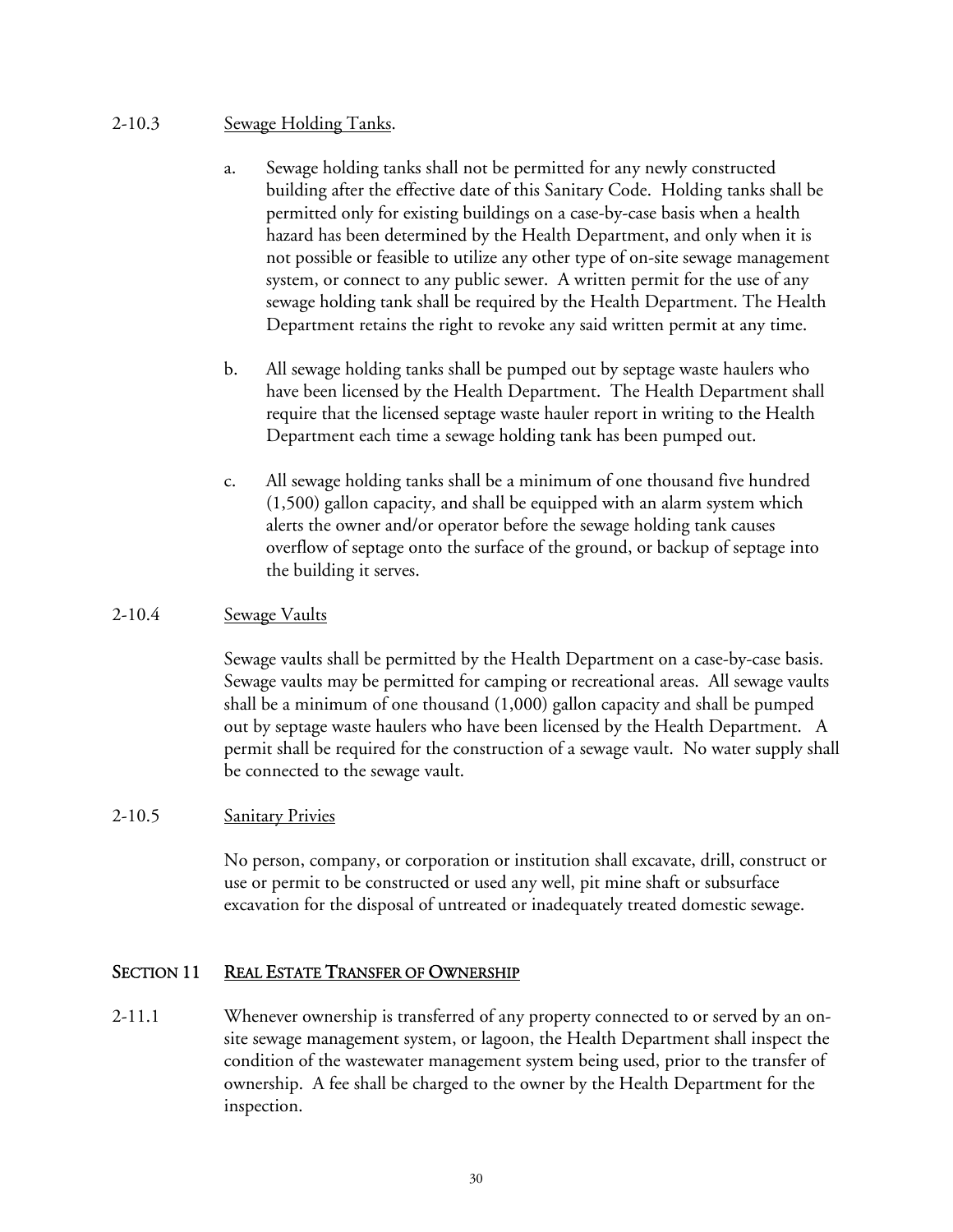| $2 - 11.2$ | Any on-site sewage management system, or lagoon, that is found to be discharging<br>sewage, and / or creating a public health hazard, shall be repaired or replaced, as<br>determined by the Health Department, and approved within thirty (30) days of<br>discovery.                                                                                                         |  |  |
|------------|-------------------------------------------------------------------------------------------------------------------------------------------------------------------------------------------------------------------------------------------------------------------------------------------------------------------------------------------------------------------------------|--|--|
| $2 - 11.3$ | Uncovering of the inspection manhole of the septic tank shall be the responsibility of<br>the owner, and the septic tank shall be inspected by the Health Department prior to<br>the transfer of ownership.                                                                                                                                                                   |  |  |
| $2 - 11.4$ | The septic tank shall be pumped out by a Licensed Septage Hauler before the<br>transfer of ownership. The owner shall be responsible for this cost.                                                                                                                                                                                                                           |  |  |
| $2 - 11.5$ | Septic tanks shall be of water-tight design and in good repair.                                                                                                                                                                                                                                                                                                               |  |  |
| $2 - 11.6$ | If the property being transferred utilizes a water well as a potable water source, the<br>Health Department shall inspect the water well casing and well seal for compliance<br>with KDHE regulations. A water sample shall be taken by the Health Department<br>and screened for coliform bacteria and nitrate compounds.                                                    |  |  |
| $2 - 11.7$ | Any abandoned water well(s) located upon the property shall be plugged by the<br>owner in accordance with KDHE regulations.                                                                                                                                                                                                                                                   |  |  |
| $2 - 11.8$ | In the event that the owner, or person paying for the inspection, believes that the<br>inspection or the inspection report was conducted negligently or in a manner that<br>failed to disclose deficiencies, and a claim is made against the Health Department for<br>damages, the liability of the Health Department shall be limited to the cost of the<br>inspection only. |  |  |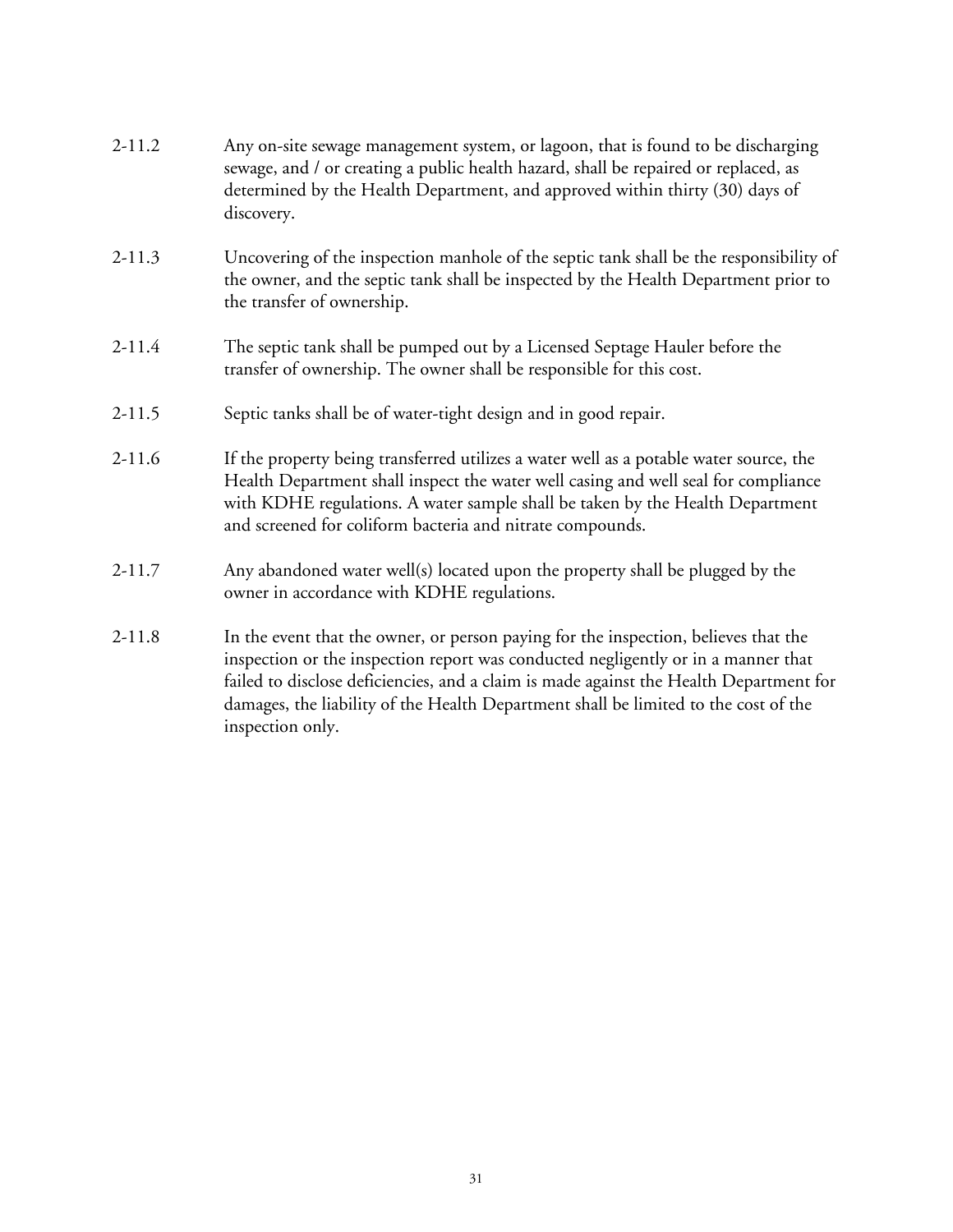# Table 1

# LOCATION OF ON-SITE SEWAGE MANAGEMENT SYSTEM

See 2-8.2 – Absorption Field Location Restrictions

| from:                                                                                                         | to Septic Tank | to Absorption Field |
|---------------------------------------------------------------------------------------------------------------|----------------|---------------------|
| House or other building                                                                                       | 10             | 25                  |
| Private water line<br>(p. 4, KDHE Bulletin 4-2, or as amended)                                                | 10             | 10                  |
| Absorption trench                                                                                             | 10             |                     |
| Septic tank                                                                                                   |                | 10                  |
| Foundation drain                                                                                              | 10             | 10                  |
| Buried utility line                                                                                           | 10             | 10                  |
| Driveway                                                                                                      | 10             | 10                  |
| Property line                                                                                                 | 10             | 10                  |
| Drop-off                                                                                                      | 10             | 10                  |
| Public water main                                                                                             | 25             | 25                  |
| Water meter<br>(p. 4, KDHE Bulletin 4-2, or as amended)                                                       | 25             | 25                  |
| Cistern                                                                                                       | 50             | 50                  |
| In-ground swimming pool                                                                                       | 25             | 50                  |
| Private water well                                                                                            | 50             | 100                 |
| Surface water course, creek bank, stream,<br>river, pond, or lake<br>(p. 4, KDHE Bulletin 4-2, or as amended) | 50             | 50                  |
| Public water supply well or suction line<br>(p. 4, KDHE Bulletin 4-2, or as amended)                          | 100            | 100                 |

## Minimum Horizontal Distance (Feet) Required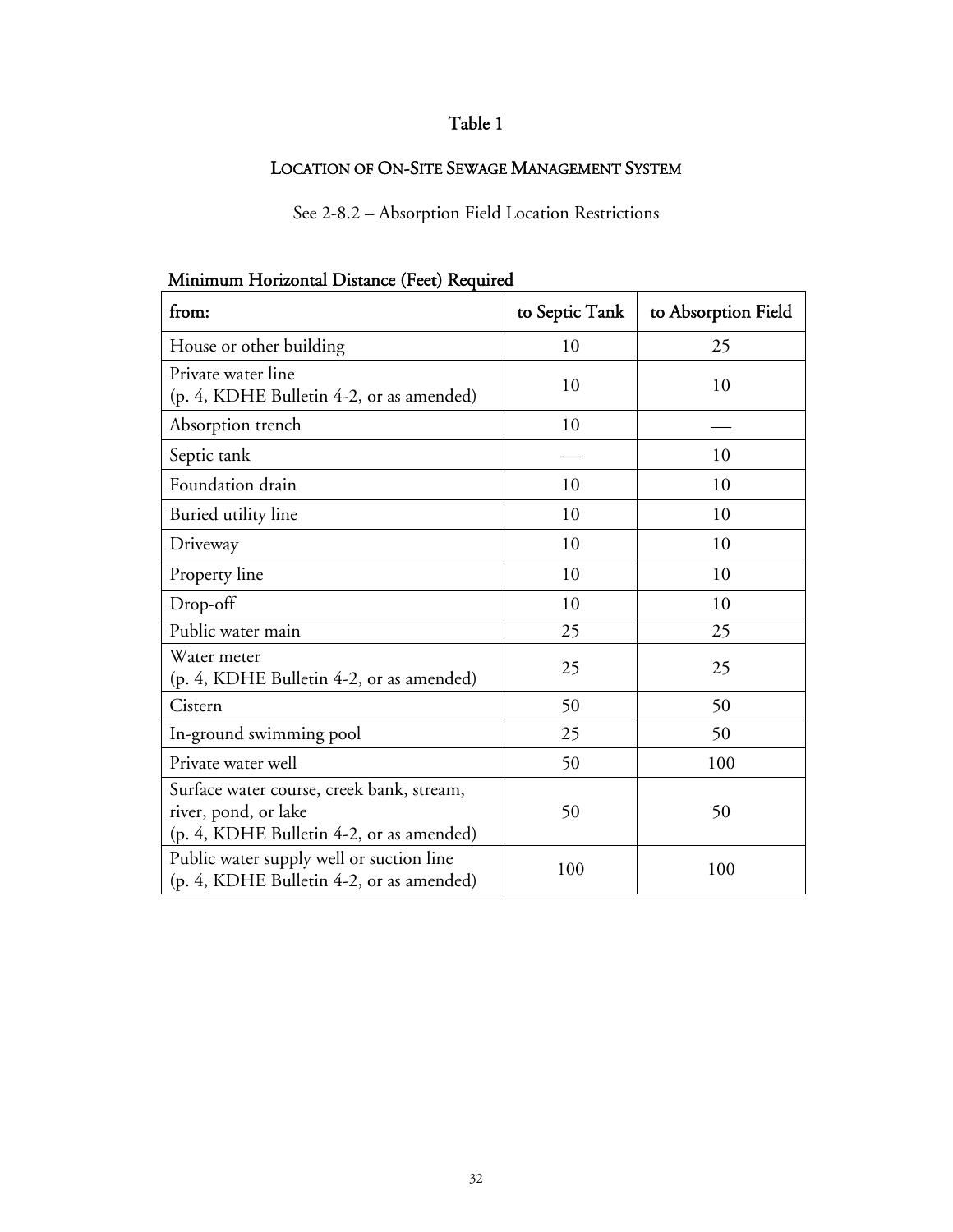# Figure A

# "BENCHED" TEST HOLE

See 2-6.5.d. Field Data Requirements

# 4-Foot Deep Test Hole for Rock



# 7-Foot Deep Test Hole for Groundwater

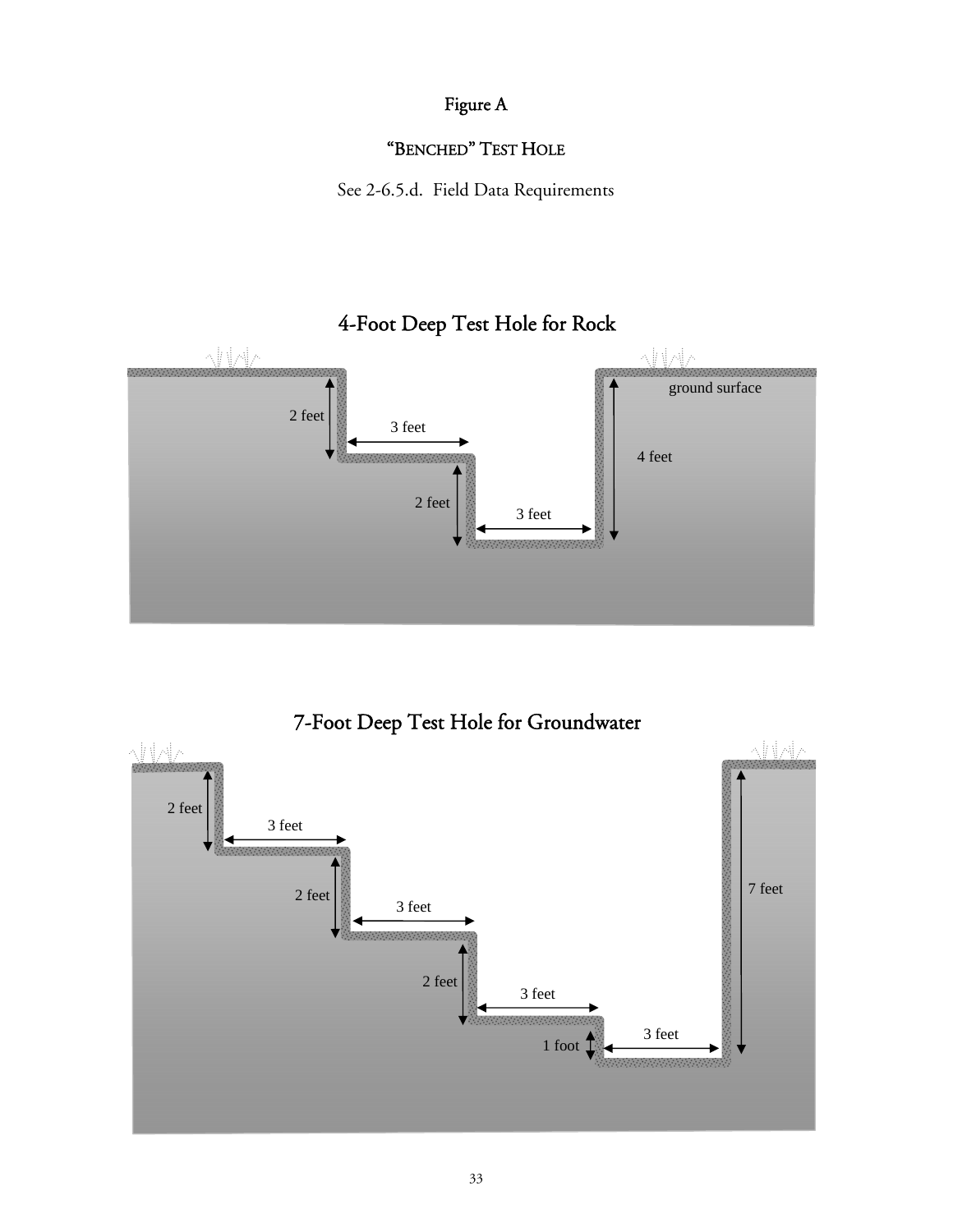# Figure B

## CONCRETE SEPTIC TANKS

See 2-6.6. Septic Tanks

(See also: 2-6.6.g. Special Considerations for Fiberglass, Fiberglass Reinforced Polyester, and Polyethylene Tanks)

# **Single-Compartment Concrete Septic Tank**

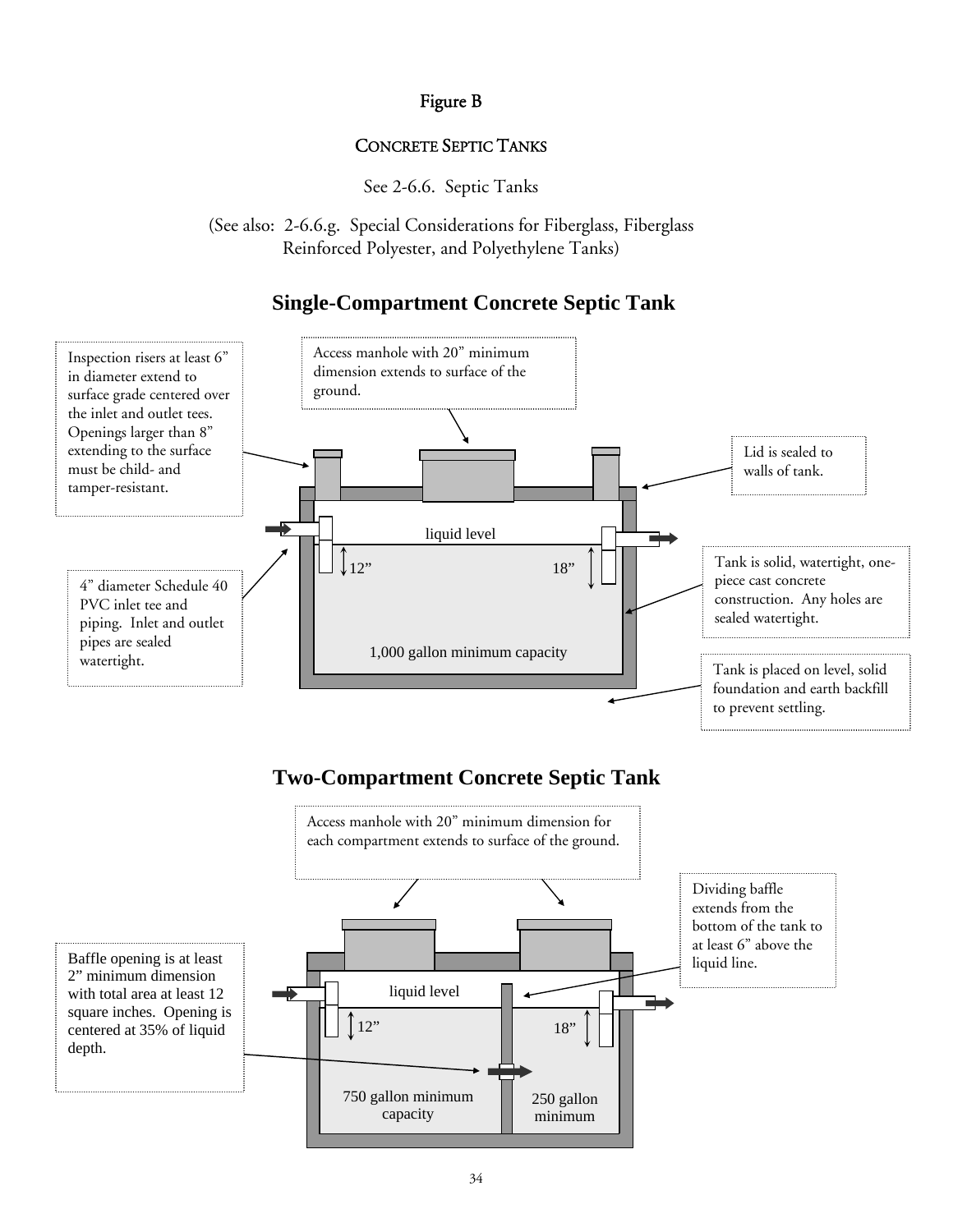## Figure C

## SEPTIC TANK AND LATERAL FIELD

Conventional Sequential (Step-Down) Overhead System for Sloping Terrain in Soils with Slow, Moderate, or Rapid Permeability



# Field Layout

# Cross Section of Lateral Trench Utilizing Lateral Rock and Pipe

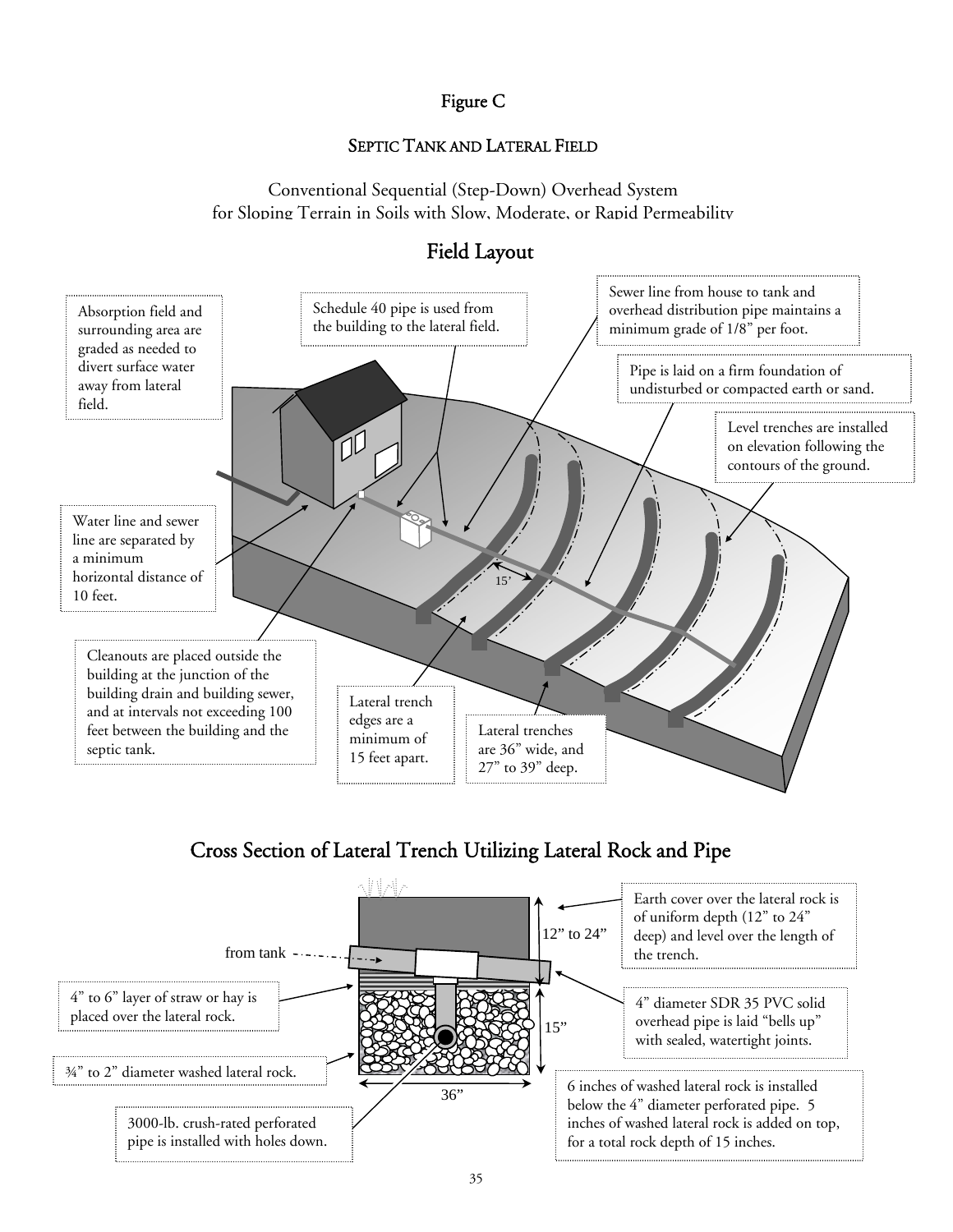# Figure D

## SEPTIC TANK AND LATERAL FIELD

Level System for Flat Terrain in Soils with Moderate or Rapid Permeability



# Field Layout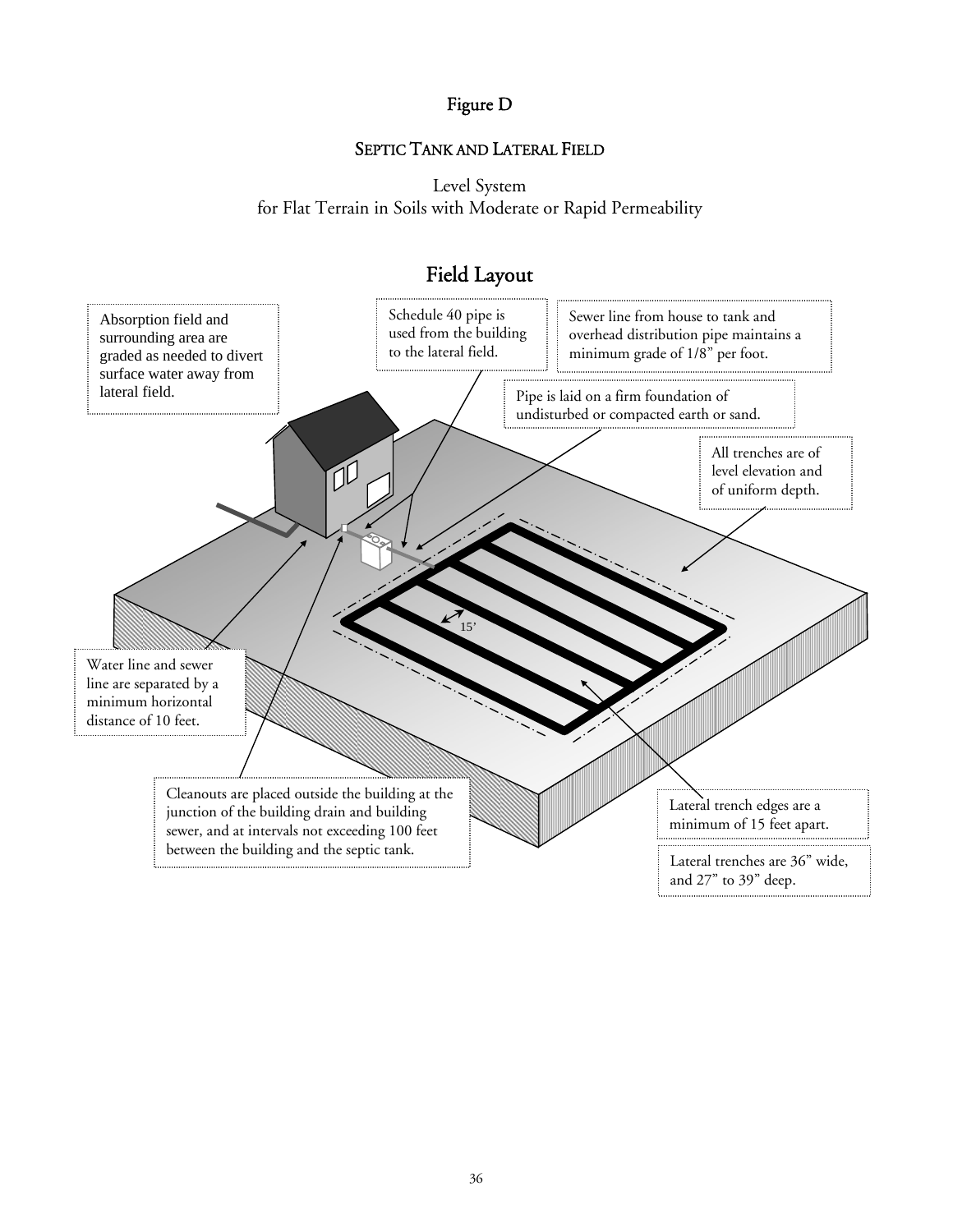#### SANITARY CODE

## DOUGLAS COUNTY, KANSAS

#### CHAPTER 3

#### SINGLE-FAMILY WASTE STABILIZATION PONDS (LAGOONS)

#### SECTION 1 DEFINITIONS

 In addition to the definitions provided in other chapters of this code, the words, terms and phrases listed below, for purposes of this Chapter 3, are defined as follows:

3-1.1 Lagoon or Sewage Lagoon: an artificial pond designed to exclude surface water and receive raw sewage through a submerged sewer for biological decomposition.

#### SECTION 2 AREA REQUIREMENTS

3-2.1 Residential Parcels, Tracts, or Lots. For the unincorporated areas of Douglas County, Kansas, an individual waste stabilization pond (lagoon) shall not be constructed upon any parcel, tract, or lot of less than ten (10) adjoining acres.

The exceptions to this requirement are when:

- a. A division of property, which is less than the above stated minimum, has occurred and has been filed with the Douglas County Register of Deeds prior to October 10, 1997; or
- b. A property is exempt under Section 21 4.07 of the Douglas County Zoning Regulations.

#### SECTION 3 USE OF SINGLE-FAMILY WASTE STABILIZATION PONDS (LAGOONS)

3-3.1 The use of an individual waste stabilization pond, usually referred to as a lagoon, will be considered only when located within slowly permeable soils of 0.2 inches per hour or less, as determined by the USDA Soil Survey of Douglas County.

#### SECTION 4 PERMIT REQUIRED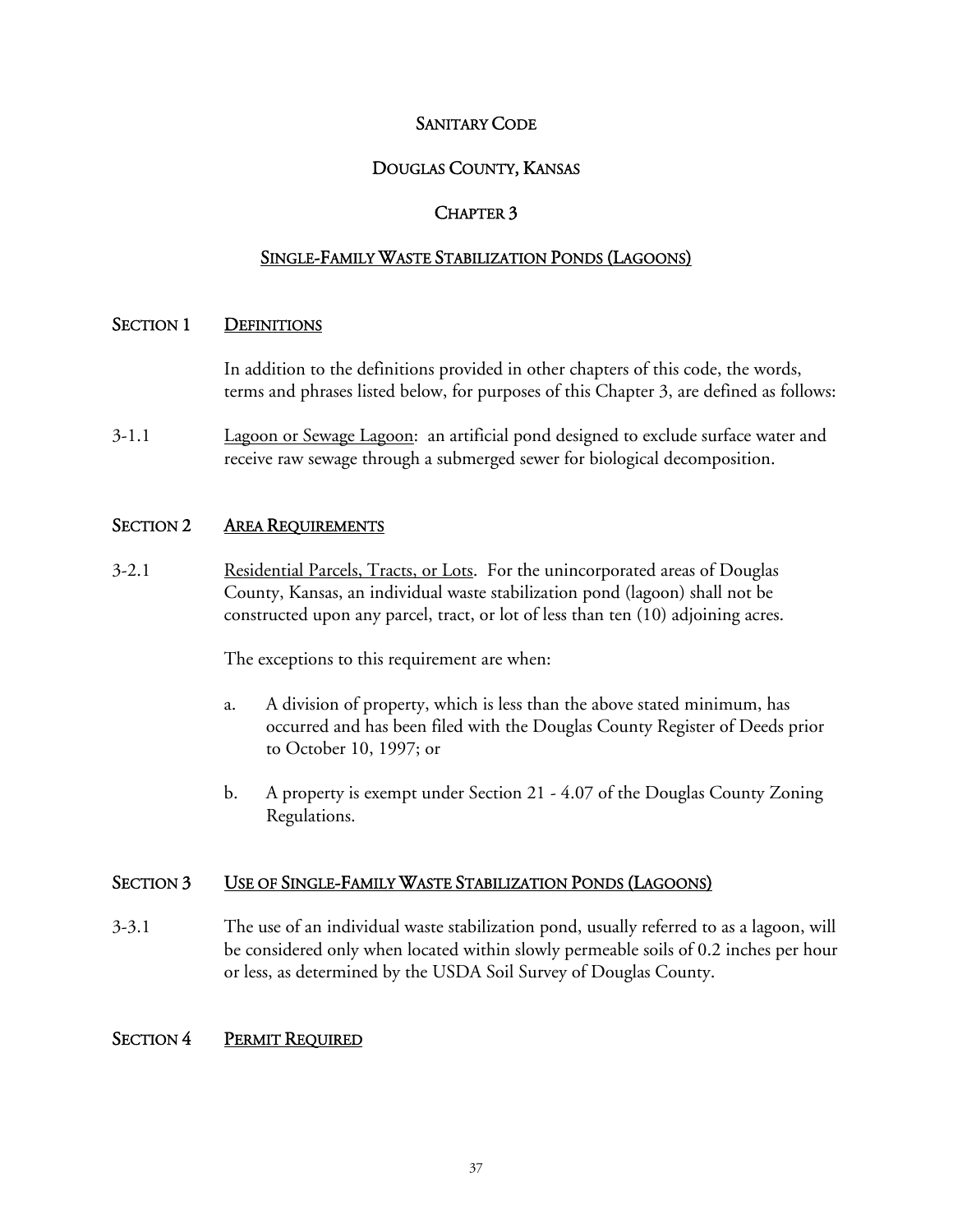- 3-4.1 No person shall be issued a building permit without having first obtained from the Health Department a permit to construct a lagoon. A fee shall be charged by the Health Department for the permit.
- 3-4.2 No person shall construct, repair or alter a lagoon without obtaining a construction permit for such purpose from the Health Department. No permit for the construction, repair or alteration of a lagoon shall be issued until the Health Department has inspected and approved the site and the proposed location and design of the lagoon. The lagoon may be inspected by the Health Department at any stage of construction.
- 3-4.3 All applicants will be required to sign an application form to acknowledge the lagoon must be inspected and installed according to the approved plan.
- 3-4.4 No house or structure shall be occupied or used until a final inspection shows the lagoon has been approved by the Health Department.

# SECTION 5 INSTALLER LICENSE REQUIRED

- 3-5.1 No person shall install, construct, repair, or alter a lagoon without having first obtained an annual Installer License from the Health Department. An annual fee shall be charged by the Health Department for the license.
- 3-5.2 An Installer License may be issued to a commercial contractor or homeowner. A homeowner shall install, repair, or alter lagoon located on his/her property only.
- 3-5.3 A licensed installer shall be on site at all times when the lagoon is being installed, constructed, repaired, or altered.
- 3-5.4 The licensed commercial contractor shall be responsible for informing the property owner regarding recommended maintenance of a lagoon that the contractor installs, constructs, repairs, or alters.
- 3-5.5 No person shall receive an Installer License from the Health Department without having first passed a written examination. A minimum of 70 percent of the answers on the written examination shall be answered correctly to receive the Installer's License.
- 3-5.6 Written examinations may be taken at any time during the calendar year. Any person wishing to take a written examination may do so by making an appointment with the Health Department. There will be a test fee for taking the examination.

## SECTION 6 DATA REQUIREMENTS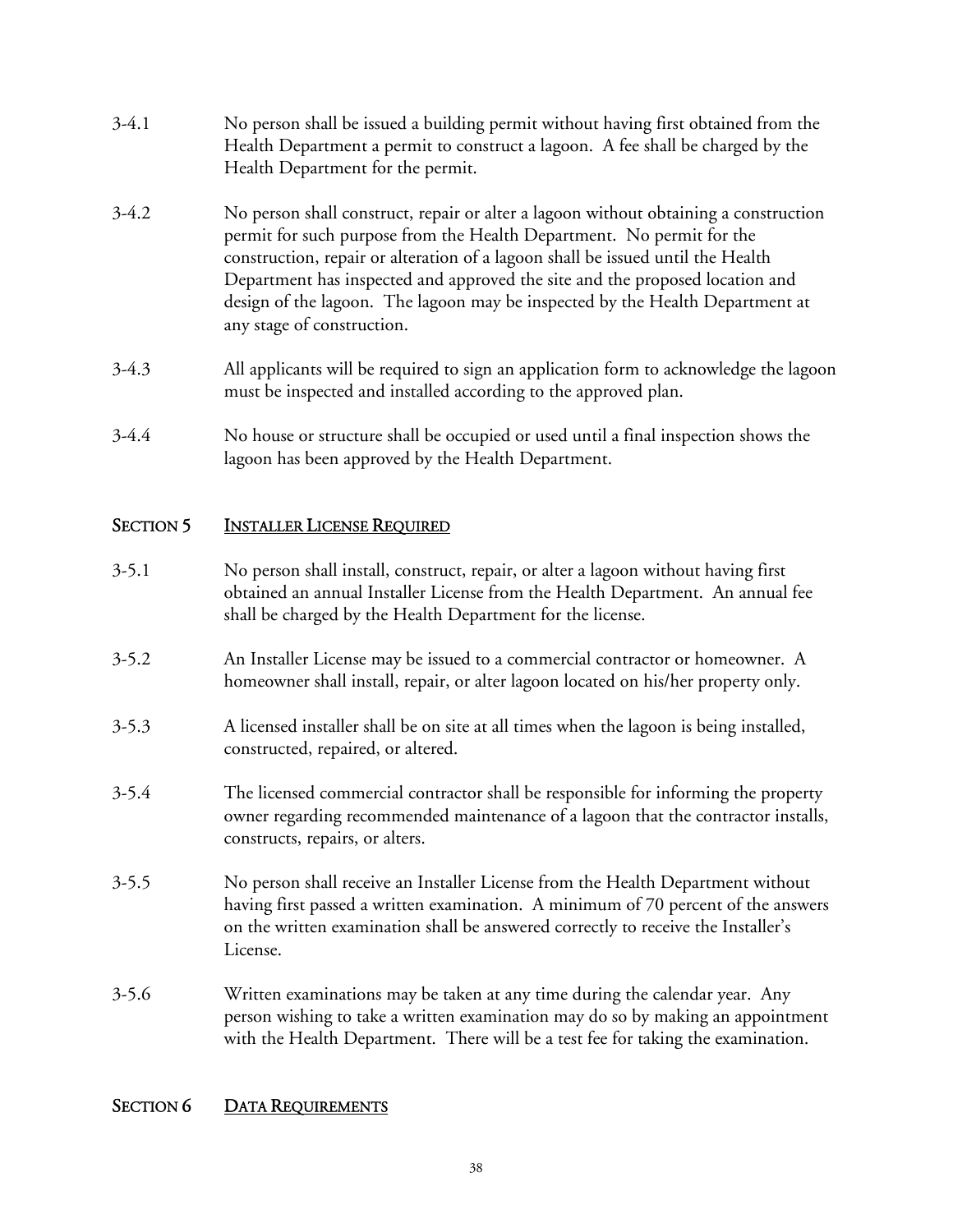- 3-6.1 The following shall be submitted to and accepted by the Health Department before issuance of a permit to construct a lagoon.
	- a. An application form including the following:
		- 1) Name, address and phone number of applicant and owner.
		- 2) Location of building site, including legal description with section, township and range.
		- 3) Number of bedrooms, number of persons to live in the home and a list of all water-using appliances.
	- b. A drawing of the lot or site, showing:
		- 1) Overall dimensions of the lot;
		- 2) Location of buildings, driveways, public and private easements and geographical features near the proposed lagoon;
		- 3) Location and type of water supply and location of water service lines;
		- 4) Layout of entire lagoon system; lagoon, diversion box, if used, and interconnecting lines;
		- 5) Proposed size and location of lagoon;
		- 6) Foundation, footing or any other non-sewage drain location;
		- 7) Arrow indicating North direction; and
	- c. Other supportive data or information required by the Health Department.
- 3-6.2 Field Data. Field data including the following:
	- a. The permeability class of the soil layers at and below the proposed floor of the lagoon and the interior dikes of the lagoon.
	- b. The depth to permanent or fluctuating water table.
	- c. The depth to hardrock, bedrock or other impervious materials.
	- d. The slope of the proposed lagoon area.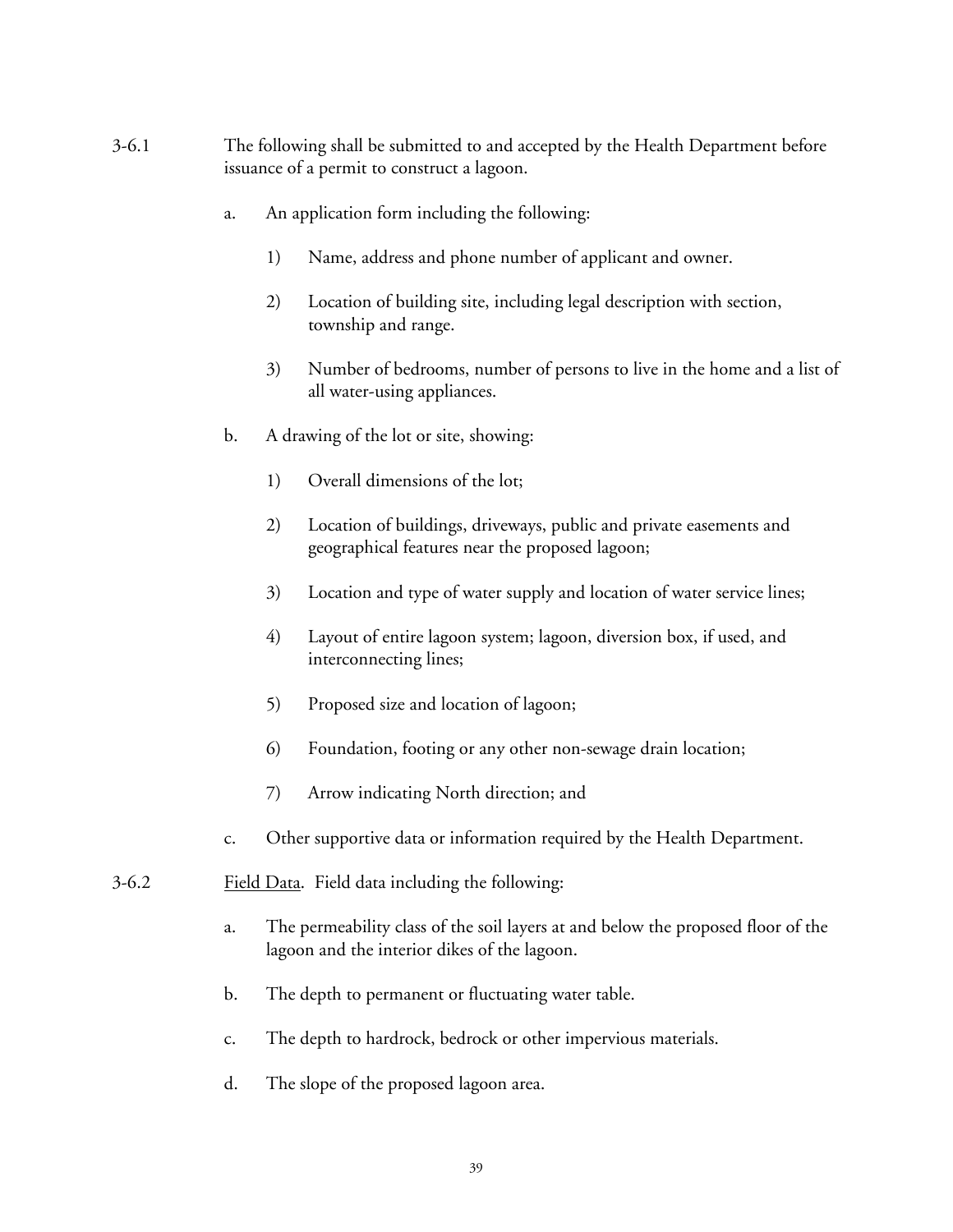- e. The percentage by volume of coarse fragments greater than ten (10) inches in diameter.
- f. The percentage of soil surface covered by coarse fragments greater than ten (10) inches in diameter.
- g. The unified soil group at and below the bottom and sides of the lagoon based on the unified soil-engineering classification system.

Soil and groundwater test holes shall be made to a minimum depth of four (4) feet below the proposed floor of the lagoon. If test holes are left unattended, they shall be "benched" for safety reasons (see Figure A).

- 3-6.3 Percolation Tests. Percolation tests may be required by the Health Department.
	- a. Preparation of Percolation Test Holes. Percolation test holes shall be dug or bored with vertical sides, shall be four (4) inches in width and shall extend to the proposed depth of the Single-family Waste Stabilization Pond. Sides and bottom of test holes shall be scratched with a pointed instrument to remove smeared soil surfaces and to provide a natural soil interface into which water may percolate. Loose material shall be removed and two (2) inches of fine gravel or coarse sand shall be added to the test hole.

 Test holes shall not be located in or near draws, banks, stump holes or any other location where percolation rates derived would not be representative of typical soil and terrain conditions. Six or more percolation tests shall be made in separate test holes spaced uniformly over the proposed Single-family Waste Stabilization Pond site.

- b. Saturation and Swelling of Soil. Percolation test holes shall be filled with water and shall be kept filled until the soil is saturated and clays have had an opportunity to swell. No tests shall be performed until the soil has been soaked at least four (4) hours. The Health Department may require that the test holes be soaked overnight.
- c. Percolation Rate Measurement. After soaking, water depths in the percolation test holes shall be adjusted until six (6) inches of water remains over the gravel. From a fixed reference point, established at or near ground surface, repeated measurements shall be made at equal time intervals of the distance in inches from the reference point to the water surface. Water shall be added to restore a six (6) inch depth if the water falls to less than two (2) inches above the gravel.

 Measurements shall be continued until a constant percolation rate is evidenced (i.e. the water surface drops the same distance each time interval). The time in minutes required for the water column to drop one inch at this constant rate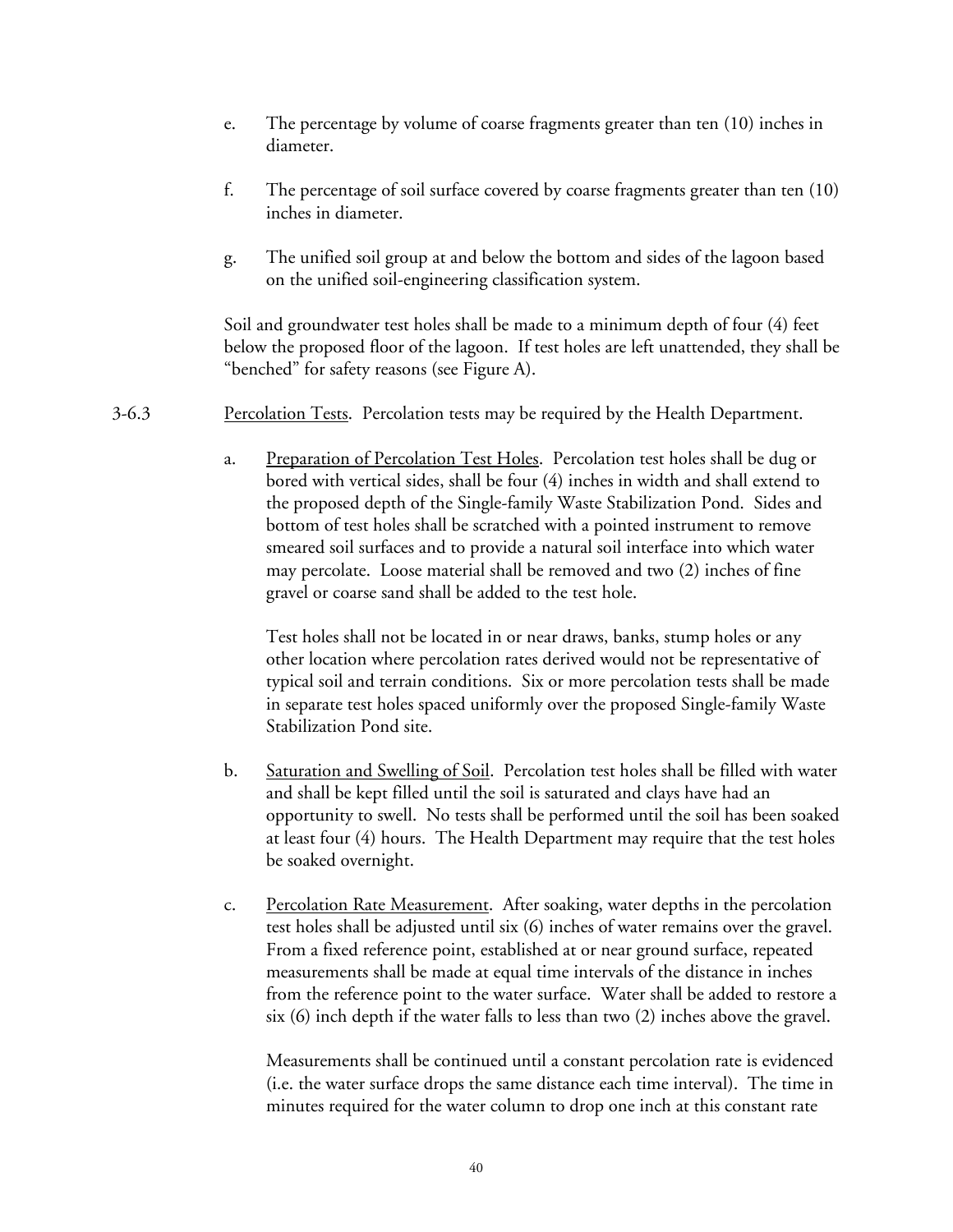shall be recorded as the percolation rate. When percolation rates vary significantly within the proposed area, additional tests may be required and data on all tests performed must be submitted for review.

#### SECTION 7 EXISTING SINGLE-FAMILY WASTE STABILIZATION PONDS

3-7.1 Any lagoon lawfully installed prior to the effective date of these standards may remain in use if, and so long as, it continues to operate in accordance with the original design and location and does not present any hazard to the public health, safety or welfare. Any replacement, alteration, enlargement, repair, removal, conversion, improvement or demolition shall comply with the requirements of these standards or as amended.

#### SECTION 8 CONNECTION TO SEWER – SINGLE-FAMILY WASTE STABILIZATION PONDS

- 3-8.1 If a public sewer becomes available to a premise served by a Single-family Waste Stabilization Pond, the owner, lessee or agent shall be required to connect the properties affected to the public or community sewage system within 90 days.
- 3-8.2 The waste stabilization pond shall be abandoned by dewatering and pushing in the dikes and returning the area to the contours it had before construction of the waste stabilization pond.
- 3-8.3 A public sewer shall be considered available if it is within 200 feet of a building connected to the Single-family Waste Stabilization Pond.

#### SECTION 9 CONNECTION TO SINGLE-FAMILY WASTE STABILIZATION POND

- 3-9.1 All sinks, flush toilets, lavatories, garbage disposals, dishwashers, clothes washing machines, shower baths, bath-tubs, basins and similar plumbing fixtures or appliances shall be connected to the Single-family Waste Stabilization Pond.
- 3-9.2 If water from roof drains and/or foundation drains is discharged into the lagoon, then provision shall be made so that this water can be diverted from the pond when the lagoon is at capacity.

## SECTION 10 SIZE OF SINGLE-FAMILY WASTE STABILIZATION PONDS

3-10.1 The following criteria shall be used to determine the size of the Single-Family Waste Stabilization Pond: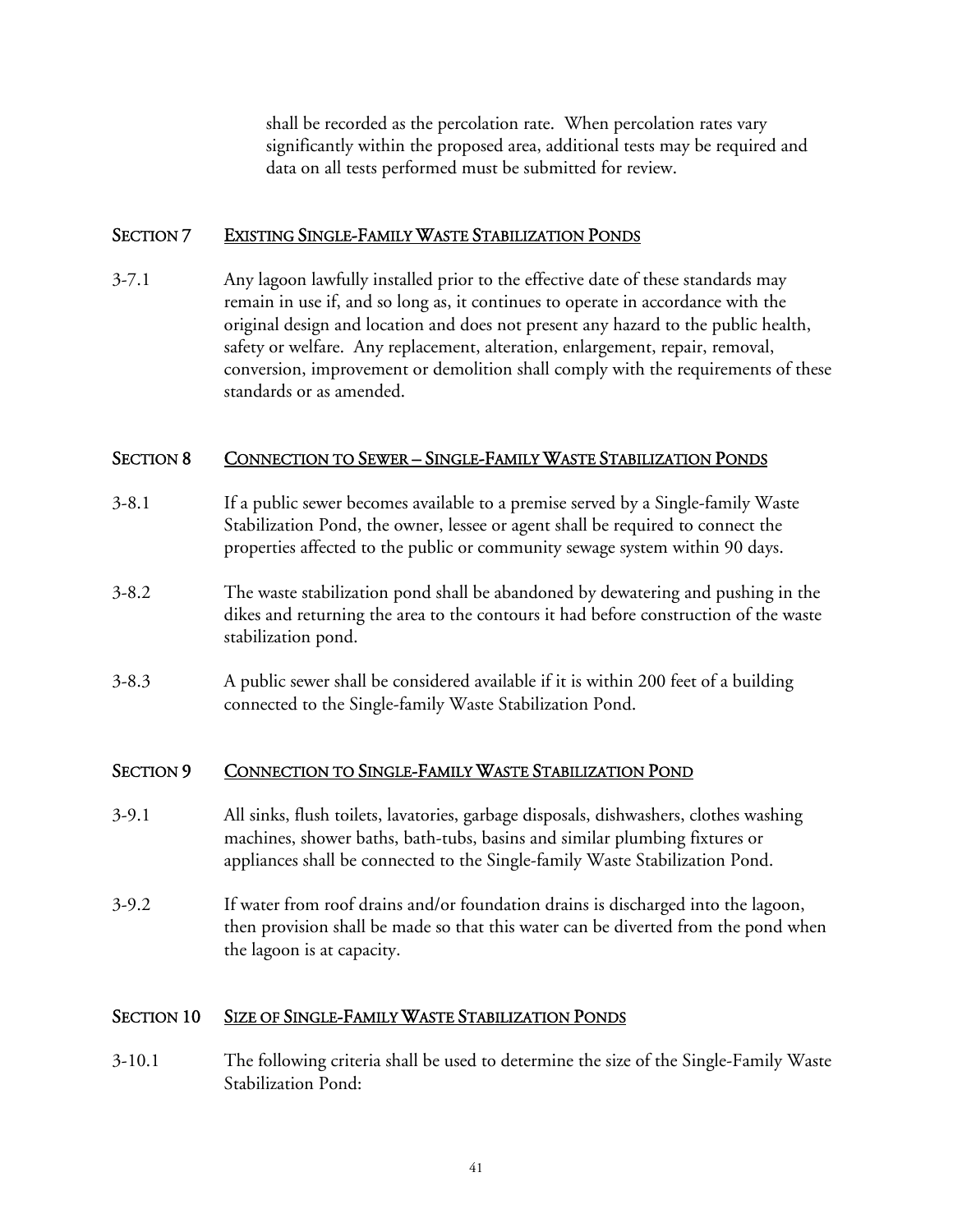- a. If the house has 3 bedrooms or less or if it will serve 5 persons or less, then the smaller lagoon shall be required. The smaller lagoon is illustrated in Figure B.
- b. If the house has 4 or 5 bedrooms and will serve 6, 7 or 8 persons, then the larger lagoon shall be required. The larger lagoon is illustrated in Figure C.
- c. If there is any question about size, then the larger lagoon, Figure C, shall be required. For instance, if the house has 3 bedrooms and is occupied by 6 persons, the larger size will be used.

#### SECTION 11 SINGLE-FAMILY WASTE STABILIZATION POND REQUIREMENTS

- 3-11.1 If percolation tests are required then the percolation rate shall be slower than or equal to 1-inch fall per hour in the area of the Single-family Waste Stabilization Pond.
- 3-11.2 If undisturbed soil forms the bottom of the lagoon, then the bottom of the lagoon shall not be closer than four (4) feet to bedrock.
- 3-11.3 When the pond excavation penetrates or terminates in either a rock strata or porous (sand or gravel) strata the excavation shall be extended a distance of one foot on both the bottom and side slopes. The areas of supplemental excavation shall be filled with a non-permeable earthen material to limit seepage from the pond to a maximum value of  $\frac{1}{4}$  inch per day. This may be accomplished by using a clay soil which is free of rocks. If a clay soil is not available, the fill soil shall be mixed with bentonite clay at the manufacturer's recommended rate and then compacted.
- 3-11.4 The normal ground water elevation shall be at least ten (10) feet below ground surface and four (4) feet below the bottom of the lagoon.

## SECTION 12 LOCATION REQUIREMENTS

- 3-12.1 Unless otherwise approved by the Health Department, the single-family waste stabilization pond shall be located as set forth in Table 1. No single-family waste stabilization pond shall be installed within:
	- a. Twenty-five (25) feet of any private water line or water meter (p. 4, KDHE Bulletin 4-2, or as amended).
	- b. Fifty (50) feet of any house or other building.
	- c. Fifty (50) feet of any cistern, in-ground swimming pool, surface water course, creek bank, stream, river, pond, or lake (p. 4, KDHE Bulletin 4-2, or as amended).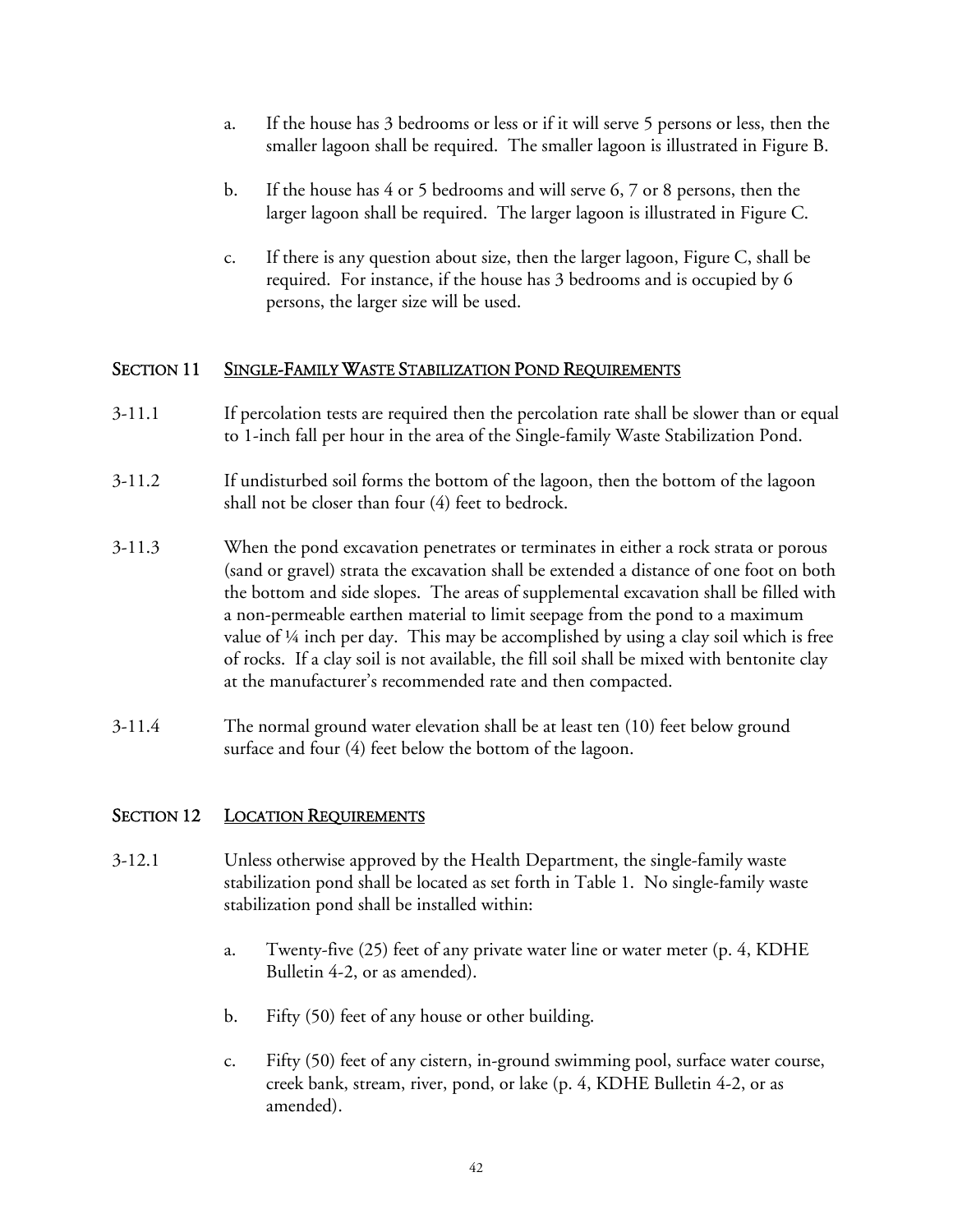- d. One hundred (100) feet of any property line, including right-of-way.
- e. One hundred (100) feet of any water well.
- 3-12.2 No single-family waste stabilization pond permitted after January 1, 2007, shall be installed within the floodplain nor where groundwater or adverse geological formations may result in the contamination of groundwater by sewage.
- 3-12.3 All distances shall be measured from inside top of the waste stabilization pond dike.

#### SECTION 13 MINIMUM DESIGN AND CONSTRUCTION

- 3-13.1 Sewage Conduits
	- a. Size of sewage conduits Sewage conduits connecting component parts of Single-family Waste Stabilization Pond systems shall be a minimum of four (4) inches in diameter.
	- b. Materials All pipe and fittings used in sewage conduits shall be constructed of PVC and meet nationally-recognized standards for their designated use-such as Standards published by the American Society for Testing and Materials or the National Sanitation Foundation and shall have been approved by the Health Department for use in on-site management systems. Sewage conduits under driveways or similar areas of load or impact shall be of material capable of withstanding maximum anticipated loads. All sewage pipe shall be marked to indicate it meets or exceeds a Schedule 40 or heavier "crush test" rating.
	- c. Construction Sewage conduits shall be installed with sealed, watertight, rootresistant joints and shall be laid on a firm foundation. This shall not be subject to settling, and shall be installed at a grade not less than one-eighth  $(\frac{1}{8})$  inch per foot. All pipe from the structure to the Single-family Waste Stabilization Pond shall be laid "bells up" if bell and spigot pipe is used.
	- d. Cleanouts Cleanouts shall be placed at the junction of the building drain and building sewer at intervals not to exceed 100 feet in straight runs and as required by the Health Department.

A capped cleanout shall be placed near the junction of the sewer and the Single-family Waste Stabilization Pond at the nearest point where the flowline will be above the maximum pond water level. This cleanout shall be located so that water will not flow out of the pipe during the periods when the pond is full. This cleanout shall be accessible during the full pond stage.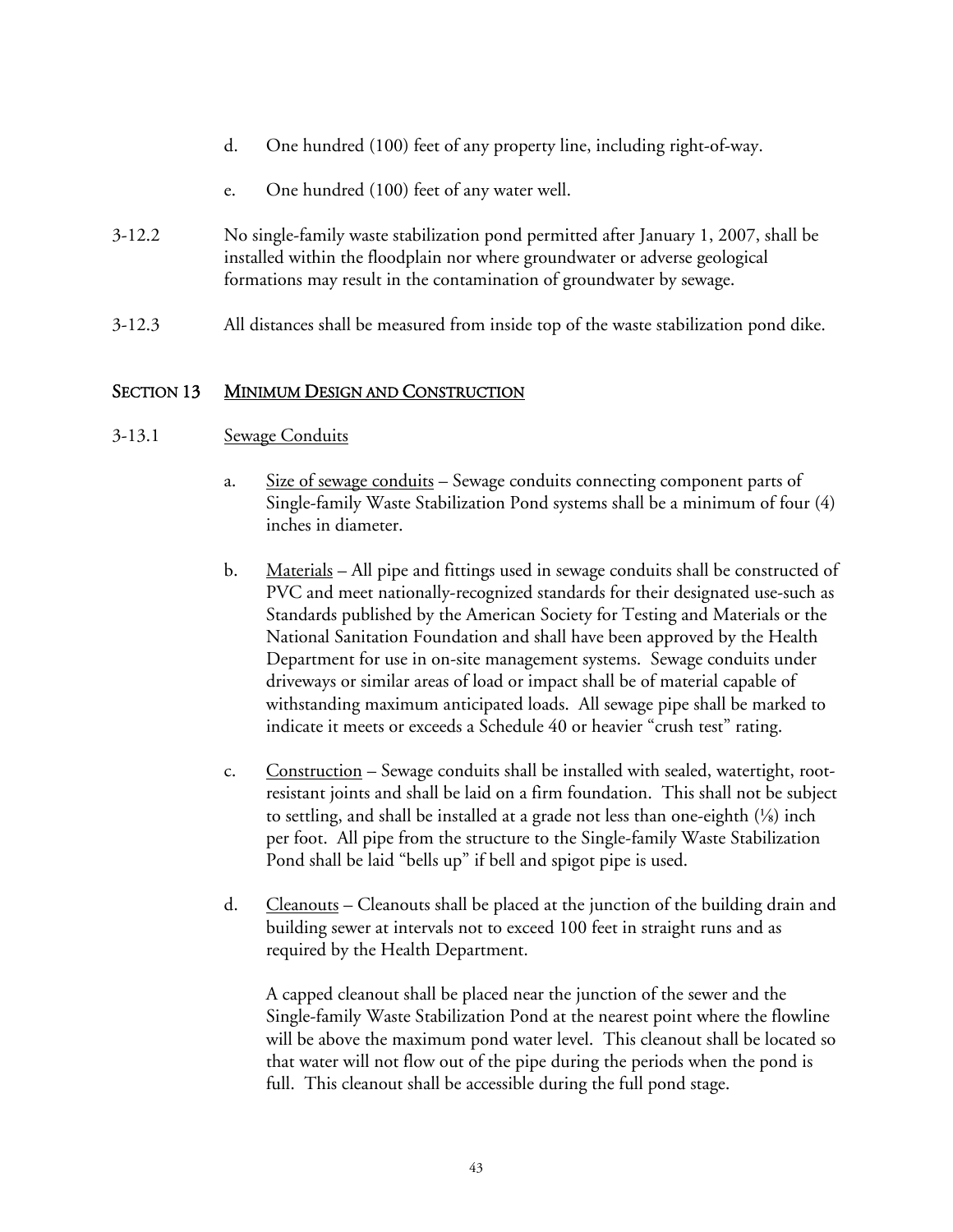#### 3-13.2 Dike Requirements

- a. All dike slopes shall be 3½ feet horizontal to 1 foot vertical.
- b. The top of the dike shall be smoothed to a width of five feet to facilitate fencing.
- c. The dike shall be smooth with no clods, rocks, or ruts that will interfere with a mower.
- d. The top of the dike shall be below the point where sewage exits the house.
- e. Surface drainage shall not enter the pond. Surface drainage shall be diverted around the pond.

#### 3-13.3 Watering Requirements

- a. The lagoon shall be prewatered to a depth of 2½ feet.
- b. Operating water depth shall be maintained between 1½ and 5 feet.
- c. Roof drains may be discharged to the sewer system provided there is a control arrangement which can divert this water from the sewer system during times of high water in the pond. Water shall be added as needed.
- d. The minimum dike freeboard shall be 2½ feet.
- e. If the pond appears that it will overflow then the Lawrence-Douglas County Health Department shall be contacted for emergency procedures.

#### 3-13.4 Outflow Pipe

The outflow pipe shall terminate about one foot from the center of the bottom of the pond. An extension shall be provided which will allow discharge of sewage at that point.

#### 3-13.5 Fencing Requirements

- a. Fencing shall be installed to a minimum height of four feet.
- b. Corner posts shall be of substantial construction. Creosote, Osage orange or pipe corner posts are acceptable. They shall be cemented and provided with a "H" or "N" style brace at each corner.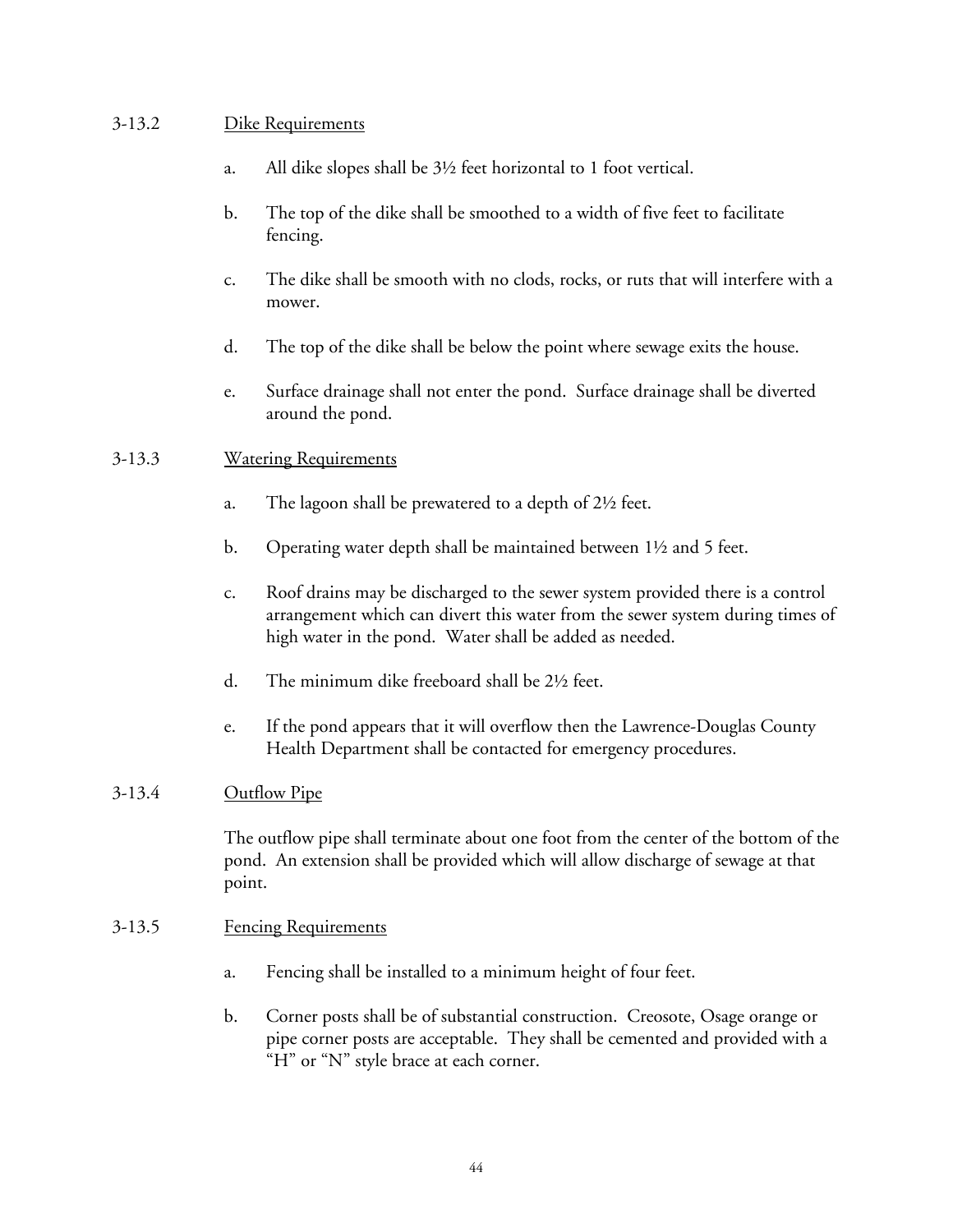- c. A four foot high hung gate with a lock shall be provided. The gate width shall be no less than four feet.
- d. The fencing shall be installed no closer than four feet from the top inside edge of the dike.
- e. Chain link fence or fencing with openings no greater than  $4" \times 4"$  is acceptable. In areas where livestock will have access to the fence, the fence posts shall be tall enough to install two strands of barbed wire or a single strand of electric fencing at the top of the fencepost.
- f. Fence posts shall be no further than twelve (12) feet apart. Fencing is illustrated in Figures D-E-F-G at the end of the document.
- g. No other fencing can be installed unless specific written approval is granted by the Health Department.
- h. All fencing requirements shall be completed and approved by the Health Department prior to occupancy of the residence.

#### 3-13.6 Seeding and Sterilization

- a. The pond bottom and interior dikes up to two (2) feet elevation shall be treated with a herbicide at the manufacturer's recommended sterilization rate. Care shall be taken not to apply herbicide above the two (2) feet elevation level where grass will be seeded.
- b. All dike area not sterilized shall be seeded with a densely growing, short-rooted grass, such as Blue, Fescue, Brome or Bermuda.

## SECTION 14 OPERATION AND MAINTENANCE DIRECTIONS

- 3-14.1 The dikes shall have a good stand of groundcover established and maintained on it. This grass must be a short-rooted perennial such as Blue, Fescue, Brome or Bermuda. Once this vegetation is established it shall be regularly maintained. Trees and tall weeds shall not be allowed to develop in the dike area. Vegetation shall not be allowed to grow higher than six (6) inches.
- 3-14.2 Water vegetation shall be controlled at first appearance. All trees and weeds, such as cattails and duckweed, shall be removed as soon as the first ones develop in the water. Trees and weeds shall be removed from the water so that they do not contribute to the organic loading of the pond.
- 3-14.3 The water depth shall be maintained between 1½ and 5 feet.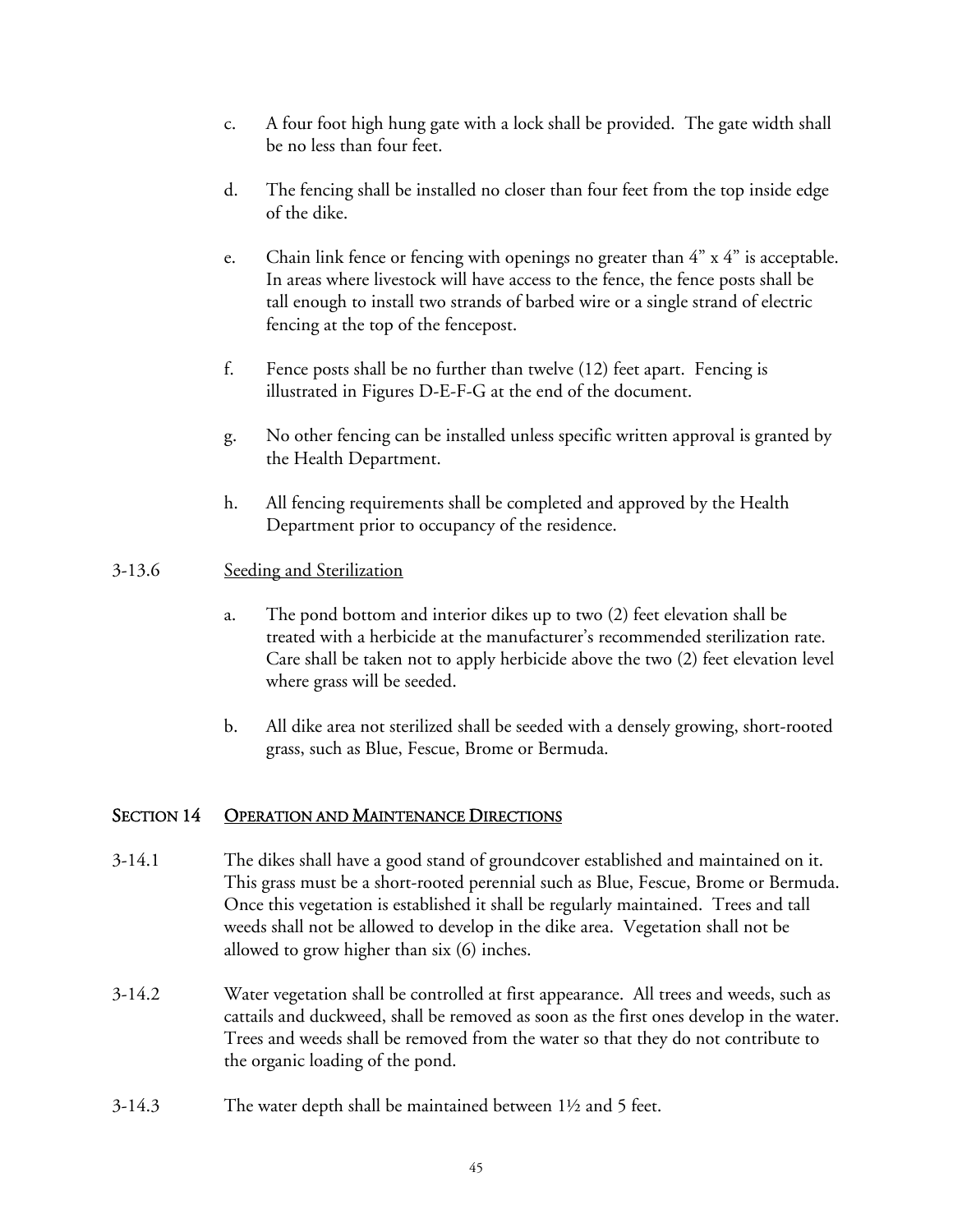- 3-14.4 Any damage to the dikes shall be repaired by reshaping the area to the original plan and then establishing a good stand of groundcover on the worked areas. Surface water shall be diverted around the pond so it will not contribute to the hydraulic loading of the pond or create an erosion problem.
- 3-14.5 The waste stabilization pond, fence, gate and pipe, shall be maintained in the condition called for in the original plans and specifications.
- 3-14.6 Animal and waterfowl shall not be confined within the pond fence.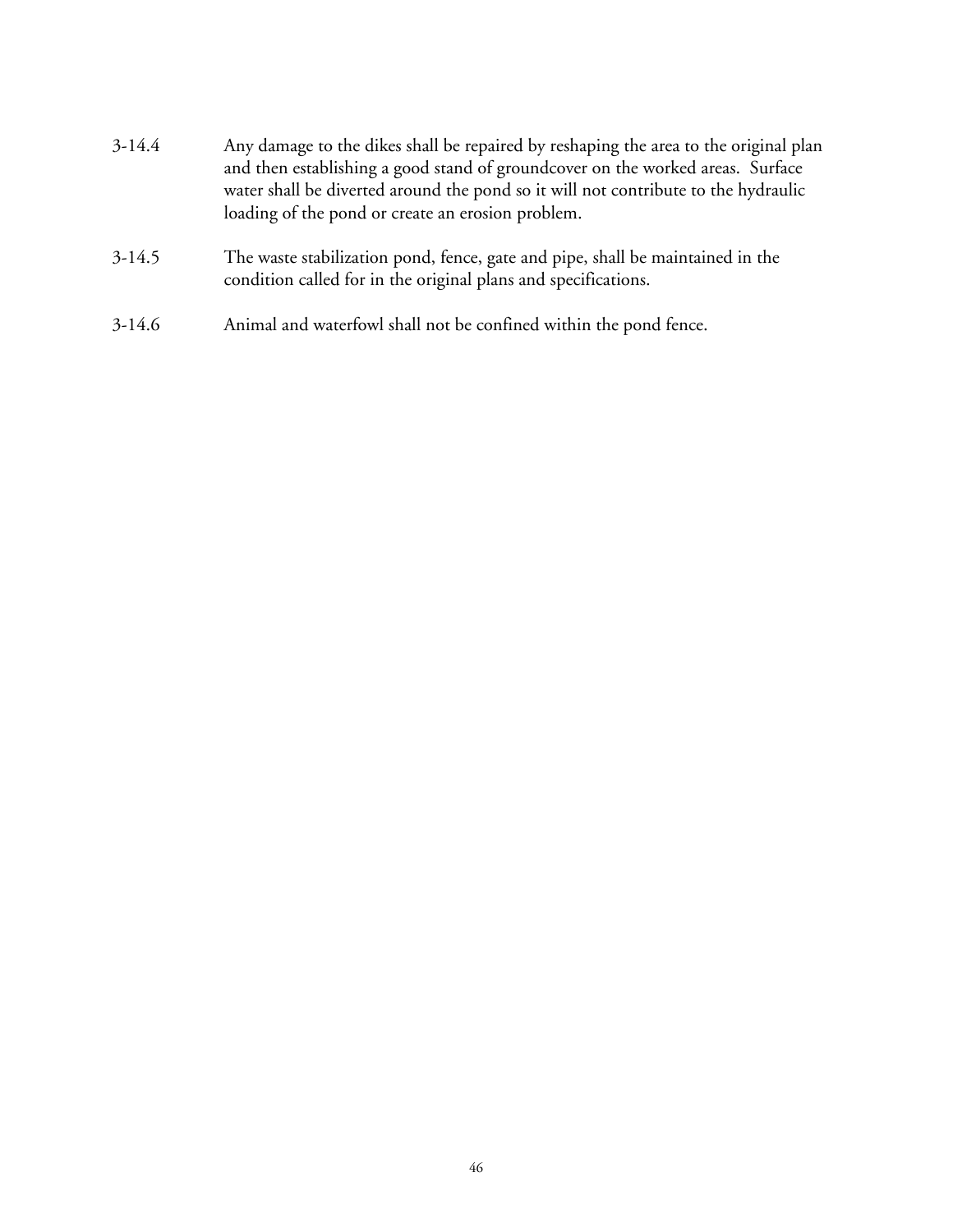# Table 1

#### LOCATION OF SINGLE-FAMILY WASTE STABILIZATION POND

# See Section 11 – Location Restrictions

# Minimum Horizontal Distance (Feet) Required

| from:                                                                                                       | to Single-Family Waste<br><b>Stabilization Pond</b> |
|-------------------------------------------------------------------------------------------------------------|-----------------------------------------------------|
| Private water line or water meter (p. 4, KDHE Bulletin 4-2,<br>or as amended)                               | 25                                                  |
| House or other building.                                                                                    | 50                                                  |
| Cistern                                                                                                     | 50                                                  |
| In-ground swimming pool                                                                                     | 50                                                  |
| Surface water course, creek bank, stream, river, pond, or lake<br>(p. 4, KDHE Bulletin 4-2, or as amended). | 50                                                  |
| Property line, including right-of-way                                                                       | 100                                                 |
| Water well                                                                                                  | 100                                                 |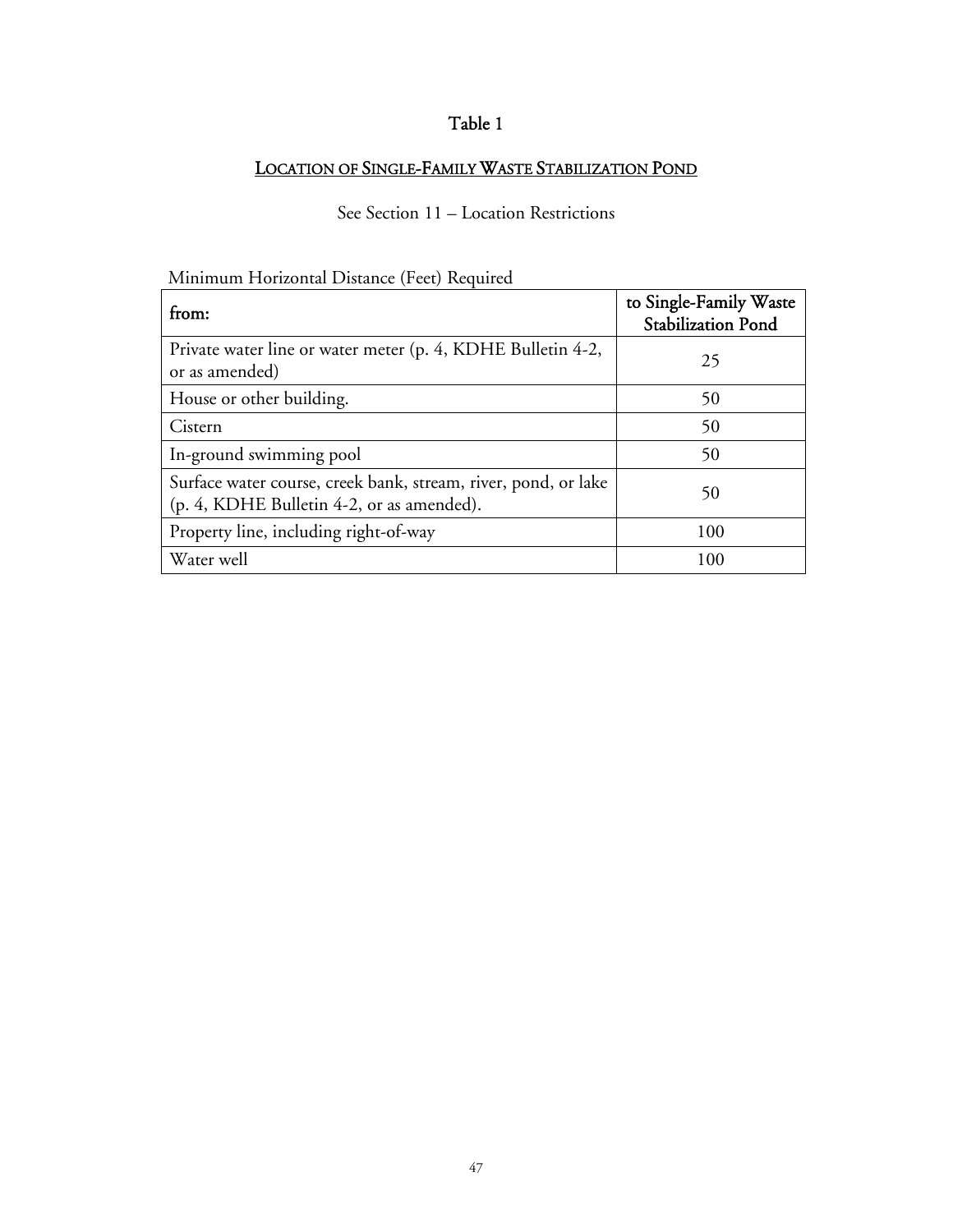# Figure A

# "BENCHED" TEST HOLE

See 3-5.2. Field Data Requirements

# 10-Foot Deep Test Hole for Lagoon

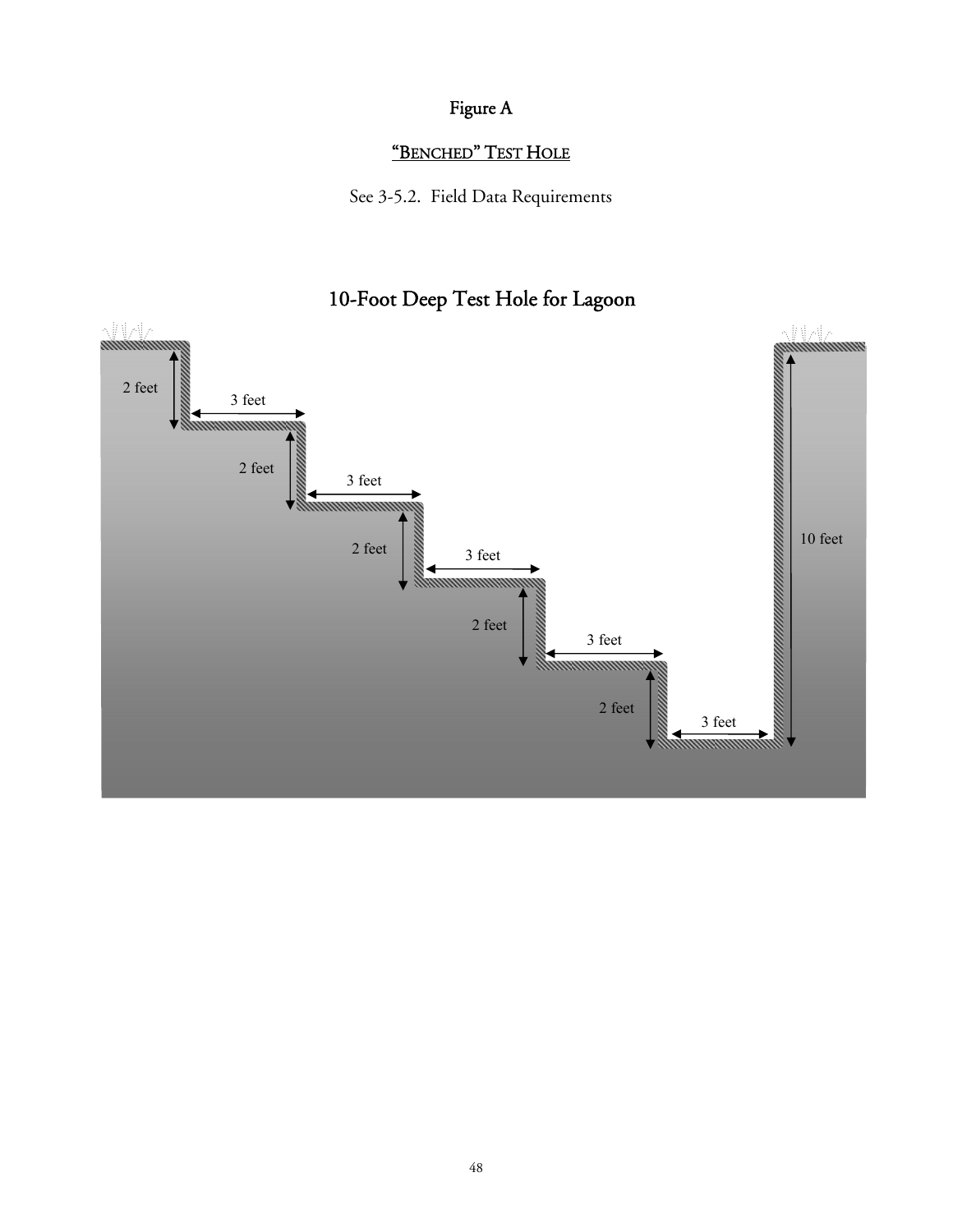#### Figure B



#### THE SMALLER SINGLE-FAMILY WASTE STABILIZATION POND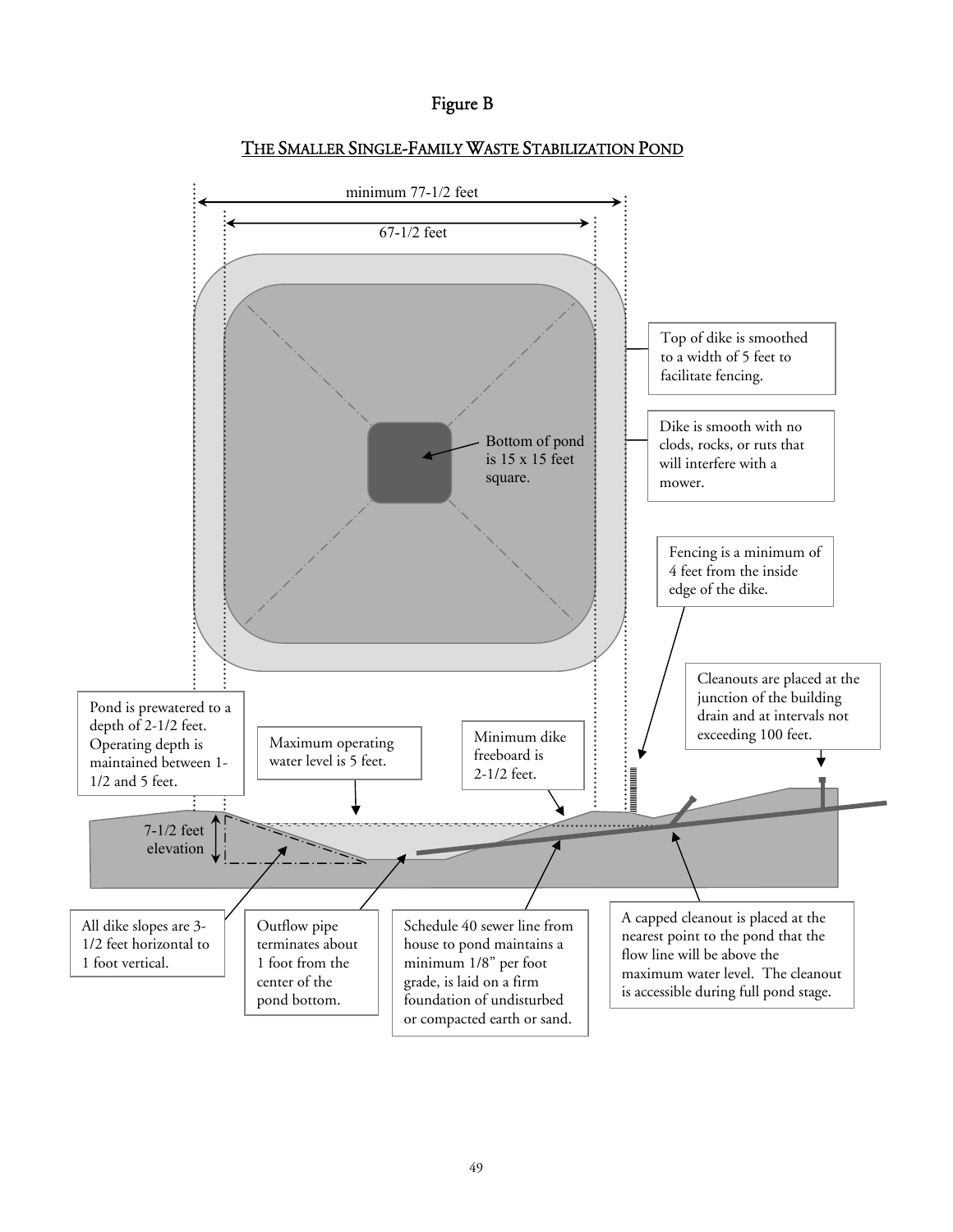



#### THE LARGER SINGLE-FAMILY WASTE STABILIZATION POND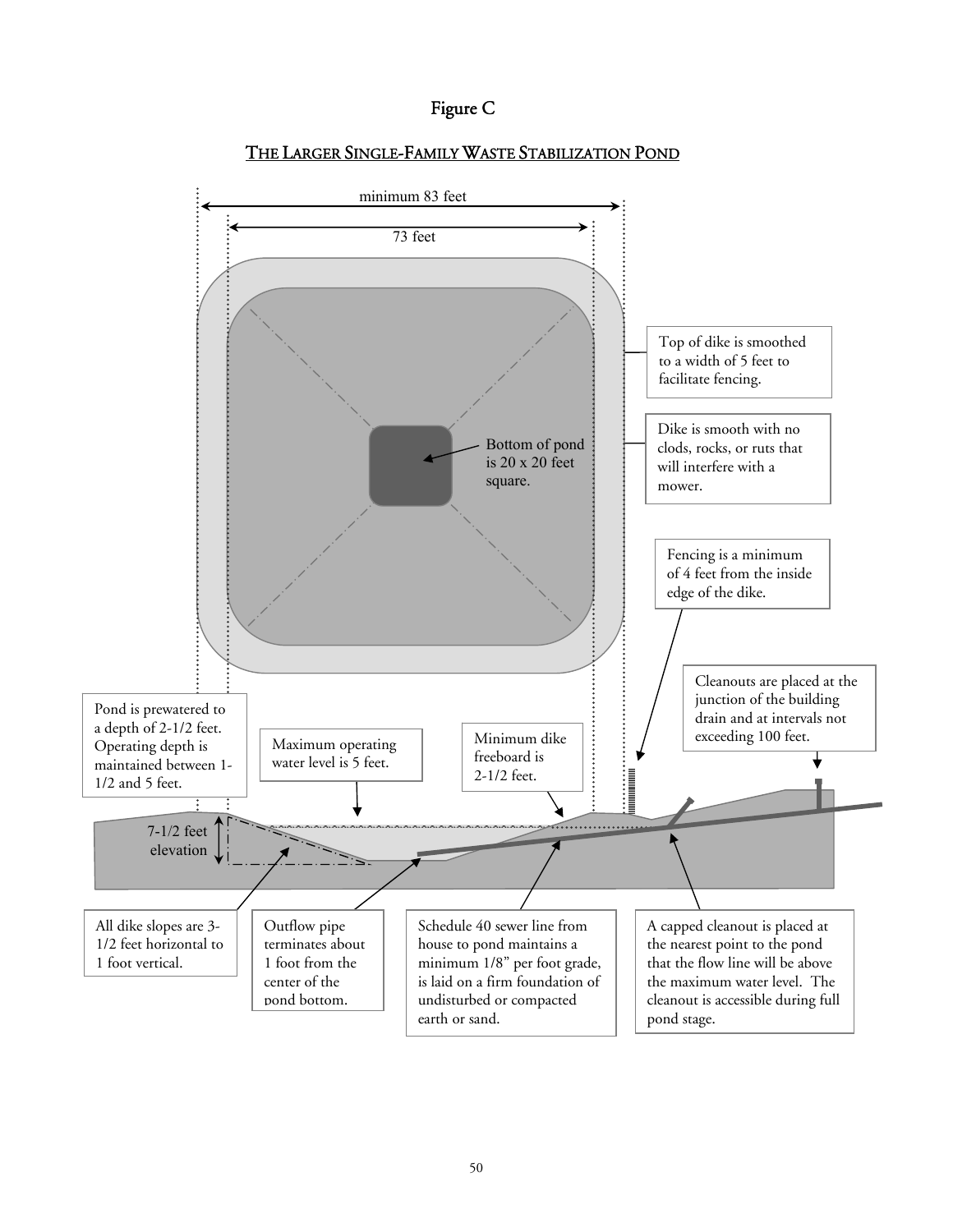## Figure D

## FENCING: THE STANDARD FENCE

# Installation of Line Posts and Fencing



# Attaching Fencing to Wooden Fence Post



Fence staples are 1-1/2 inches long, stapled on slant to prevent post from splitting. Staples are not driven into post entirely, to prevent damage to fence wire.

Staples are placed at top, bottom, and every 12 inches along the post.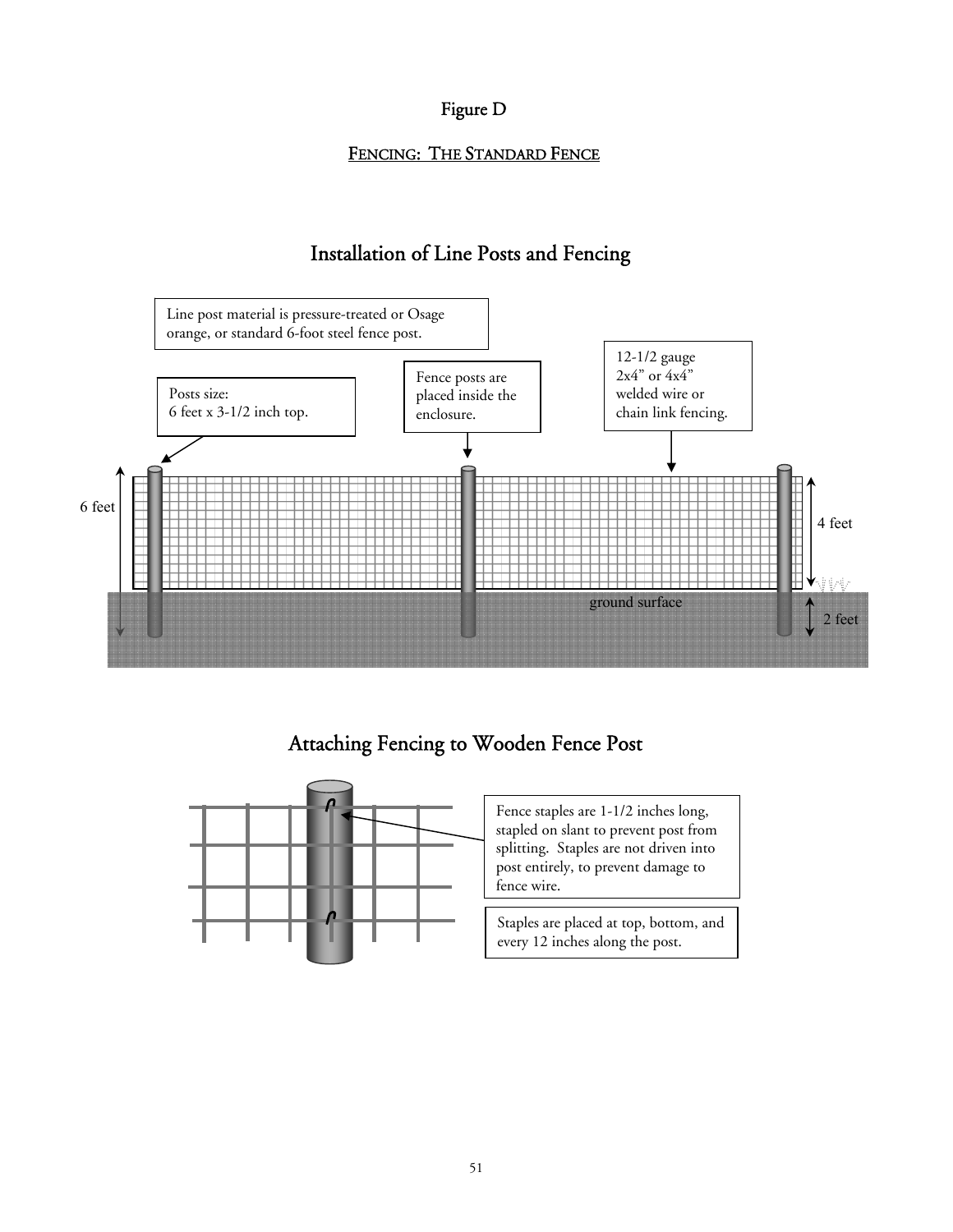# Figure E

# FENCING: STANDARD BRACING FOR "N" STYLE CORNERS

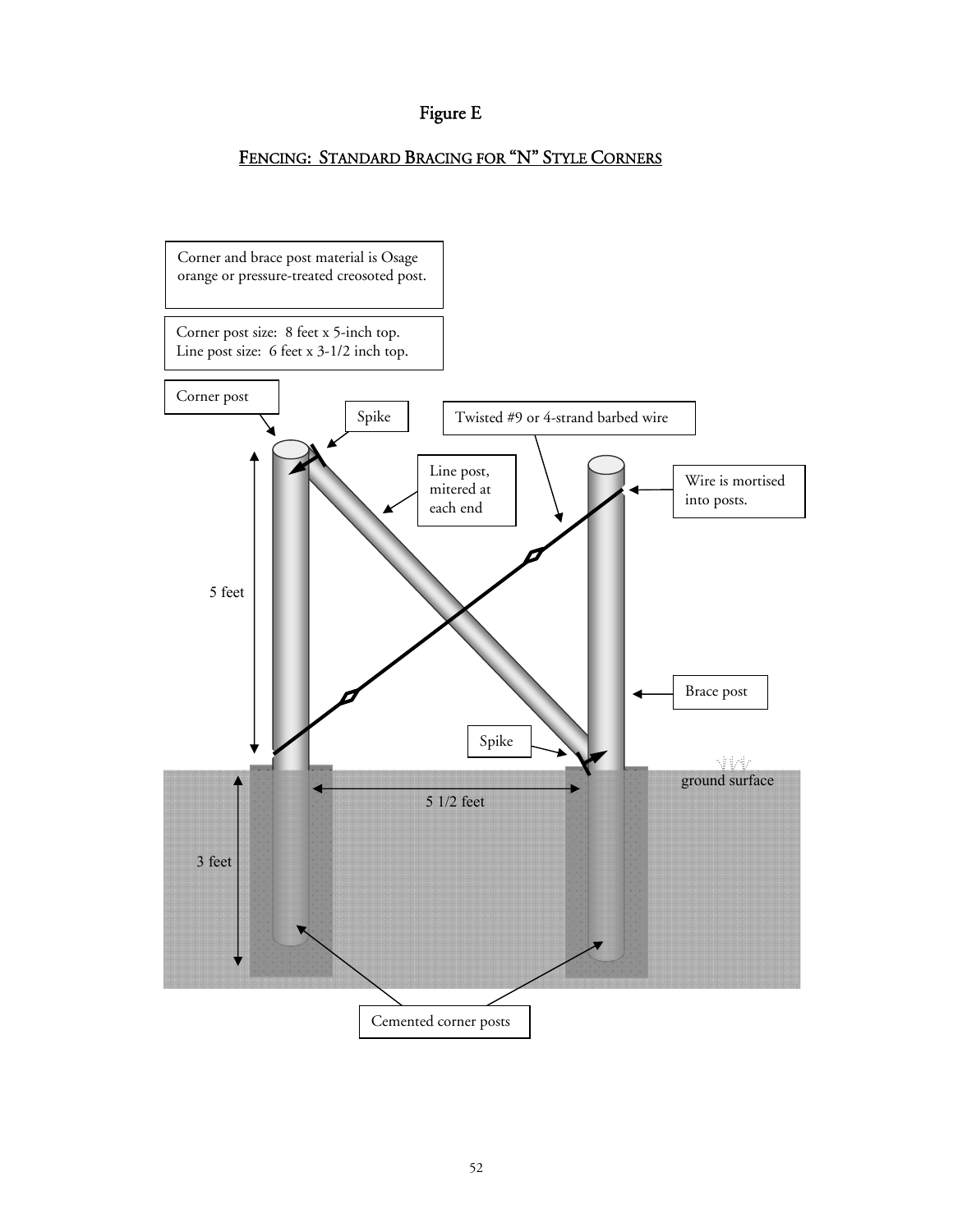# Figure F

# FENCING: STANDARD BRACING FOR "H" STYLE CORNERS

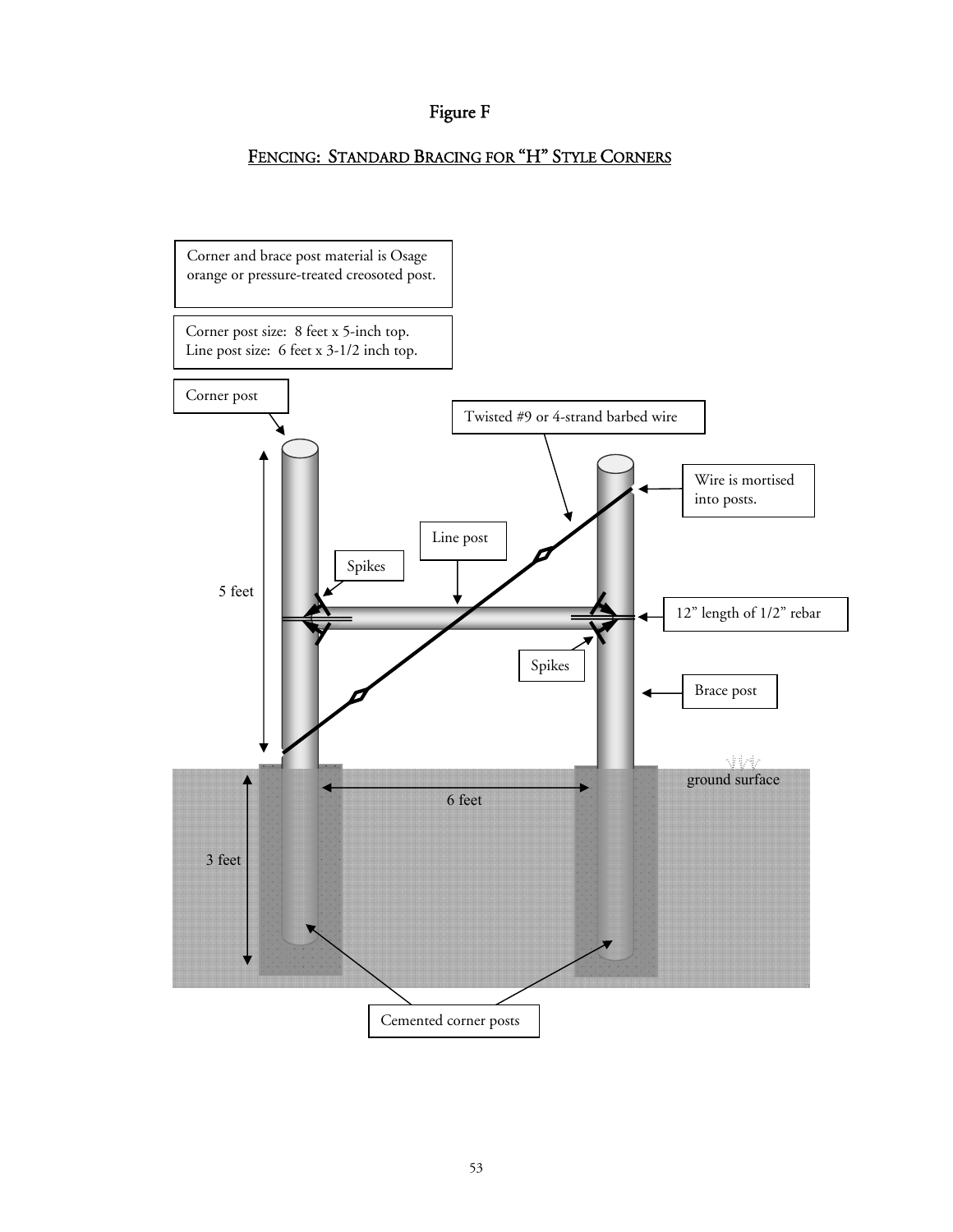# Figure G

## FENCING: STANDARD HUNG GATE WITH "H" STYLE BRACING

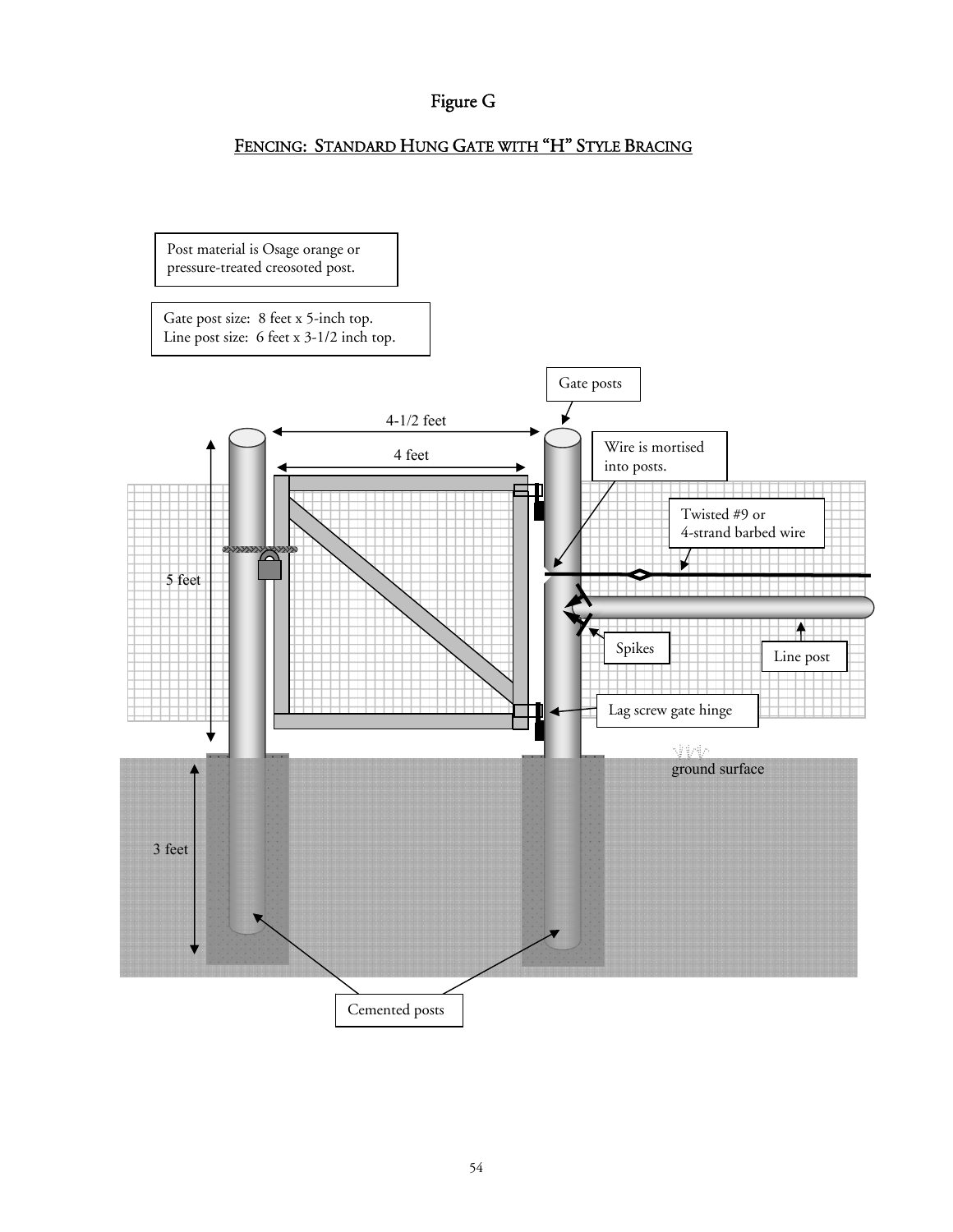#### SANITARY CODE

#### DOUGLAS COUNTY, KANSAS

#### CHAPTER 4

#### WATER SUPPLIES

#### SECTION 1 DEFINITIONS

In addition to the definitions provided in other chapters of this code, the words, terms and phrases listed below, for purposes of this Chapter 4, are as follows:

- 4-1.1 Abandoned Water Well: a water well determined by the Kansas Department of Health and Environment to be a well which meets any of the following criteria:
	- a. Use has been permanently discontinued.
	- b. Pumping equipment has been permanently removed.
	- c. The well is in such a state of disrepair that it cannot be used to supply water, or has the potential for transmitting surface contaminants into the aquifer, or both.
	- d. The well poses a potential health or safety hazard.
	- e. The well is in such condition that it cannot be placed in active or inactive status.
- 4-1.2 Active Well: a water well which is an operating well used to withdraw water, monitor or observe groundwater conditions.
- 4-1.3 Annular Space: the space between the well casing and the well bore or the space between two or more strings of well casing.
- 4-1.4 Aquifer: an underground formation that contains and is capable of transmitting groundwater.
- 4-1.5 Backflow: the undesirable reversal of flow of water or mixtures of water and other liquids, gases or other substances into the distribution pipes of the potable supply of water from any source or sources.
- 4-1.6 Confined Aquifer: an aquifer overlain and underlain by impermeable layers. Groundwater in a confined aquifer is under pressure greater than atmospheric pressure and will rise in a well above the point at which it is first encountered.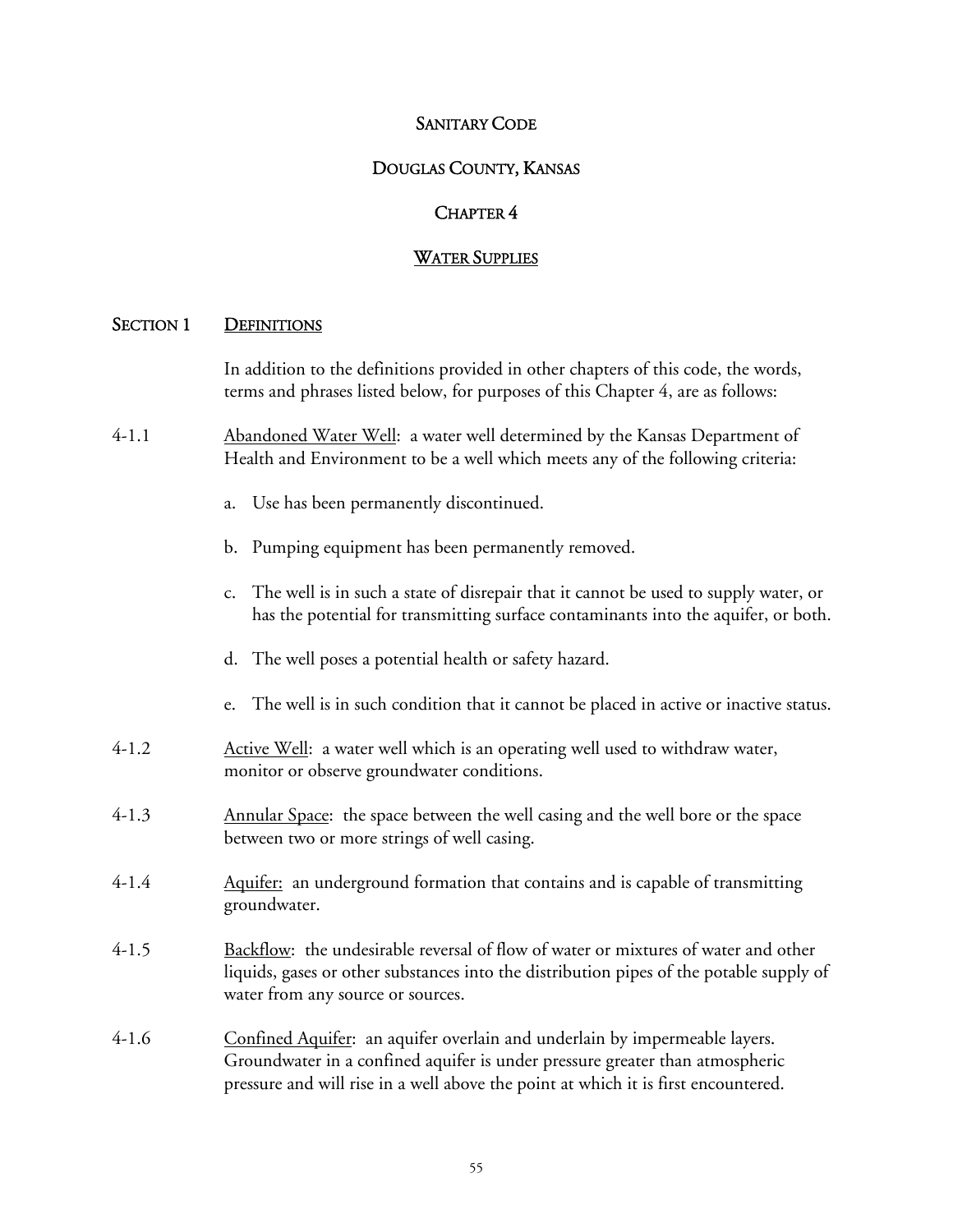- 4-1.7 Construction of Water Wells: all acts necessary to obtain groundwater by any method for any use including, without limitation, the location of and excavation for the well.
- 4-1.8 Cross-Connection: any unprotected actual or potential connection or structural arrangement between a public or a consumer's potable water system and any other source or system through which it is possible to introduce into any part of the potable system any used water, industrial fluid, gas, or substance other than the intended potable water with which the system is supplied. By-pass arrangements, jumper connections, removable sections, swivel or change-over devices and other temporary or permanent devices through which or because of which temporary or permanent devices through which or because of which "backflow" can or may occur are considered to be cross-connections.
- 4-1.9 Domestic Uses: the use of water by any person or family unit or household for household purposes, or for the watering of poultry, farm and domestic animals used in operating a farm, or for the watering of less than one thousand (1,000) head of livestock, or for the irrigating of lands not exceeding a total of two acres in area for the growing of gardens, orchards and lawns.
- 4-1.10 Groundwater: the part of the subsurface water which is in the zone of saturation.
- 4-1.11 Grout: cement grout, neat cement grout, bentonite clay grout or other material approved by the department used to create a permanent impervious watertight bond between the casing and the undisturbed formation surrounding the casing or between two or more strings of casing.
	- a. Neat cement grout is a mixture consisting of one ninety-four (94) pound bag of portland cement to five to six gallons of clean water.
	- b. Cement grout is a mixture consisting of one ninety-four (94) pound bag of portland cement to an equal volume of sand having a diameter no larger than 0.080 inches (2 millimeters) to five to six gallons of clean water.
	- c. Bentonite clay grout is a mixture consisting of water and commercial grouting or plugging sodium bentonite clay containing high solids such as that manufactured under the trade name of "volclay grout", or an equivalent as approved by the Kansas Department of Health and Environment.
		- 1) The mixture shall be per the manufacturer's recommendations to achieve a weight of not less than 9.4 pounds per gallon of mix. Weighting agents may be added as per the manufacturer's recommendations.
		- 2) Sodium bentonite pellets, tablets or granular sodium bentonite may also be used provided they meet the specifications listed in 4-1.13.c. above.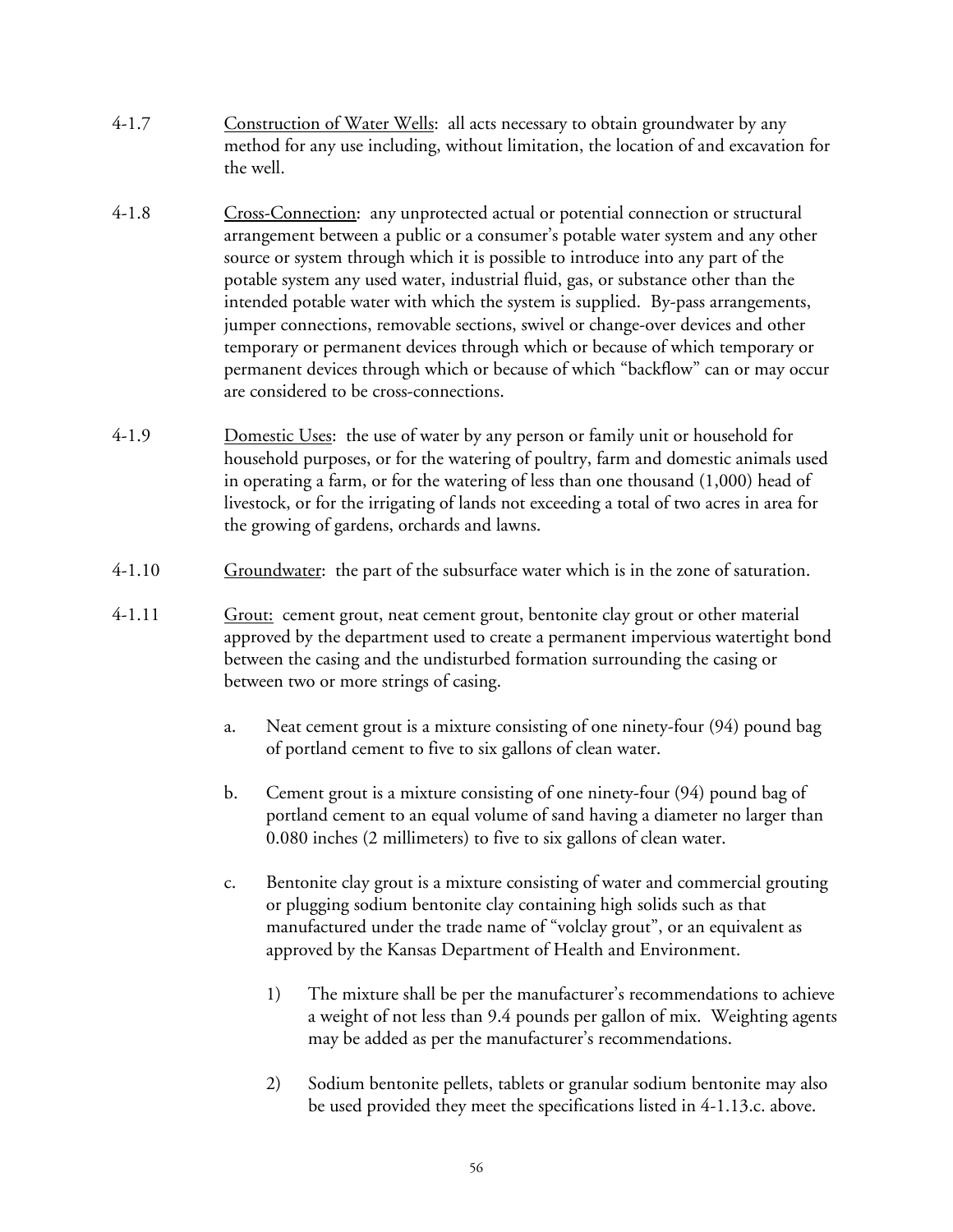- 3) Sodium bentonite products that contain low solids, are designed for drilling purposes or that contain organic polymers shall not be used.
- 4-1.12 Grout Tremie Pipe or Grout Pipe: a steel or galvanized steel pipe or similar pipe having equivalent structural soundness that is used to conduct pumped grout to a point of selected emplacement during the grouting of a well casing or plugging of an abandoned well or test hole.
- 4-1.13 Heat Pump Hole: a hole drilled to install piping for an earth coupled water source heat pump system, also known as a vertical closed loop system.
- 4-1.14 Inactive Status: a water well which is not presently operating but is maintained in such a way it can be put back in operation with a minimum of effort.
- 4-1.15 License: a document issued by the Kansas Department of Health and Environment to qualified persons making application therefore, authorizing such persons to engage in the business of water well contracting.
- 4-1.16 Non-Public Water Supply: all water supplies for domestic uses which do not meet the definition of public water supply.
- 4-1.17 Pitless Well Adapter or Unit: an assembly of parts installed below frost line which will permit pumped groundwater to pass through the wall of the casing or extension thereof and prevent entrance of contaminants.
- 4-1.18 Public Water Supply System: a system for delivery to the public of piped water for human consumption that has at least ten (10) service connections or regularly serves at least twenty-five (25) individuals daily at least sixty (60) days out of the year. This term includes any source, treatment, storage or distribution facilities used in connection with the system.
- 4-1.19 Pump Pit: a watertight structure constructed at least two feet away from the water well and below ground level to prevent freezing of pumped groundwater and which houses the pump or pressure tank, distribution lines, electrical controls, or other appurtenances.
- 4-1.20 Reconstructed Water Well: an existing well that has been deepened or has had the casing replaced, repaired, added to or modified in any way for the purpose of obtaining groundwater.
- 4-1.21 Sanitary Well Seal: a manufactured seal, approved by the Kansas Department of Health and Environment and Lawrence-Douglas County Health Department, installed at the top of the well casing which, when installed, creates an air and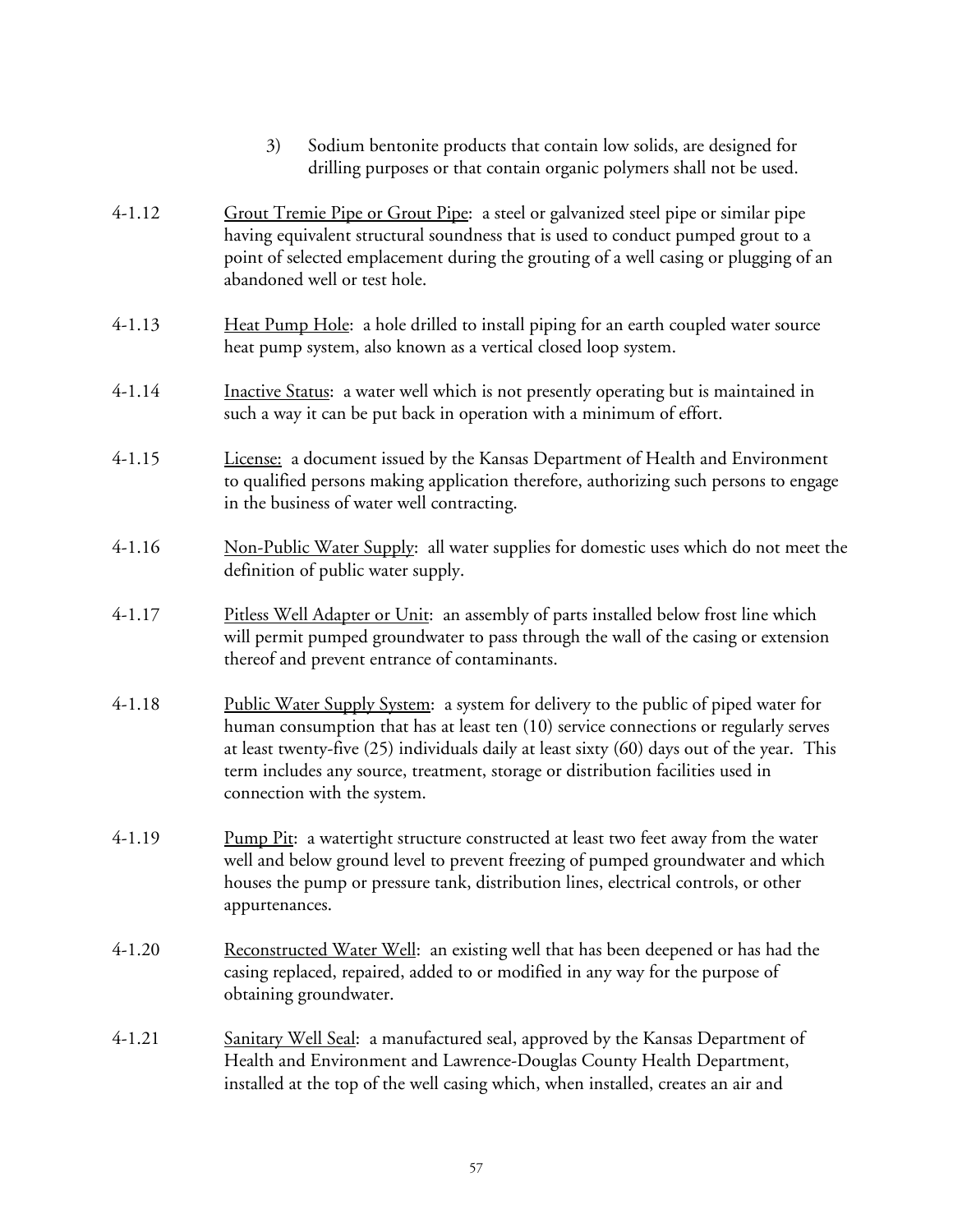watertight seal to prevent contaminated or polluted water from gaining access to the groundwater supply.

- 4-1.22 Static Water Level: the highest point below or above ground level which the groundwater in the well reaches naturally.
- 4-1.23 Test Hole or Hole: any excavation constructed for the purpose of determining the geologic, hydrologic and water quality characteristics of underground formations.
- 4-1.24 Treatment: the stimulation of production of groundwater from a water well, through the use of hydrochloric acid, muriatic acid, sulfuric acid, calcium, or sodium hypochlorite, polyphosphates or other chemicals and mechanical means, for the purpose of reducing or removing iron and manganese hydroxide and oxide deposits, calcium and magnesium carbonate deposits and slime deposits associated with iron or manganese bacterial growths which inhibit the movement of groundwater into the well.
- 4-1.25 Uncased Test Hole: any test hole in which casing has been removed or in which casing has not been installed.
- 4-1.26 Unconfined Aquifer: an aquifer containing groundwater at atmospheric pressure. The upper surface of the groundwater in an unconfined aquifer is the water table.
- 4-1.27 WWC-5 Form: a water well drilling report completed by a well driller licensed by the Kansas Department of Health and Environment (KDHE).
- 4-1.28 Water Well: any excavation that is drilled, cored, bored, washed, driven, dug, jetted, or otherwise constructed when the intended use of such excavation is for the location, diversion, artificial recharge or acquisition of groundwater.
- 4-1.29 Water Well Contractor: any individual, firm, partnership, association or corporation who shall construct, reconstruct or treat a water well. The term shall not include:
	- a. An individual constructing, reconstructing or treating a water well located on land owned by the individual, when the well is used by the individual for farming, ranching, or agricultural purposes or for domestic purposes at the individual's place of abode.
	- b. An individual who performs labor or services for a licensed water well contractor at the contractor's direction and under the contractor's supervision.

## SECTION 2 WATER SUPPLY REQUIRED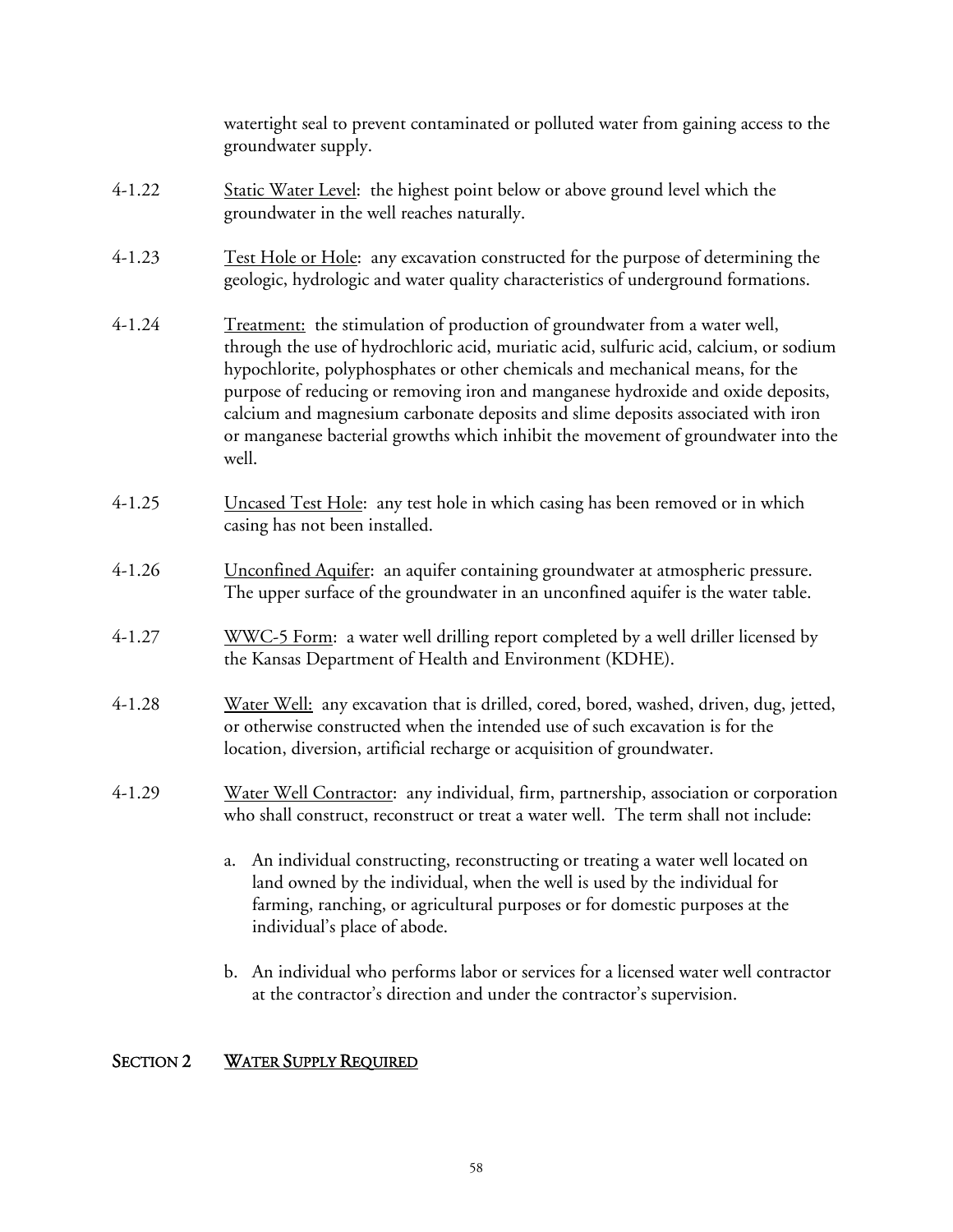- 4-2.1 Owners of private homes that are used as a principle residence and all rented or leased homes shall furnish at least one convenient outlet supplying an adequate quantity of potable water. Owners of permanent establishments shall furnish an adequate supply of safe water for the clientele.
- 4-2.2 For individual lots, tracts, or parcels which contain a minimum lot area of three (3) adjoining acres but less than five (5) adjoining acres, no permit for the construction of a new on-site sewage management system will be issued after the effective date of this Sanitary Code before approval of the water supply by the Health Department. Approval of the water supply shall include one of the following requirements:
	- a. A letter of approval has been issued by the appropriate public water supply that a water meter has been purchased for the property [Subdivision Regulation 20- 811 (e) (1), p. 58, or as amended].
	- b. A permit has been issued by the Health Department for a private cistern to be constructed. Cisterns shall not be installed on lots, tracts, or parcels divided after January 1, 2007, within the City of Lawrence Urban Growth Area (a public water supply is required for such lots) [Subdivision Regulation 20-811 (e) (1), p. 58, or as amended].
- 4-2.3 For individual lots, tracts, or parcels which contain a minimum lot area of five (5) adjoining acres, no permit for the construction of a new on-site sewage management system shall be issued after the effective date of this Sanitary Code before approval of the water supply by the Health Department. Approval of the water supply shall include one of the following requirements:
	- a. A letter of approval has been issued by the appropriate public water supply that a water meter has been purchased for the property [Subdivision Regulation 20- 811 (e) (1), p. 58, or as amended].
	- b. A permit has been issued by the Health Department for a private well to be constructed. Lots, tracts, or parcels divided after January 1, 2007, which are located within the Urban Growth Area shall not use private water wells as the primary potable water source (a public water supply is required for such lots) [Subdivision Regulation 20-811 (e) (1), p.58, or as amended].
	- c. A permit has been issued by the Health Department for a private cistern to be constructed. Cisterns shall not be installed on lots, tracts, or parcels divided after January 1, 2007, within the City of Lawrence Urban Growth Area (a public water supply is required for such lots) [Subdivision Regulation 20-811 (e) (1), p. 58, or as amended].

## SECTION 3 PUBLIC WATER SUPPLIES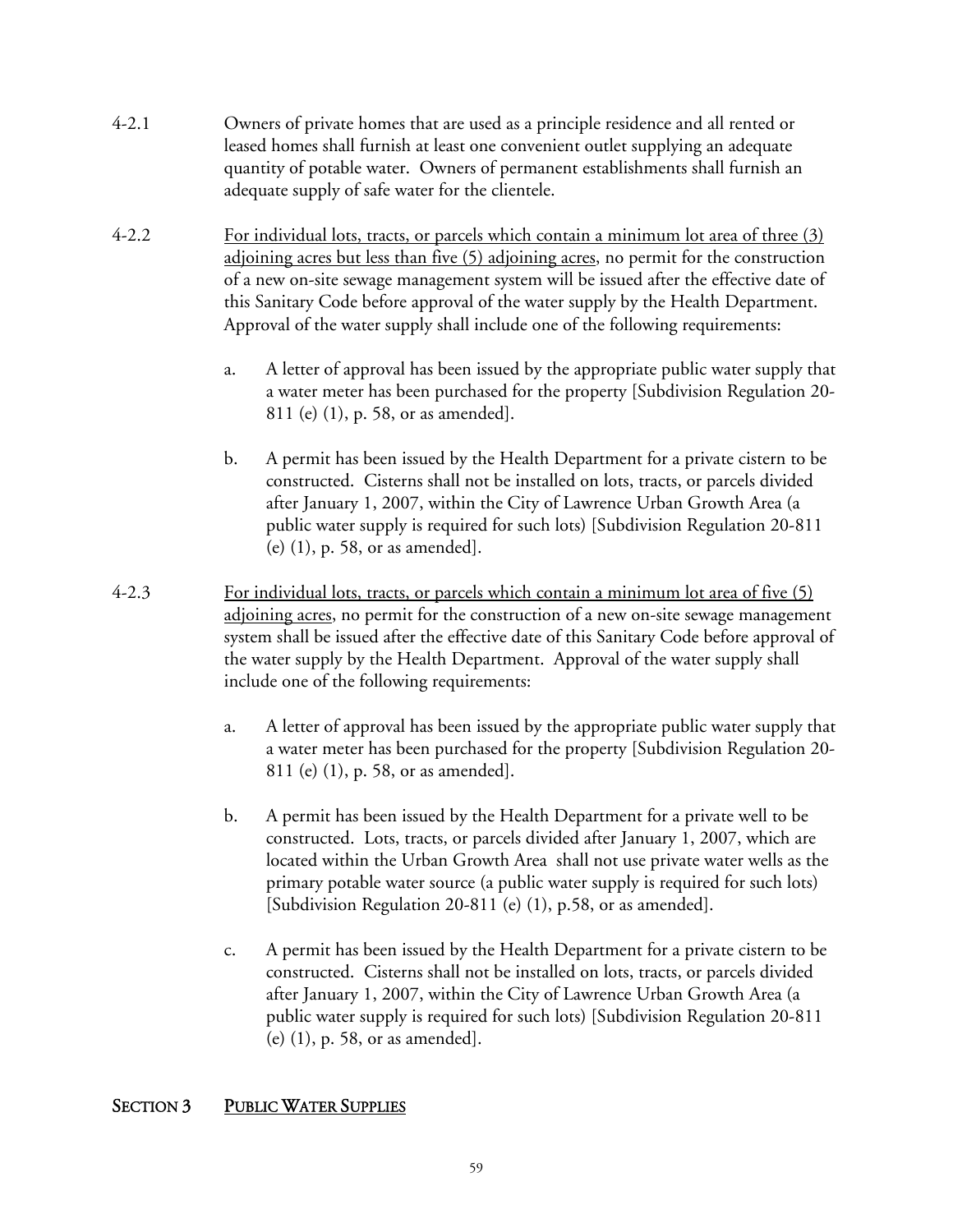- 4-3.1 State Permit. No person shall operate a public water supply without obtaining a permit from the Kansas Department of Health and Environment.
- 4-3.2 State Approved Plans. No person shall construct any public water supply on any property subject to the provisions of this code until the plans and specifications have been submitted and approved by the Kansas Department of Health and Environment. A copy of the plans and specifications shall be made available to the Lawrence-Douglas County Health Department if requested by the Lawrence-Douglas County Health Department.

#### SECTION 4 NON-PUBLIC WATER SUPPLIES

- 4-4.1 No person shall construct a non-public water supply without approval from the Health Department.
- 4-4.2 Use of surface water (lakes, ponds, or streams) as a source of water for a non-public water supply shall not be permitted.

#### SECTION 5 NON-PUBLIC WATER SUPPLIES WITH TWO (2) OR MORE SERVICE CONNECTIONS

#### 4-5.1 Permit Required

- a. No permit for constructing a non-public water supply with two (2) or more service connections shall be issued to any person when in the discretion of the Lawrence-Douglas County Health Department the property can be served by a public water supply.
- b. No person shall construct, repair or alter a non-public water supply with two (2) or more service connections without obtaining a construction permit for such purpose from the Lawrence-Douglas County Health Department. No permit for the construction, repair or alternation of the water supply shall be issued until the Lawrence-Douglas County Health Department has inspected and approved the site and the proposed location and design of the water supply. A fee shall be charged by the Lawrence-Douglas County Health Department for the service. The water supply may be inspected by the Lawrence-Douglas County Health Department at any stage of construction.
- c. The Lawrence-Douglas County Health Department may require the water supply to be designed by a professional engineer and may ask for review of the proposal by the Kansas Department of Health and Environment.
- 4-5.2 Operation and Maintenance Requirements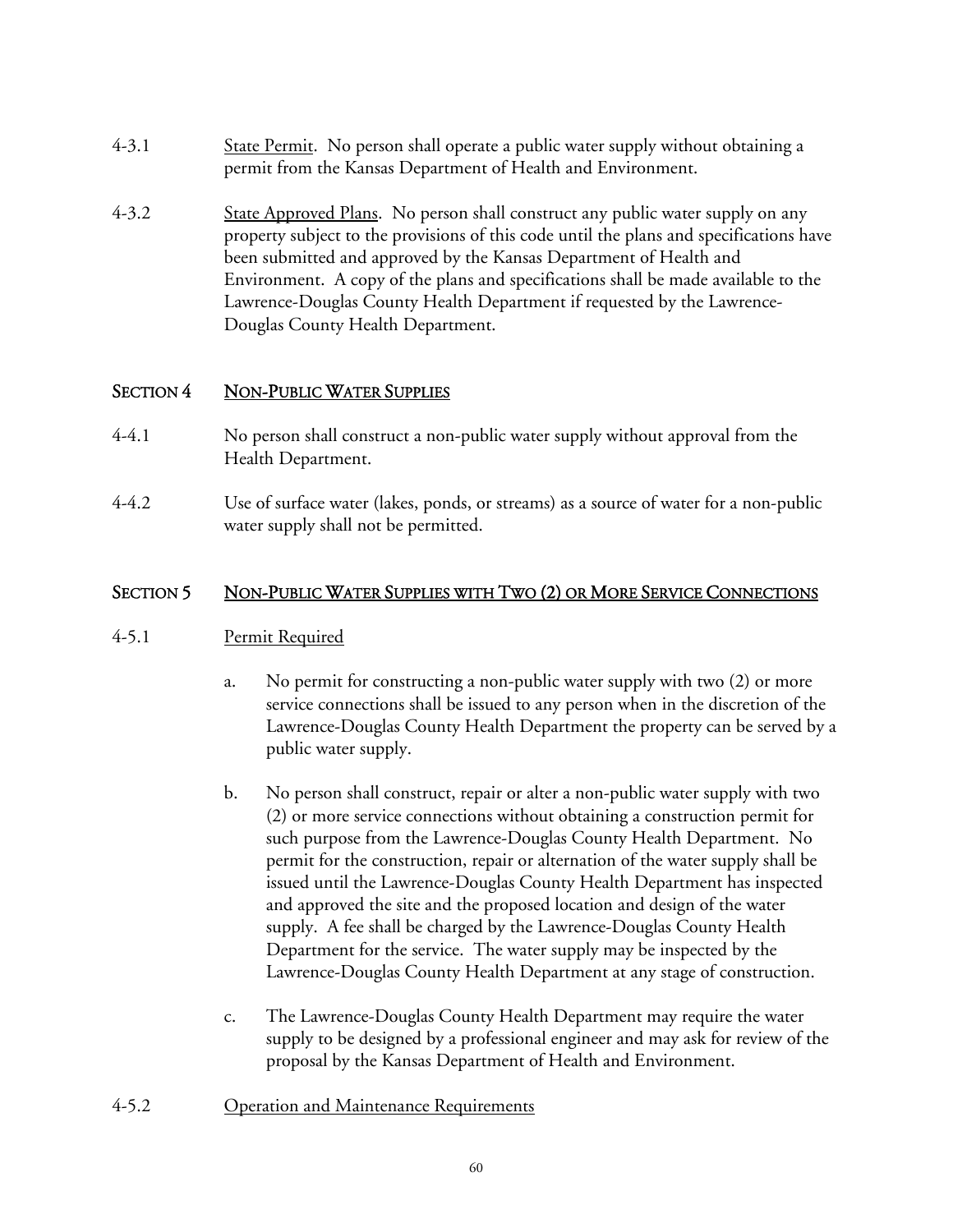- a. The owner of the water supply or his/her representative shall immediately notify the Lawrence-Douglas County Health Department of a situation with the water system including a breakdown or loss of water service which presents or may present an imminent and substantial endangerment to health.
- b. Newly constructed or repaired water distribution mains and finished water storage facilities shall be flushed and disinfected before use in accordance with methods acceptable to the Lawrence-Douglas County Health Department.
- c. The water supply shall be operated and maintained to provide a minimum positive pressure of twenty (20) psi (140kN/m²) throughout the distribution system except under extraordinary conditions such as unusual peak fire flow demand or major distribution system breaks.
- d. No person shall operate or maintain a non-public water supply system with two (2) or more service connections that has been:
	- 1) Constructed or reconstructed after October 10, 1997, until it has been inspected and a permit issued by the Lawrence-Douglas County Health Department.
	- 2) Temporarily or permanently enjoined as a public health nuisance by a court of competent jurisdiction.
	- 3) Found by the Lawrence-Douglas County Health Department not to comply with the provisions of these standards and a written notice thereof has been given to the owner or his/her agent.

#### 4-5.3 Water Samples and Use of a Non-Public Water Supply with Two (2) or More Service Connections

 In addition to the requirements which pertain to non-public water wells, the following shall be done and reviewed by the Lawrence-Douglas County Health Department prior to the issuance of a permit, to assure water quality for the public:

- a. A bacterial analysis is to be done initially and at least annually thereafter.
- b. A partial chemical analysis is to be done initially and every three (3) years thereafter.
- c. Other tests such as a screen for pesticides, volatile organic chemicals and heavy metals may be required, at the direction of the Lawrence-Douglas County Health Department to protect the public's health.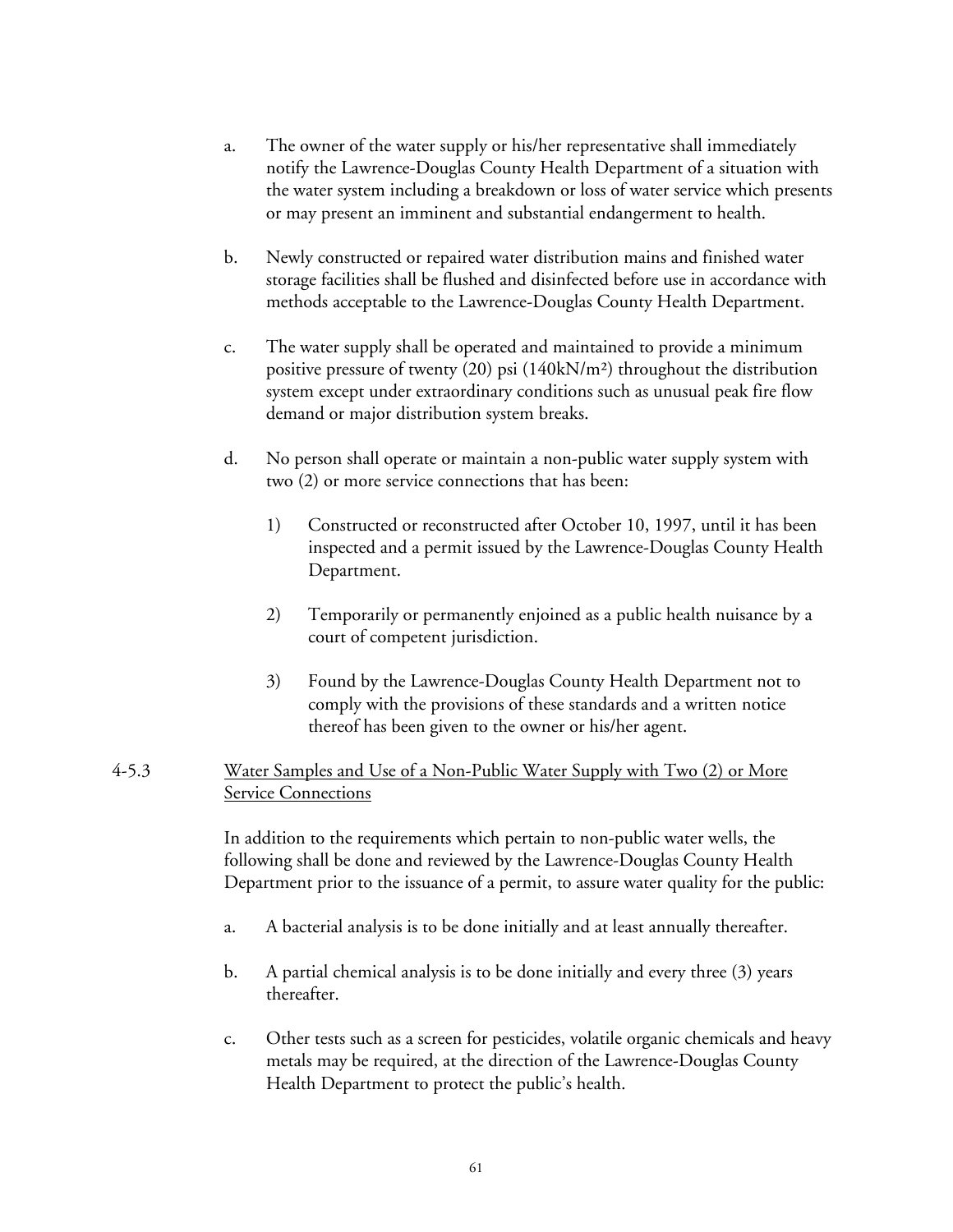d. The water samples shall be collected by the Lawrence-Douglas County Health Department and sent to Kansas Department of Health and Environment lab or other state certified labs for analysis. The fee for the analysis is the responsibility of the owner of the water supply or his/her representative.

# SECTION 6 CISTERNS

- 4-6.1 New cisterns shall not be installed on lots, tracts, or parcels divided after January 1, 2007, within the City of Lawrence Urban Growth Area (a public water supply is required for such lots) [Subdivision Regulation 20-811 (e) (1), p. 58, or as amended].
- 4-6.2 Permit Required. No permit for the construction of a cistern shall be issued until the Health Department has inspected and approved the site and the proposed location and design of the cistern. A fee shall be charged by the Health Department for the construction permit. The cistern and water system may be inspected by the Health Department at any stage of construction.
- 4-6.3 Minimum Standards. Cisterns constructed after the effective date of this Sanitary Code shall meet the following requirements:
	- a. Cisterns shall be constructed of monolithic concrete or "food grade" plastic.
	- b. Cisterns shall have a minimum capacity of one thousand (1,000) gallons.
	- c. Cisterns shall be filled with potable water delivered from a public water supply.
- 4-6.4 Location Requirements. No cistern shall be installed after the effective date of this Sanitary Code within:
	- a. Fifty (50) feet of any septic tank.
	- b. Fifty (50) feet of any septic absorption field.
	- c. Any areas where rainwater is likely to enter the cistern.

## SECTION 7 NON-PUBLIC WATER WELLS

4-7.1 Permit Required. No person shall construct a non-public water well for domestic uses without obtaining a construction permit for such purpose from the Lawrence-Douglas County Health Department. No permit for the construction shall be issued until the Lawrence-Douglas County Health Department has inspected and approved the site and the proposed location and design of the non-public water well. A fee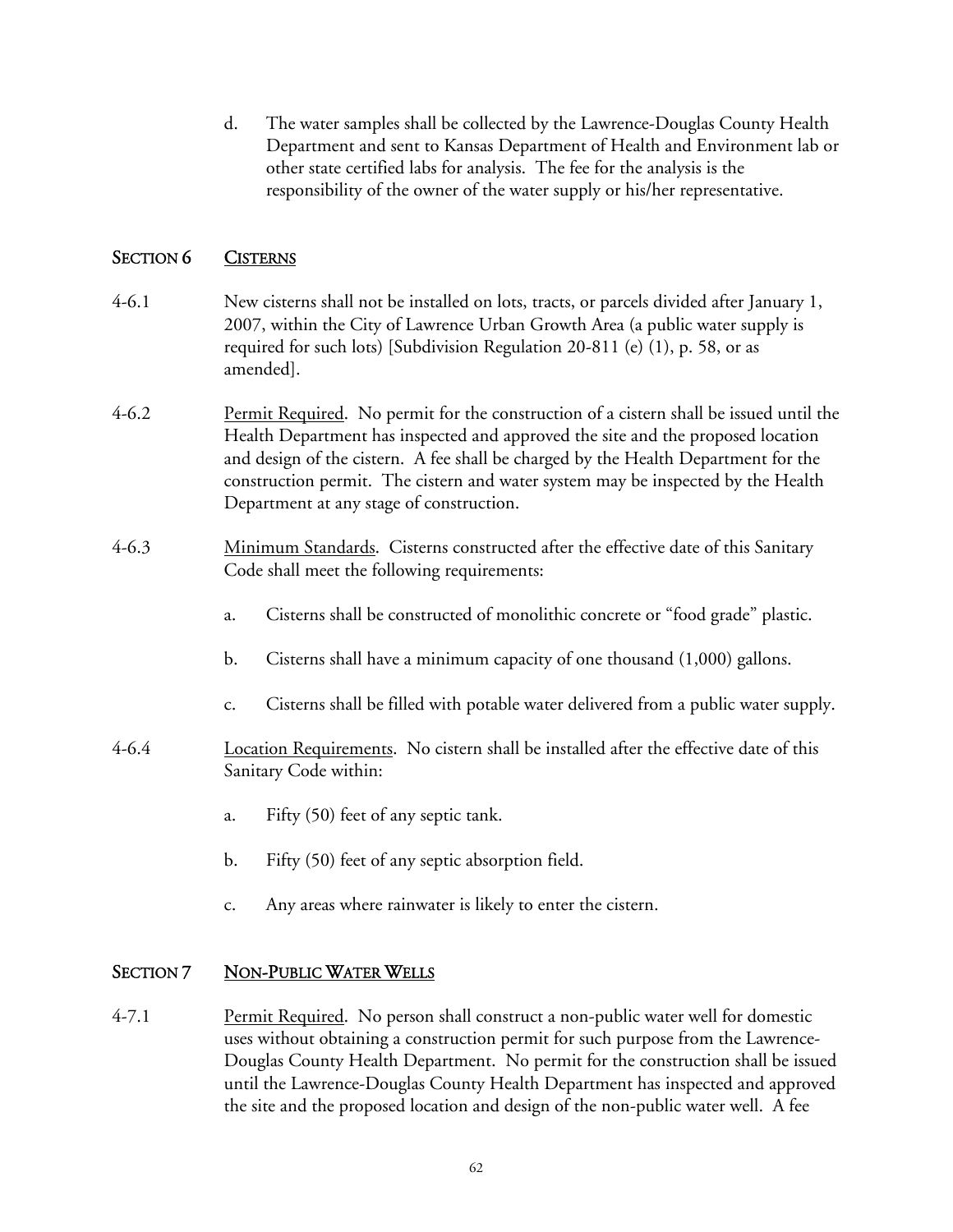shall be charged by the Lawrence-Douglas County Health Department. The system and well may be inspected by the Lawrence-Douglas County Health Department at any stage of construction.

#### SECTION 8 MINIMUM STANDARDS FOR NON-PUBLIC WATER WELLS

Construction regulations for all wells other than public water supply:

#### 4-8.1 Area Requirements

- a. No well shall be located upon any parcel, tract, or lot of less than five (5) adjoining acres whereon an on-site sewage management system is utilized.
- b. Any land divided after January 1, 2007, which is located within the floodplain shall not be counted in calculating lot area for the purpose of meeting minimum lot area requirements for on-site sewage management systems [Subdivision Regulation 20-811 (d) (2) (i), p.57, or as amended]. Lots, tracts, or parcels divided after January 1, 2007, which are located within the Urban Growth Area shall not use private water wells as the primary potable water source (a public water supply is required for such lots) [Subdivision Regulation 20-811 (e) (1), p. 58, or as amended].

The exemptions to this requirement are when:

- 1). A division of property, which is less than the above stated minimum, has occurred and has been filed with the Douglas County Register of Deeds prior to October 10, 1997; or
- 2) A property is exempt under Section 21-4.07 of the Douglas County Zoning Regulations.
- 3) Any lands divided prior to January 1, 2007, shall not be required to meet the floodplain requirements [Subdivision Regulation 20-801 (d), p. 7, or as amended].

## 4-8.2 Location Requirements

- a. Unless otherwise approved by the Health Department, the well shall be located as set forth in Table 3. After the effective date of this Sanitary Code, no new well shall be installed within:
	- 1) Fifteen (15) feet of any utility line.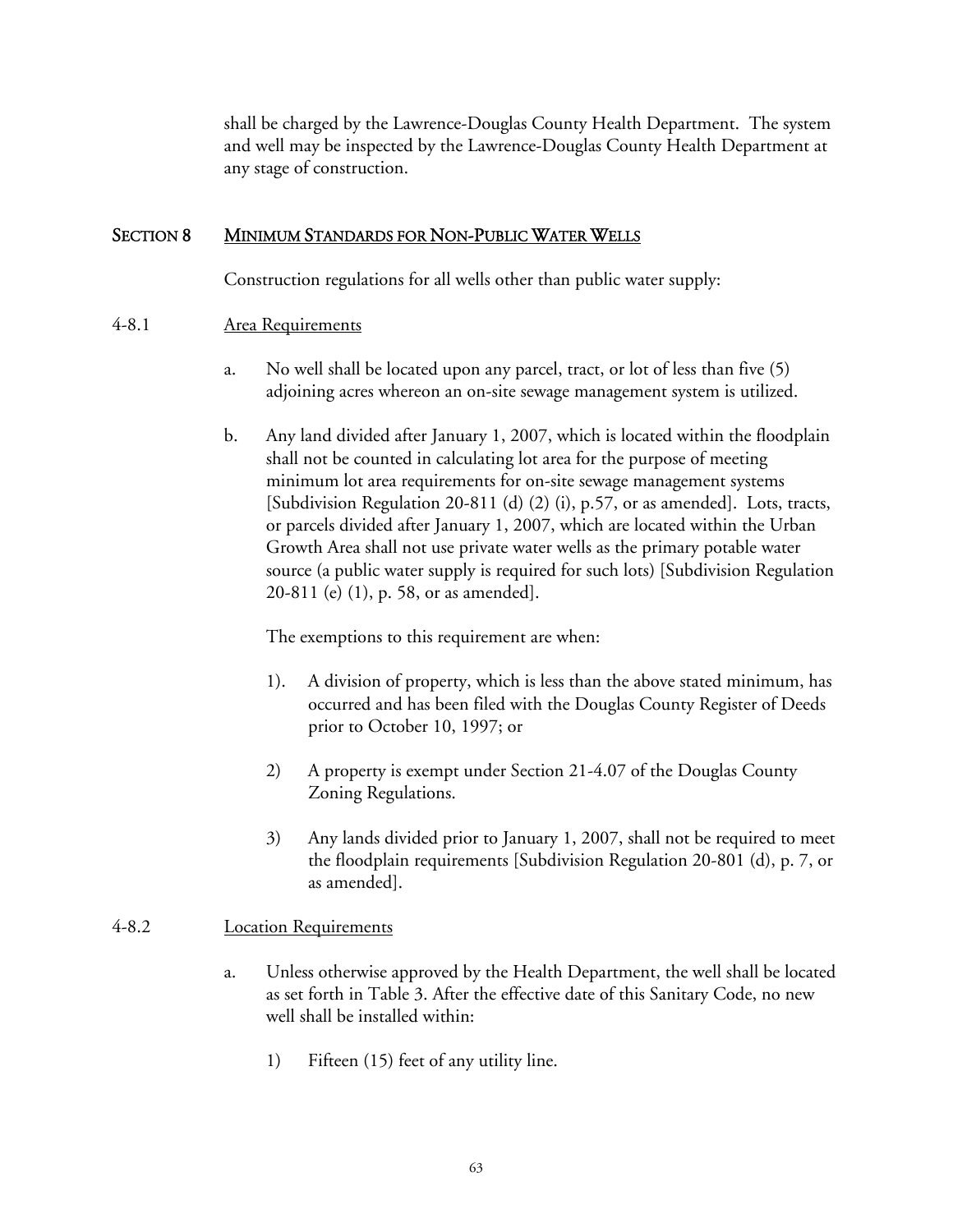- 2) Twenty-five (25) feet of any property line, allowing public right-of-ways to be counted.
- 3) Fifty (50) feet of any residential building or any other building which has the potential to be treated for termites.
- 4) Fifty (50) feet of any septic tank, surface water course, creek bank, stream, pond, river, or lake (p. 4, KDHE Bulletin 4-2, or as amended).
- 5) Fifty (50) feet of any sewer line or pressure sewer line.
- 6) One hundred (100) feet of any abandoned cesspool, inactive well, barnyard, feedlot, waste stabilization pond (lagoon), manure storage, pit privy, or septic system absorption field.
- 7) One hundred fifty (150) feet of any chemical storage, fertilizer storage, fuel storage, pesticide storage or landfill.
- 8) Any floodplain.
- b. Proper drainage in the vicinity of the well shall be provided so as to prevent the accumulation and ponding of surface water within fifty (50) feet of the well. The well shall not be located in a ravine or any other drainage area where surface water may flow into the well.
- c. The water well shall be so located as to minimize the potential for contamination of the delivered or obtained groundwater and to protect groundwater aquifers from pollution and contamination.
- d. After the effective date of this Sanitary Code, any newly constructed well shall be located within the boundaries of the same legally described lot, tract, or parcel as the building(s) for which the well supplies water.

#### 4-8.3 Grouting For Constructed or Reconstructed Wells

a. Constructed or reconstructed wells shall be sealed by grouting the annular space between the casing and the well bore from ground level to a minimum of twenty (20) feet or to a minimum of five feet into the first clay or shale layer, if present, whichever is greater. If a pitless well adapter or unit is being installed, the grouting shall start below the junction of the pitless well adapter or unit where it attaches to the well casing and shall continue a minimum of twenty (20) feet below this junction or to a minimum of five feet into the first clay or shale layer whichever is greater.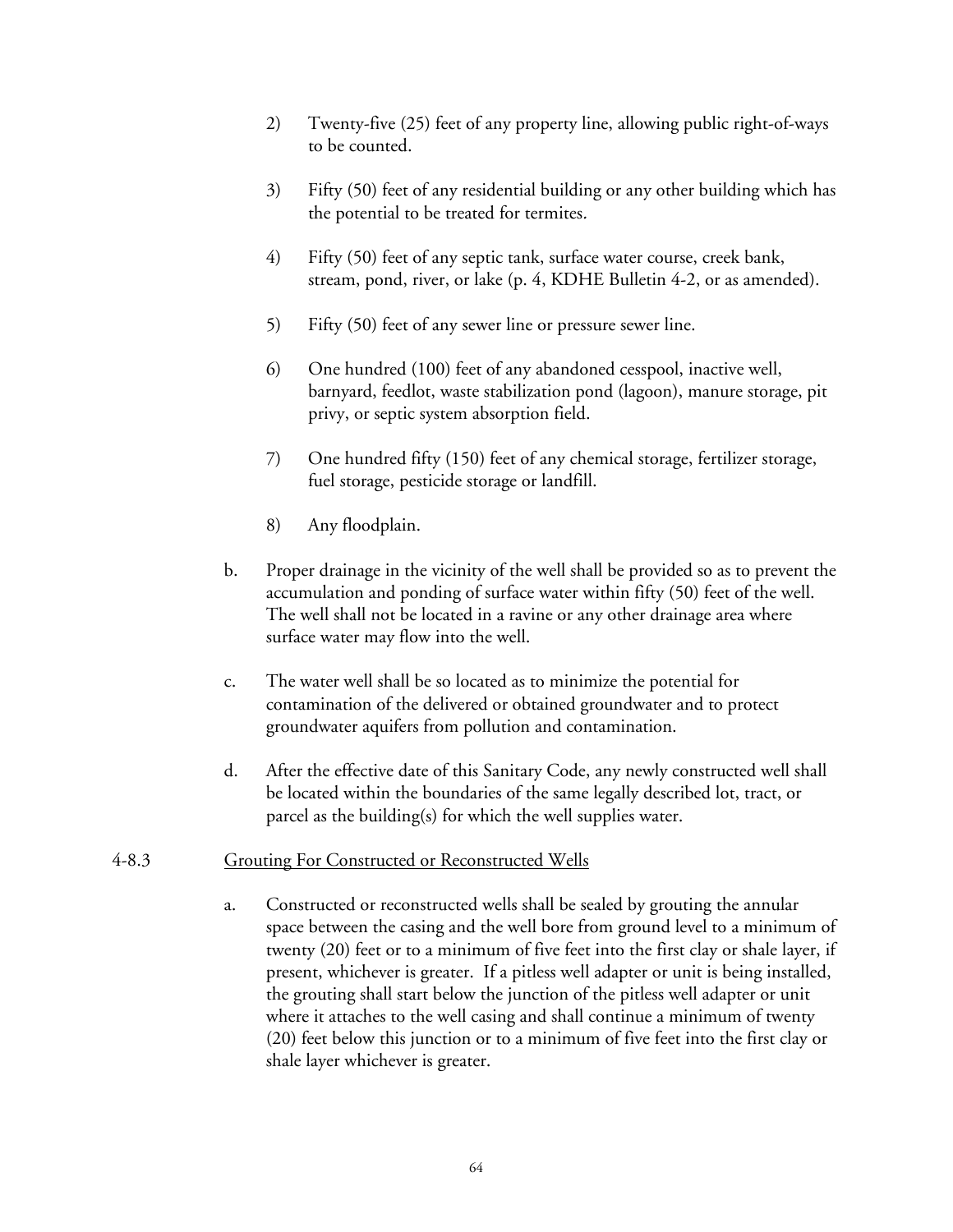- b. To facilitate grouting, the grouted interval of the well bore shall be drilled to a minimum diameter at least three inches greater than the maximum outside diameter of the well casing. If a pitless well adapter or unit is being installed on the well's casing, the well bore shall be a minimum diameter of at least three inches greater than the outside maximum diameter of the well casing through the grouted interval below the junction of the pitless well adapter or unit where it attaches to the well casing.
- c. If groundwater is encountered at a depth less than the minimum grouting requirement, the grouting requirement may be modified to meet local conditions if approved by the Kansas Department of Health and Environment.
- d. Waters from two or more separate aquifers shall be separated from each other in the annular space by sealing the bore hole between the aquifers with grout.

# 4-8.4 Well Casing

- a. Asbestos-cement well casing (transite) shall not be used in water wells that produce water for human consumption or food processing.
- b. All wells shall have durable watertight casing from at least one foot above finished ground surface to the top of the producing zone of the aquifer. In no event shall the watertight casing extend less than twenty (20) feet below the ground level. Exceptions to either of the above may be granted by the Kansas Department of Health and Environment if warranted by local conditions.

 The casing shall be clean and serviceable and of a type to guarantee reasonable life so as to insure adequate protection to the aquifer or aquifers supplying the groundwaters. Used, reclaimed, rejected, or contaminated pipe shall not be used for casing any well. All water well casing shall be approved by the Kansas Department of Health and Environment.

- c. All groundwater producing zones that are known or suspected to contain natural or man-made pollutants shall be adequately cased and grouted off during construction of the well to prevent the movement of the polluted groundwater to either overlying or underlying fresh groundwater zones.
- d. The well casing shall terminate not less than one (1) foot above the finished ground surface. No opening shall be made through the well casing except for installation of a pitless well adapter so designed and fabricated to prevent soil, subsurface and surface water from entering the well.
- 4-8.5 Well Vents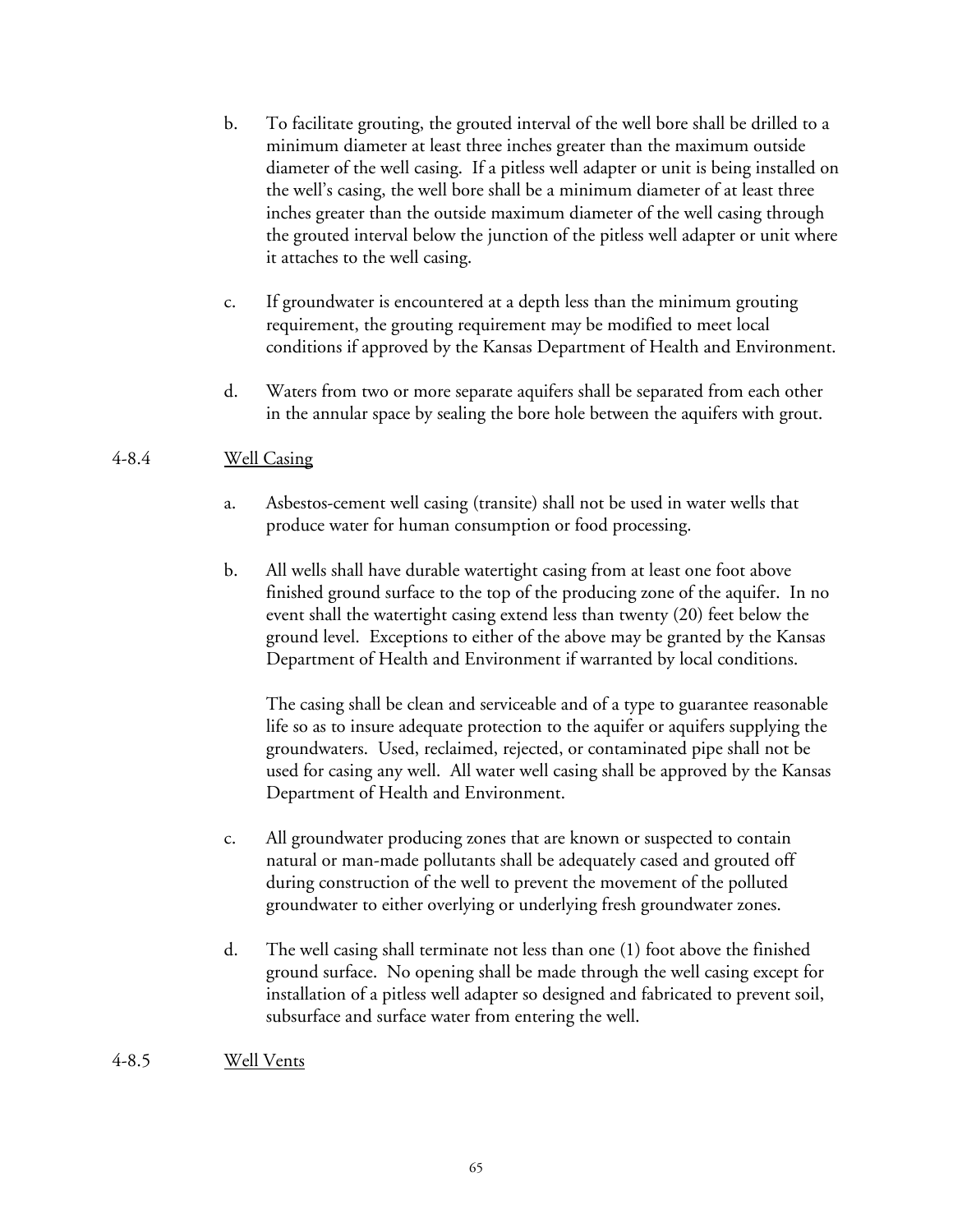Well vents shall be used and shall terminate not less than one foot above ground surface and shall be screened with 16-mesh, brass, bronze, copper screen or other screen materials approved by the Kansas Department of Health and Environment and turned down in a full one hundred eighty (180) degree return bend so as to prevent the entrance of contaminating materials.

## 4-8.6 Temporary Capping

All wells, when unattended during construction, reconstruction, treatment or repair, or during use as cased test holes, observation or monitoring wells, shall have the top of the well casing securely capped in a watertight manner to prevent contaminating or polluting materials from gaining access to the groundwater aquifer.

## 4-8.7 Sanitary Well Seal

The top of the well casing shall be sealed by installing a sanitary well seal which has been approved by KDHE.

#### 4-8.8 Pump Pit

- a. Any pump pit shall be constructed at least two feet away from the water well. The pipe from the pump or pressure tank in the pump pit to the water well shall be sealed in a watertight manner where it passes through the wall of the pump pit.
- b. Water wells shall not be constructed or reconstructed in pits, basements, garages or crawl spaces.

#### 4-8.9 Pump Mounting

- a. All pumps installed directly over the well casing shall be so installed that an airtight and watertight seal is made between the top of the well casing and the gear or pump head, pump foundation or pump stand.
- b. When the pump is not mounted directly over the well casing and the pump column pipe or pump suction pipe emerges from the top of the well casing, a sanitary well seal shall be installed between the pump column pipe or pump suction pipe and the well casing. An airtight and watertight seal shall be provided for the cable conduit when submersible pumps are used.

#### 4-8.10 Cleaning of Well

Prior to completion of a constructed or reconstructed well, the well shall be cleaned of mud, drill cuttings and other foreign matter so as to make it suitable for pump installations.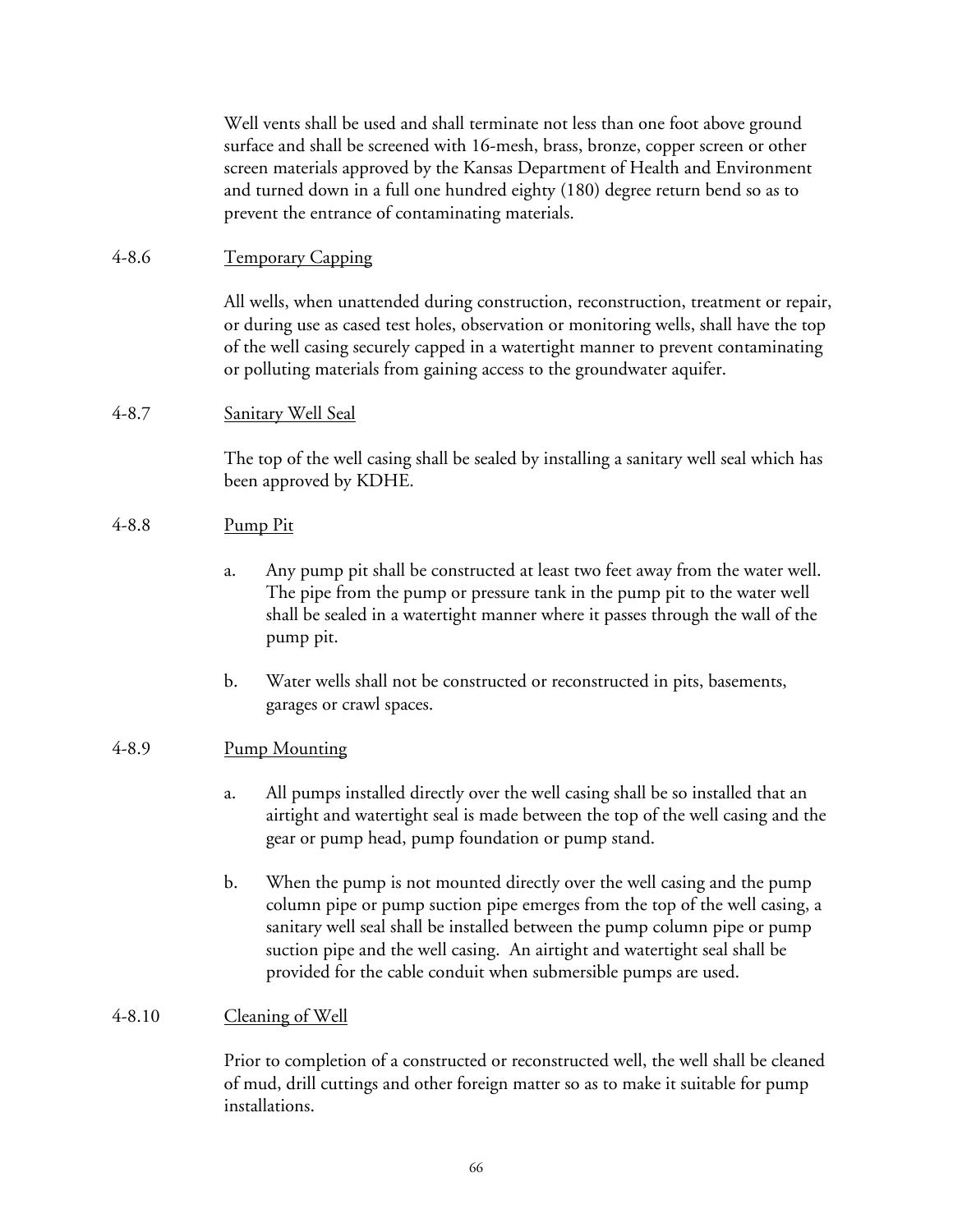## 4-8.11 Toxic Materials

Toxic materials shall not be used in the construction, reconstruction, treatment or plugging of a water well unless those material are thoroughly flushed from the well prior to use.

## 4-8.12 Natural Organic or Nutrient Producing Material

Natural organic or nutrient producing material shall not be used during the construction, reconstruction or treatment of a well unless it is thoroughly flushed from the well and the groundwater aquifer or aquifers before the well is completed. Natural organic or nutrient producing material shall not be added to a grout mix used to grout the well's annular space.

## 4-8.13 Disinfection

Water well disinfection for wells constructed or reconstructed for human consumption or food processing:

- a. Gravel for gravel-packed wells shall be disinfected by immersing the gravel in chlorine solution containing not less than two hundred (200) milligrams per liter (mg/1) of available chlorine before it is placed in the wells annular space.
- b. Constructed or reconstructed wells shall be disinfected by adding sufficient hypochlorite solution to them to produce a concentration of not less than one hundred (100) mg/1 of available chlorine when mixed with water in the well.
- c. The pump, casing, screen and pump column shall be washed down with a two hundred (200) mg/1 available chlorine solution.
- d. All persons constructing, reconstructing, or treating, a water well and removing the pump or pump column, replacing a pump, or otherwise performing an activity which has potential for contaminating or polluting the groundwater supply shall be responsible for adequate disinfection of the well, well system and appurtenances thereto.
- e. All drilling waters used during the construction or reconstruction of any water well shall be initially disinfected by mixing with the water enough sodium hypochlorite to produce at least one hundred (100) milligrams per liter (mg/1) of available chlorine.

#### SECTION 9 ABANDONED WELLS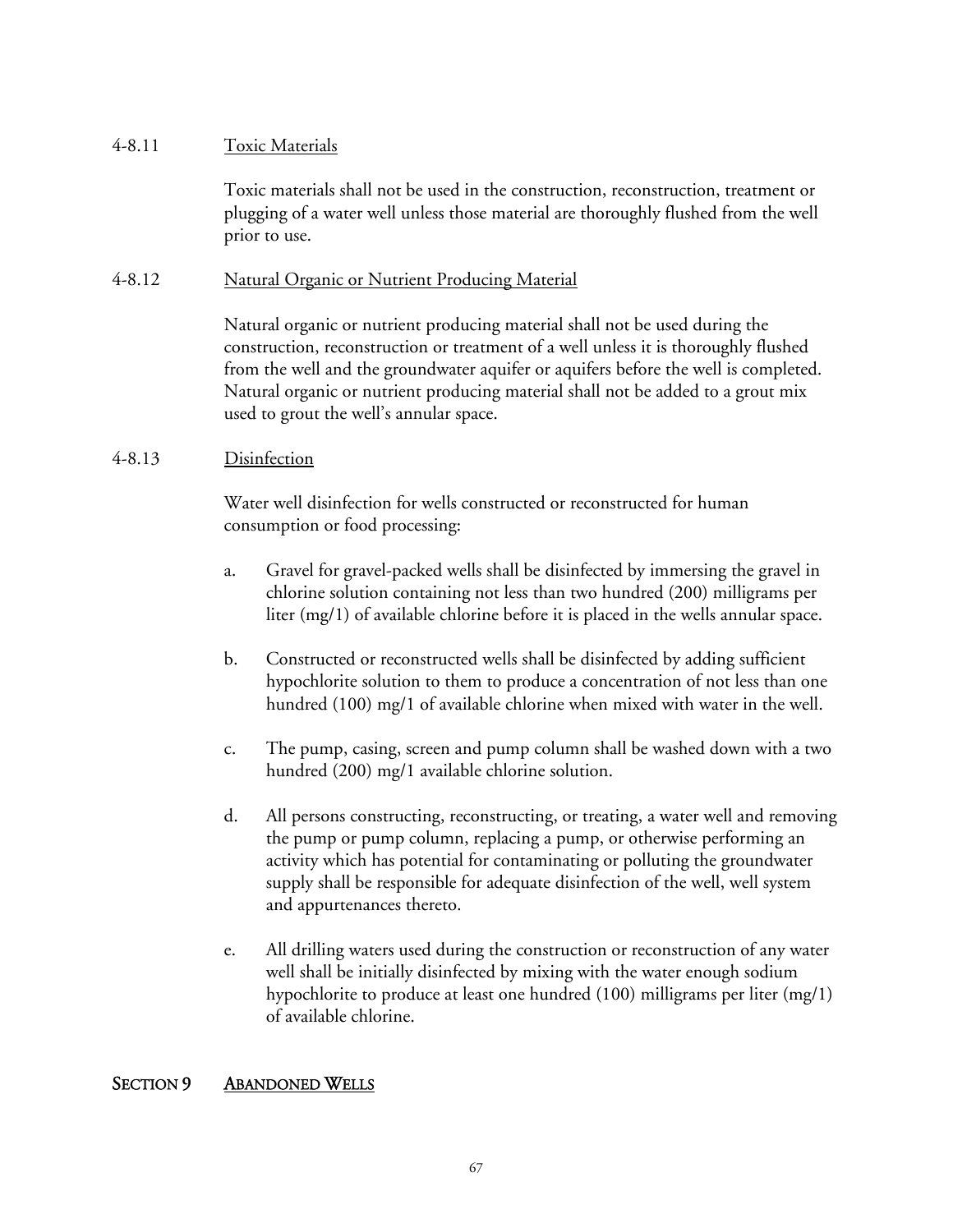4-9.1 All abandoned wells shall be plugged in accordance with Kansas Department of Health and Environment regulation.

## SECTION 10 GENERAL OPERATING REQUIREMENTS

#### 4-10.1 Water Well Record

- a. A water well contractor who constructs, reconstructs or plugs a water well shall submit a copy of the WWC-5 form provided by KDHE, to the Lawrence-Douglas County Health Department and the Kansas Department of Health and Environment within thirty (30) days after the construction, reconstruction or plugging of the water well. The copy sent to the Lawrence-Douglas County Health Department shall be mailed to: 200 Maine Street, Suite B, Lawrence, Kansas 66044.
- b. A landowner who constructs, reconstructs or plugs a water well which will be or was used by the landowner for farming, ranching or agricultural purposes or is located at the landowner's place of abode, shall submit a copy of the water well record, form WWC-5, to the Lawrence-Douglas County Health Department and the Kansas Department of Health and Environment within thirty (30) days after the construction, reconstruction or plugging of the water well.
- 4-10.2 Artificial Recharge and Return. The Construction of artificial recharge wells and freshwater return wells shall comply with all applicable rules and regulations of the Kansas Department of Health and Environment.
- 4-10.3 Well Tests. When a pumping test is run on a well, results of the test shall be reported on the water well record, form WWC-5, or a copy of the contractor's record of the pumping test shall be attached to the water well record.

#### 4-10.4 Water Samples.

- a. Within 30 days after receipt of the water well record, form WWC-5, the Kansas Department of Health and Environment or Lawrence-Douglas County Health Department may request the contractor, or landowner who constructs or reconstructs his or her own water well, to submit a sample of water from the well for chemical analysis.
- b. All wells constructed or reconstructed after September 20, 1993, should be sampled for coliform bacteria and parts per million (ppm) of nitrate-nitrogen. A fee may be charged by the Lawrence-Douglas County Health Department for the service.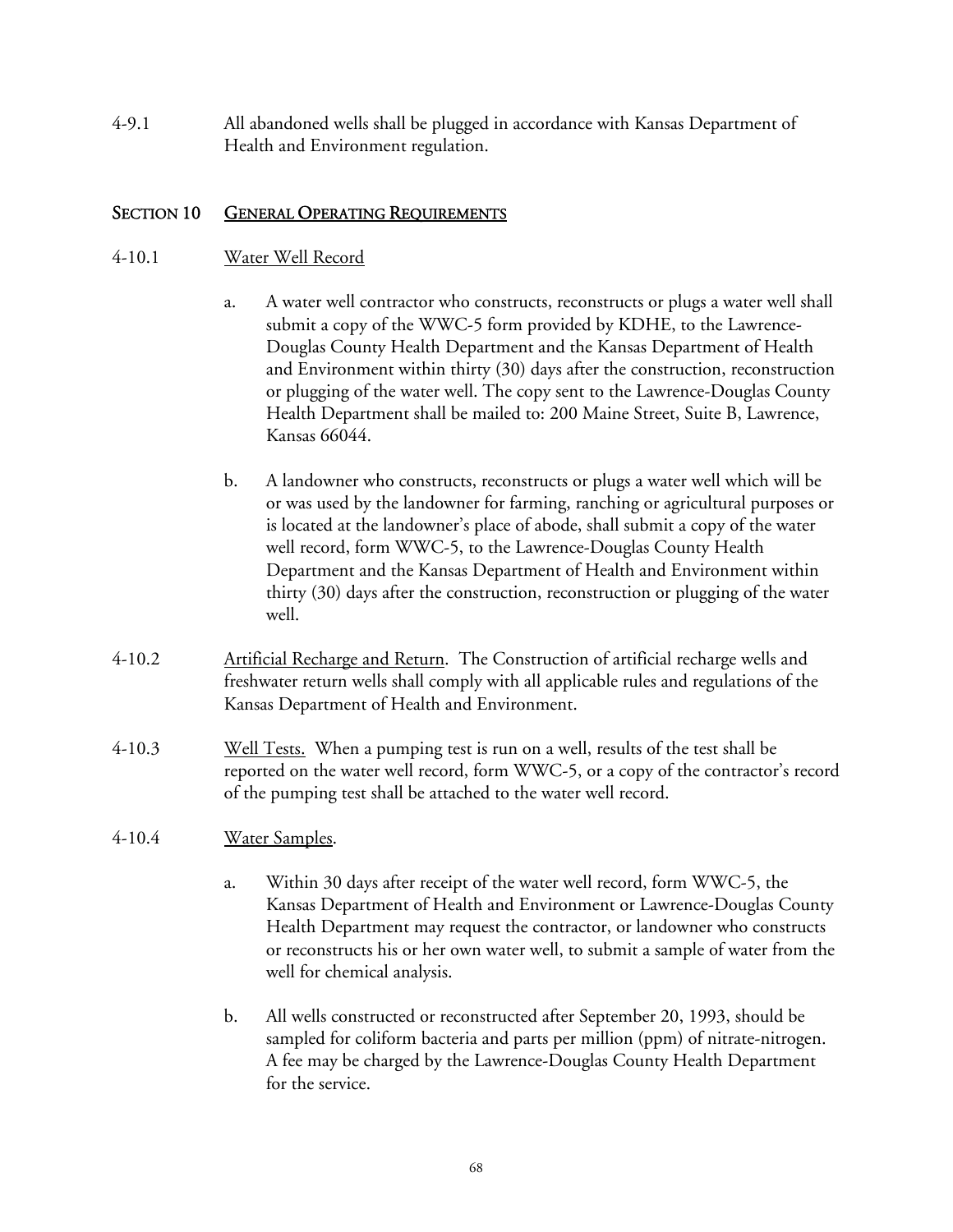- c. Samples of water from any water supply may be taken and examined by the Lawrence-Douglas County Health Department whenever deemed necessary for the detection of pollution, compliance or unwholesomeness. The Lawrence-Douglas County Health Department may refuse to take or examine samples of water from any water supply which is not adequately protected from surface contamination.
- d. The Lawrence-Douglas County Health Department may condemn and prohibit use or require repairs of any water supply which is determined to be a present danger to the public health.

## SECTION 11 CROSS-CONNECTION AND BACK-SIPHONAGE

4-11.1 No person shall install and maintain a cross-connection between any public water supply and any other water supply.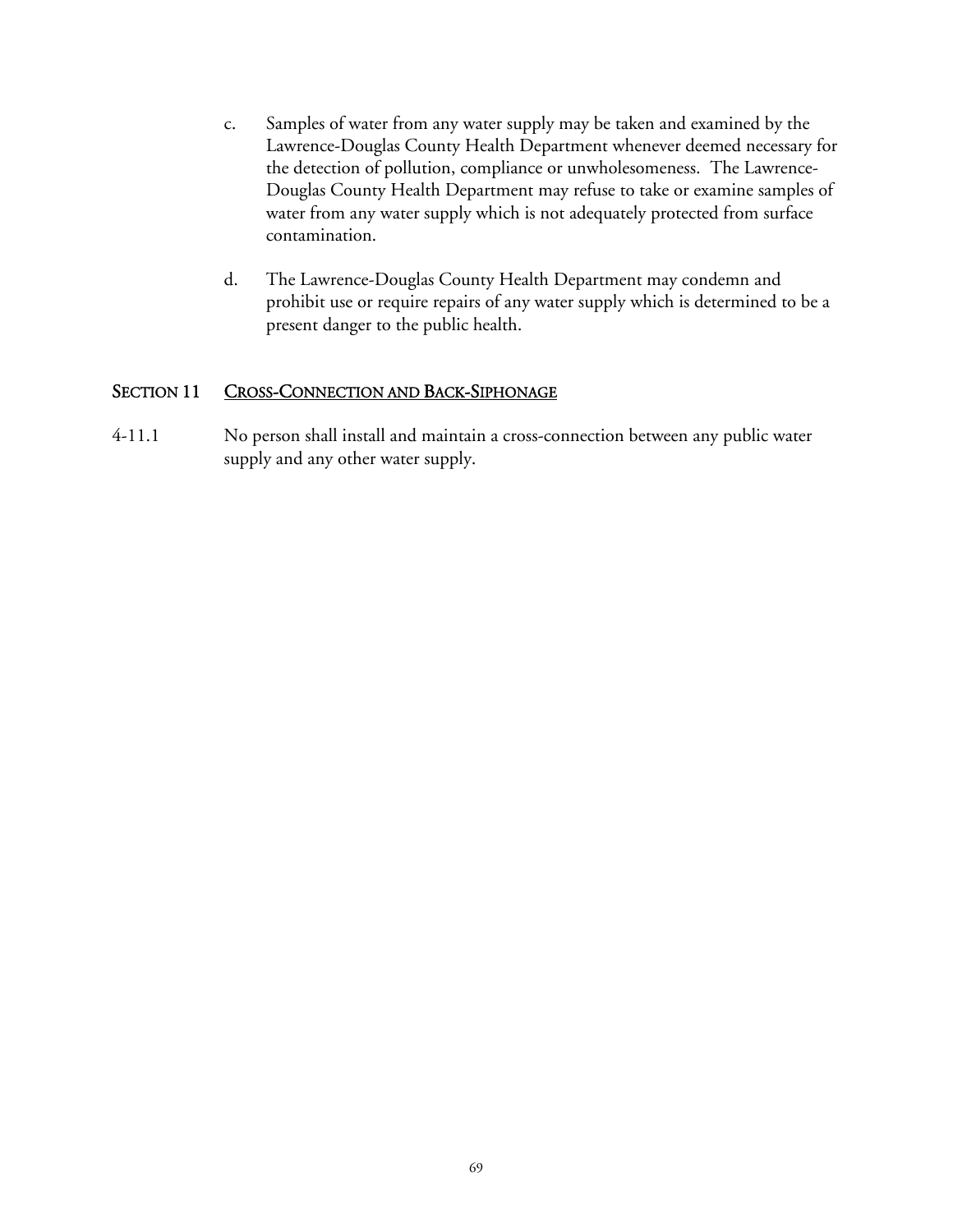# Table 1

## Kansas Department of Health and Environment Approved Water Well Casing [Authorization K.A.R. 28-30-6(f)(4)]

# WATER WELL CASING FOR WATER WELLS OTHER THAN PUBLIC WATER SUPPLY AND RESERVOIR SANITATION ZONE WATER WELLS

# Steel and Wrought Iron

#### Minimum Wall Thickness

| Depth of Casing | Nominal Diameter (Gauge or Inches)* |       |       |       |       |       |       |       |       |       |
|-----------------|-------------------------------------|-------|-------|-------|-------|-------|-------|-------|-------|-------|
| (Feet)          | 4                                   |       |       | 10    | 12    | 14    | 16    | 18    | 24    | 30    |
| $0 - 100$       | 10                                  | 10    | 10    | 10    | 10    | 10    | 10    | 10    |       | 0.219 |
| 100-200         | 10                                  | 10    | 10    | 10    | 10    |       |       |       | 0.219 | 0.219 |
| 200-400         | 10                                  | 10    | 10    | 10    |       |       |       | 0.219 | 0.250 | 0.250 |
| 400-600         | ⇁                                   |       |       |       |       |       | 0.219 | 0.250 | 0.312 | 0.312 |
| 600 or more     |                                     | 0.219 | 0.219 | 0.219 | 0.219 | 0.219 | 0.250 | 0.375 | 0.375 | 0.375 |

\* Whole numbers indicate the U.S. standard gauge (10 gauge = 0.141 inches and 7 gauge = 0.179 inches). \* Decimal numbers indicate thickness in inches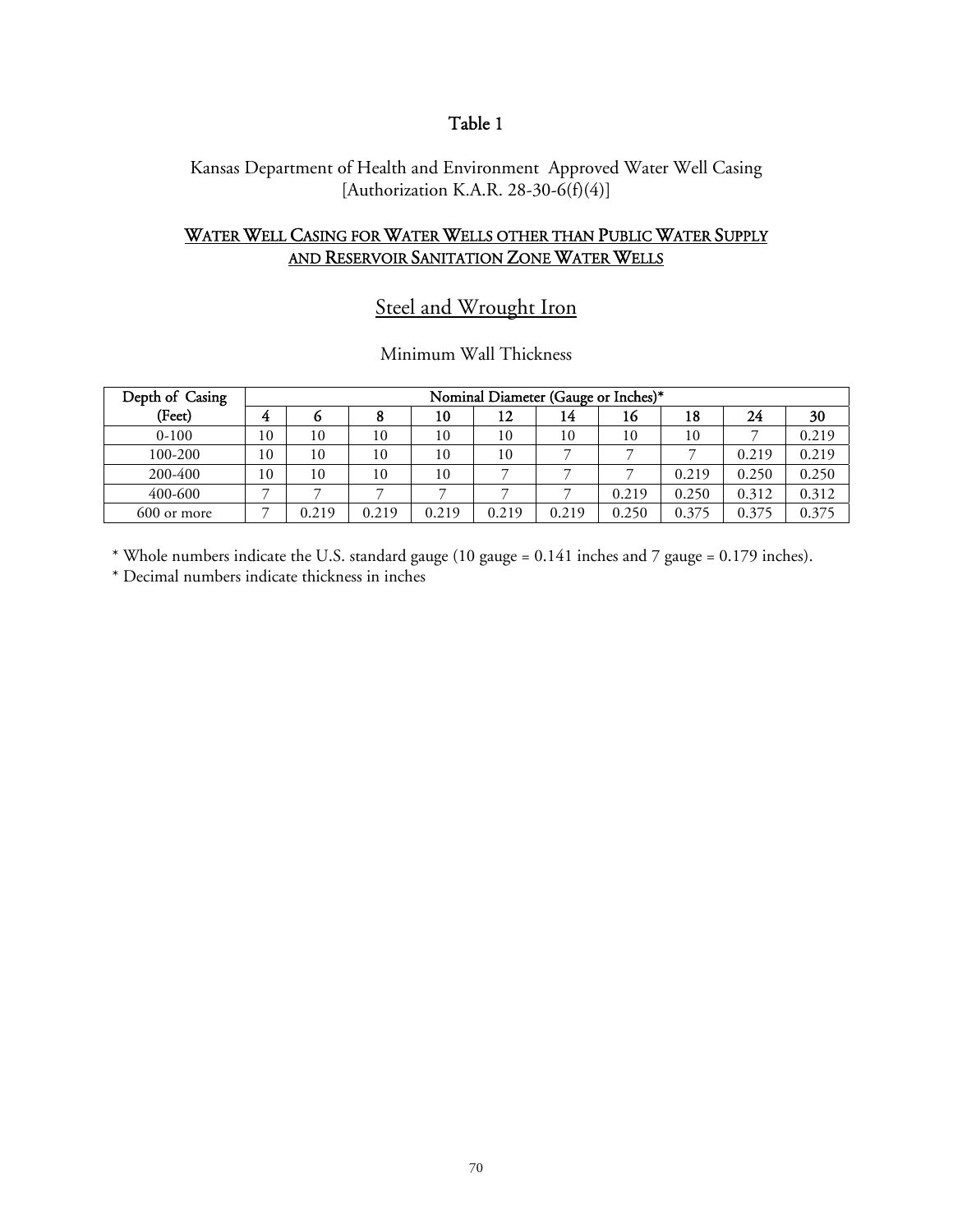## Table 2

Kansas Department of Health and Environment Approved Water Well Casing [Authorization K.A.R. 28-30-6(f)(4)]

# WATER WELL CASING FOR WATER WELLS OTHER THAN PUBLIC WATER SUPPLY AND RESERVOIR SANITATION ZONE WATER WELLS

# **Thermalplastic**

Polyvinyl Chloride (PVC) Styrene Rubber (SR) which is the same as Rubber Modified Polystyrene (RMP) Acrylonitrile-Butadiene-Stryene (ABS)

Minimum Wall Thickness (Inches) and Tolerances (Inches) made in Standard Dimension Ratios (SDR)

| Nominal   | <b>SDR 26</b> |           | <b>SDR 21</b> |           |         | <b>SDR17</b> | <b>SDR 13.5</b> |           |
|-----------|---------------|-----------|---------------|-----------|---------|--------------|-----------------|-----------|
| Pipe Size | Minimum       | Tolerance | Minimum       | Tolerance | Minimum | Tolerance    | Minimum         | Tolerance |
| 2         |               |           | 0.113         | 0.02      | 0.14    | 0.02         | 0.176           | 0.021     |
| 2.5       |               |           | 0.137         | 0.02      | 0.169   | 0.02         | 0.213           | 0.025     |
| 3         |               |           | 0.167         | 0.02      | 0.206   | 0.025        | 0.259           | 0.031     |
| 3.5       |               |           | 0.19          | 0.023     | 0.235   | 0.028        | 0.296           | 0.036     |
| 4         | 0.173         | 0.021     | 0.214         | 0.026     | 0.265   | 0.032        | 0.333           | 0.040     |
| 5.        | 0.214         | 0.027     | 0.265         | 0.032     | 0.327   | 0.039        | 0.412           | 0.049     |
| 6         | 0.255         | 0.031     | 0.316         | 0.038     | 0.39    | 0.047        | 0.491           | 0.058     |
| 8         | 0.332         | 0.04      | 0.41          | 0.049     | 0.508   | 0.061        |                 |           |
| 10        | 0.413         | 0.05      | 0.511         | 0.061     | 0.632   | 0.076        |                 |           |
| 12        | 0.490         | 0.059     | 0.606         | 0.073     | 0.75    | 0.09         |                 |           |
| 14        | 0.539         | 0.065     |               |           |         |              |                 |           |
| 16        | 0.616         | 0.074     |               |           |         |              |                 |           |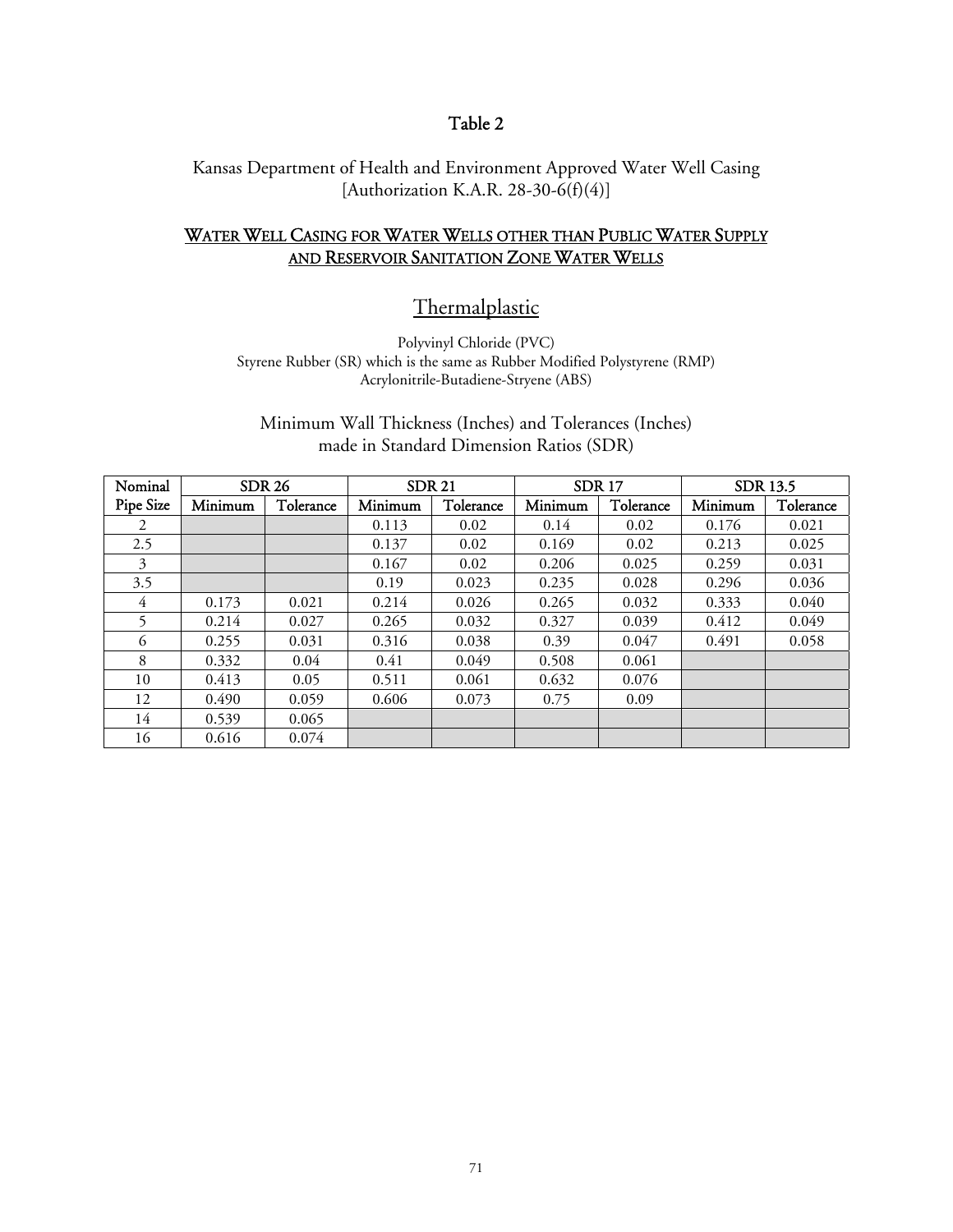# Table 3

# LOCATION OF WATER WELL

# See 4-8.2 – Location Restrictions

# Minimum Horizontal Distance (Feet) Required

| from:                                                                                                      | to Water Well |  |  |
|------------------------------------------------------------------------------------------------------------|---------------|--|--|
| Utility line                                                                                               | 15            |  |  |
| Property line, allowing public right-of-way to be counted                                                  | 25            |  |  |
| Residential building or any other building which has the<br>potential to be treated for termites           | 50            |  |  |
| Septic tank                                                                                                | 50            |  |  |
| Surface water course, creek bank, stream, pond, river,<br>or lake (p. 4, KDHE bulletin 4-2, or as amended) | 50            |  |  |
| Abandoned cesspool                                                                                         | 100           |  |  |
| Inactive well                                                                                              | 100           |  |  |
| Barnyard or feedlot                                                                                        | 100           |  |  |
| Waste stabilization pond (lagoon)                                                                          | 100           |  |  |
| Manure storage                                                                                             | 100           |  |  |
| Pit privy                                                                                                  | 100           |  |  |
| Septic system absorption field                                                                             | 100           |  |  |
| Chemical storage                                                                                           | 150           |  |  |
| Fertilizer storage                                                                                         | 150           |  |  |
| Fuel storage                                                                                               | 150           |  |  |
| Pesticide storage                                                                                          | 150           |  |  |
| Landfill                                                                                                   | 150           |  |  |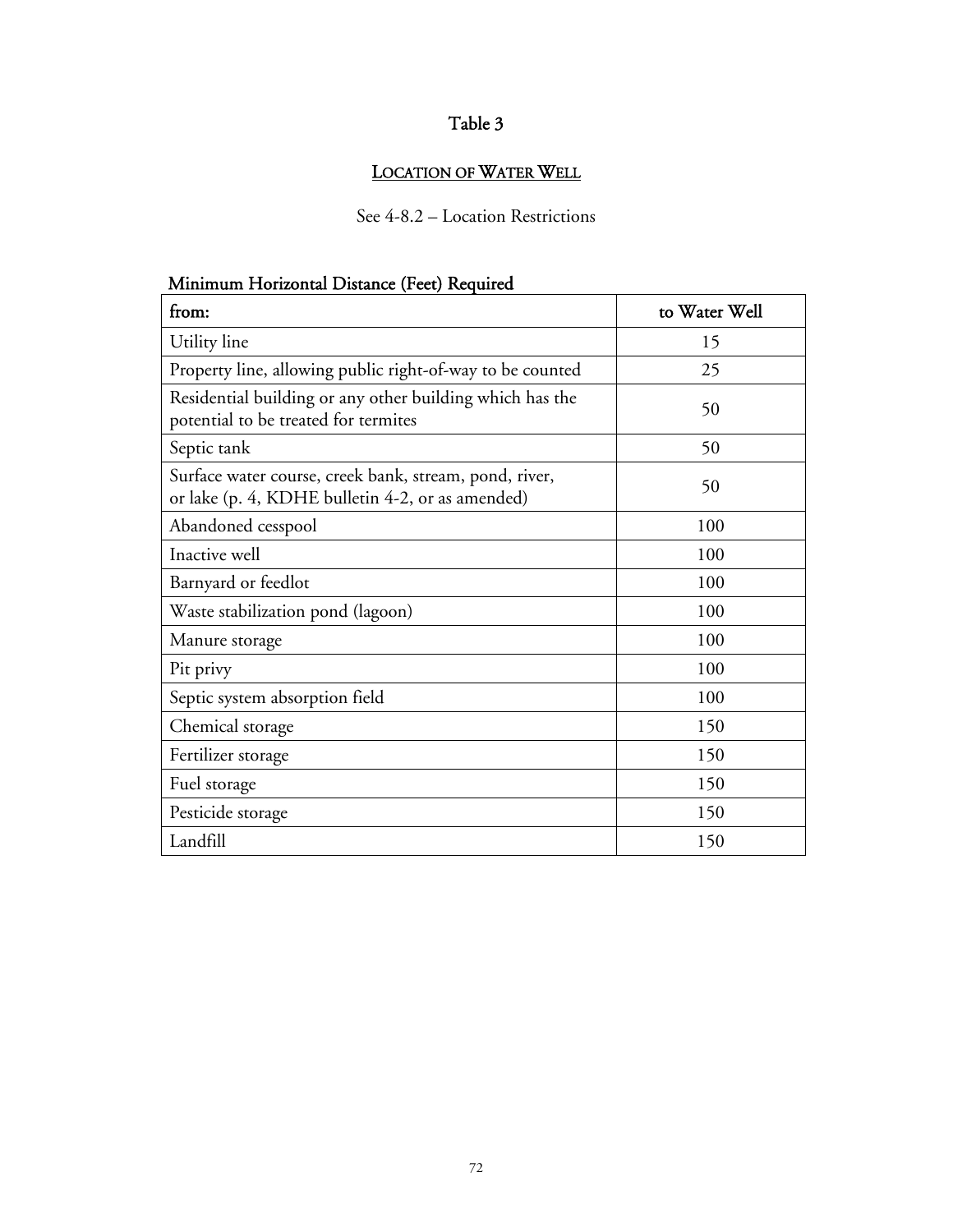## SANITARY CODE

## DOUGLAS COUNTY, KANSAS

## CHAPTER 5

## SEPTAGE WASTE HAULERS

#### SECTION 1 SEWAGE REMOVAL PERMIT

- 5-1.1 No person, firm or corporation may remove, transport, or dispose of the contents of septic tanks, or onsite sewage management systems without having first obtained from the Lawrence-Douglas County Health Department an annual sewage removal permit. The application for the permit shall be submitted in writing on forms provided by the Health Department.
- 5-1.2 The application shall include:
	- a. Business name and address.
	- b. Name and address of the applicant.
	- c. License tag number and identification number of vehicle.
	- d. Manner by which such contents are to be removed, transported, and given final disposal.
	- e. Written documentation that sewage removed and transported will be accepted at disposal sites.
- 5-1.3 A fee shall be charged by the Health Department for the Sewage Removal Permit.

#### SECTION 2 DISPOSAL METHODS

- 5-2.1 Disposal of sewage from onsite sewage management systems shall be by:
	- a. Discharge to a public or community sewerage system, or
	- b. By another method and disposal site approved by the Lawrence-Douglas County Health Department. Disposal shall require written permission of the appropriate governmental jurisdiction or land owner and the Health Department.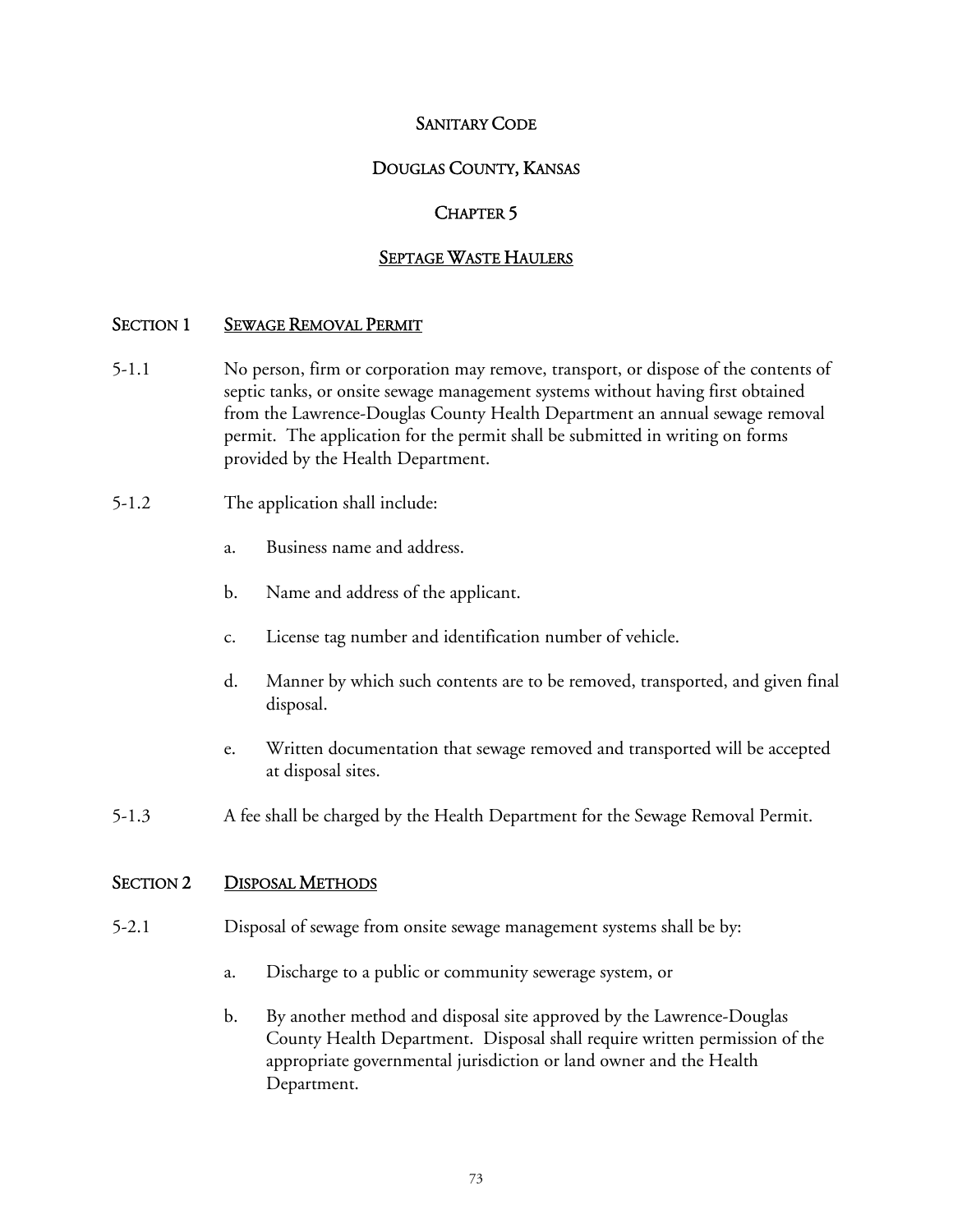5-2.2 Septage shall be pumped from the septic tank manhole, and not from the inspection risers.

## SECTION 3 ADDITIONAL REQUIREMENTS FOR LAND APPLICATION OF SEPTAGE

- 5-3.1 The licensee shall comply with all the requirements mandated under Title 40, Part 503, of the Code of Federal Regulations.
- 5-3.2 All land application sites shall be inspected and approved in writing by the Health Department prior to any land application use.
- 5-3.3 Application rates shall not exceed 30,000 gallons per acre, per year.
- 5-3.4 No land application sites activated into service after the effective date of this Sanitary Code shall be permitted within the FEMA-designated 100-year floodplain.
- 5-3.5 No application onto any surface such as frozen or saturated soil shall be permitted, if any run-off to the waters of the State is likely to occur.
- 5-3.6 No land application sites shall be permitted within 100 feet of a property line.
- 5-3.7 No septage application shall be permitted into a private wastewater lagoon or sanitary landfill.
- 5-3.8 No application shall be permitted within one-half mile of a public water supply well.
- 5-3.9 No land application sites shall be permitted within 500 feet of a residence except for the residence of the property owner

#### SECTION 4 VEHICLE IDENTIFICATION

5-4.1 The name of the person or firm engaging in the removal of sewage from onsite sewage management systems shall be lettered on both sides of each vehicle used for sewage removal purposes. Letters and numerals shall not be less than two (2) inches in height.

## SECTION 5 VEHICLE MAINTENANCE

5-5.1 Every vehicle used for removal of sewage from onsite sewage management systems shall be equipped with a watertight tank or body. All pumps, hose lines, valves and fittings shall be maintained so as to prevent leakage. The operator shall demonstrate